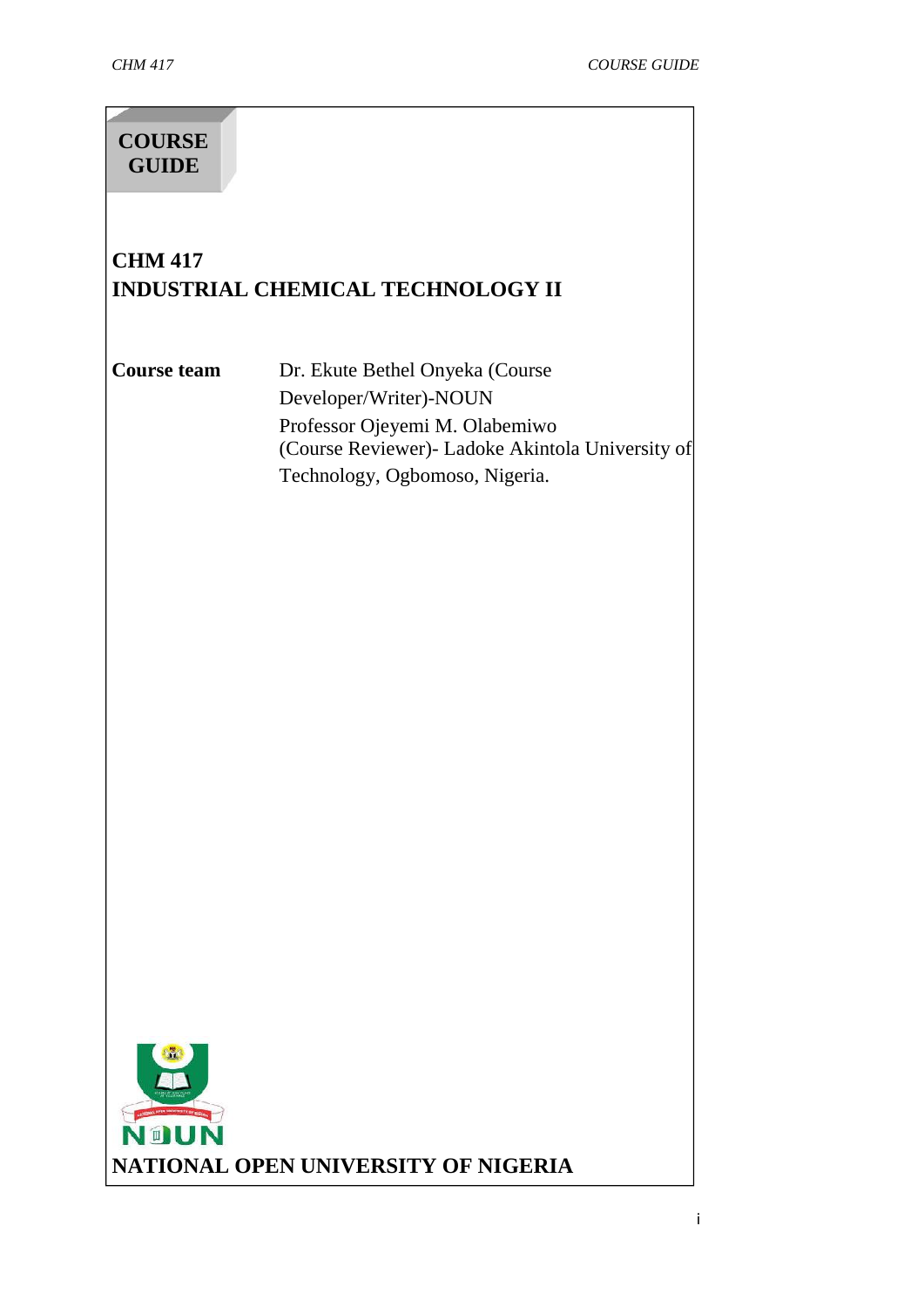© 2021 by NOUN Press National Open University of Nigeria Headquarters University Village Plot 91, Cadastral Zone Nnamdi Azikiwe Expressway Jabi, Abuja

Lagos Office 14/16 Ahmadu Bello Way Victoria Island, Lagos

e-mail: centralinfo@nou.edu.ng URL: www.nou.edu.ng

All rights reserved. No part of this book may be reproduced, in any form or by any means, without permission in writing from the publisher.

Printed 2021

ISBN: 978-978-058-080-3

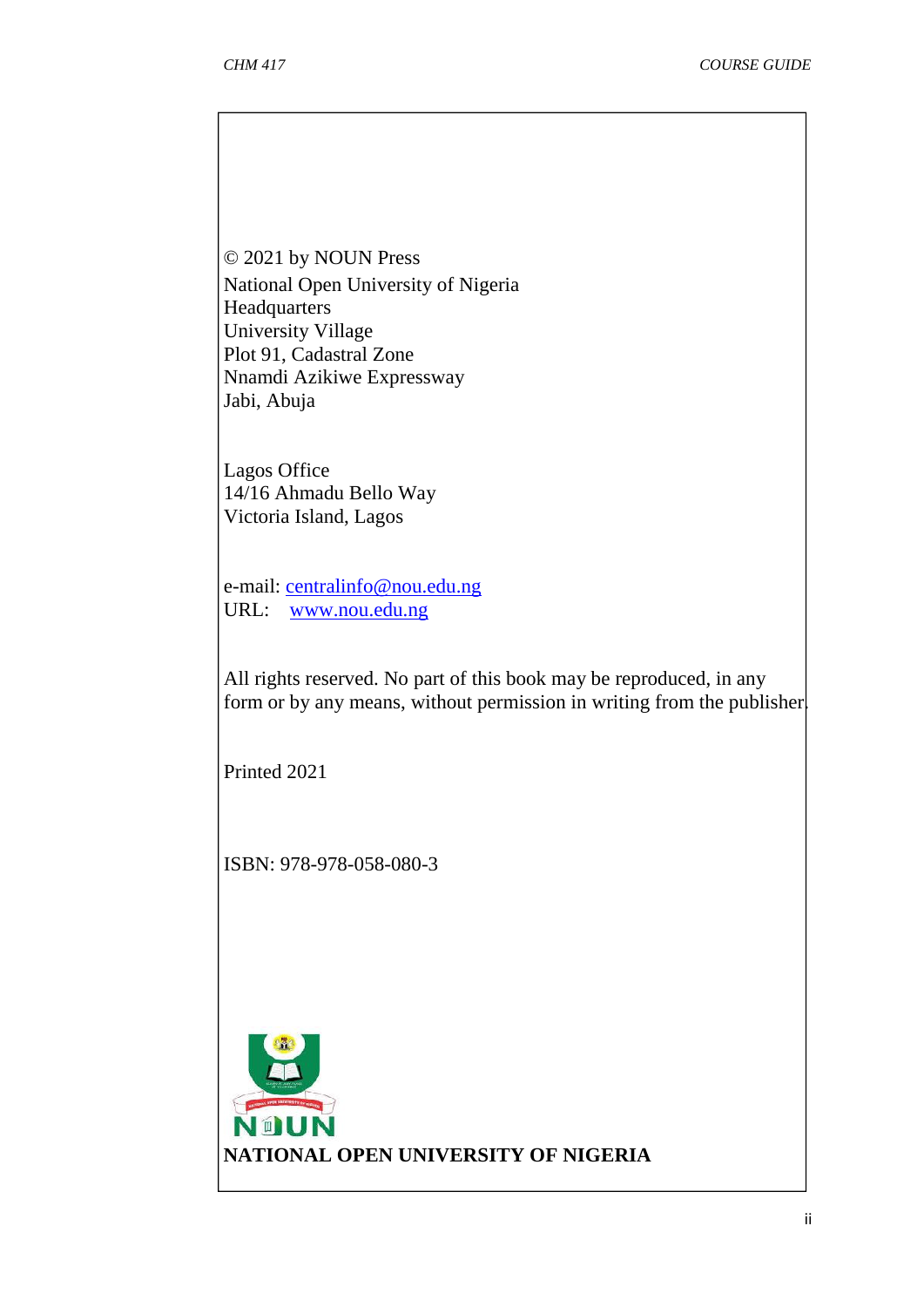# **INTRODUCTION**

Welcome to the part II of this course entitled "INDUSTRIAL CHEMICAL PROCESSES II". You may have studied the first part in your third year. This course is meant to expose you to certain specific chemical processes involved in the manufacture of chemicals and other products.

A chemical process is any laboratory or industrial activity in which products are chemically reacted with each other to form new products. In the context of this course, a chemical process is an industrial operation in which finished chemical products are created on a large scale. Industrial processes are procedures involving chemical, physical, electrical or mechanical steps to aid in the manufacturing of an item or items, usually on a very large scale. Industrial processes are the key components of the heavy industry.

Imagine how life would have been if there are no chemical processes which yield desirable and useful products. Industrial chemical processes play a significant role in the economic growth of a nation. This course has been developed in such a way that you will be able to comprehend every facet of the course. It is a two-unit degree course for students offering Bachelor of Science (B.Sc.) Chemistry. Do enjoy your journey through this course as we hope that you will find chemistry to be very interesting.

# **WHAT YOU WILL LEARN IN THIS COURSE**

In this course, you will learn how mineral ores are being processed chemically; pyrometallurgical and hydrometallurgical operations in the extraction of metals. You will also learn of how Portland cement is made and the chemistry involved in its manufacture. Fertilizers (inorganic fertilizers to be precise) are essential for effective productivity hence their manufacture is important. This you will also come to learn as you study this course. Heavy inorganic chemicals such as hydrochloric acid, the chlor-alkali chemicals, etc. are the "power house" of most chemical industries. It is therefore imperative that you learn about the chemical processes such as the contact process, the electrolytic cell processes and the Ostwald's process, etc. in the production of these heavy chemicals as treated in this course.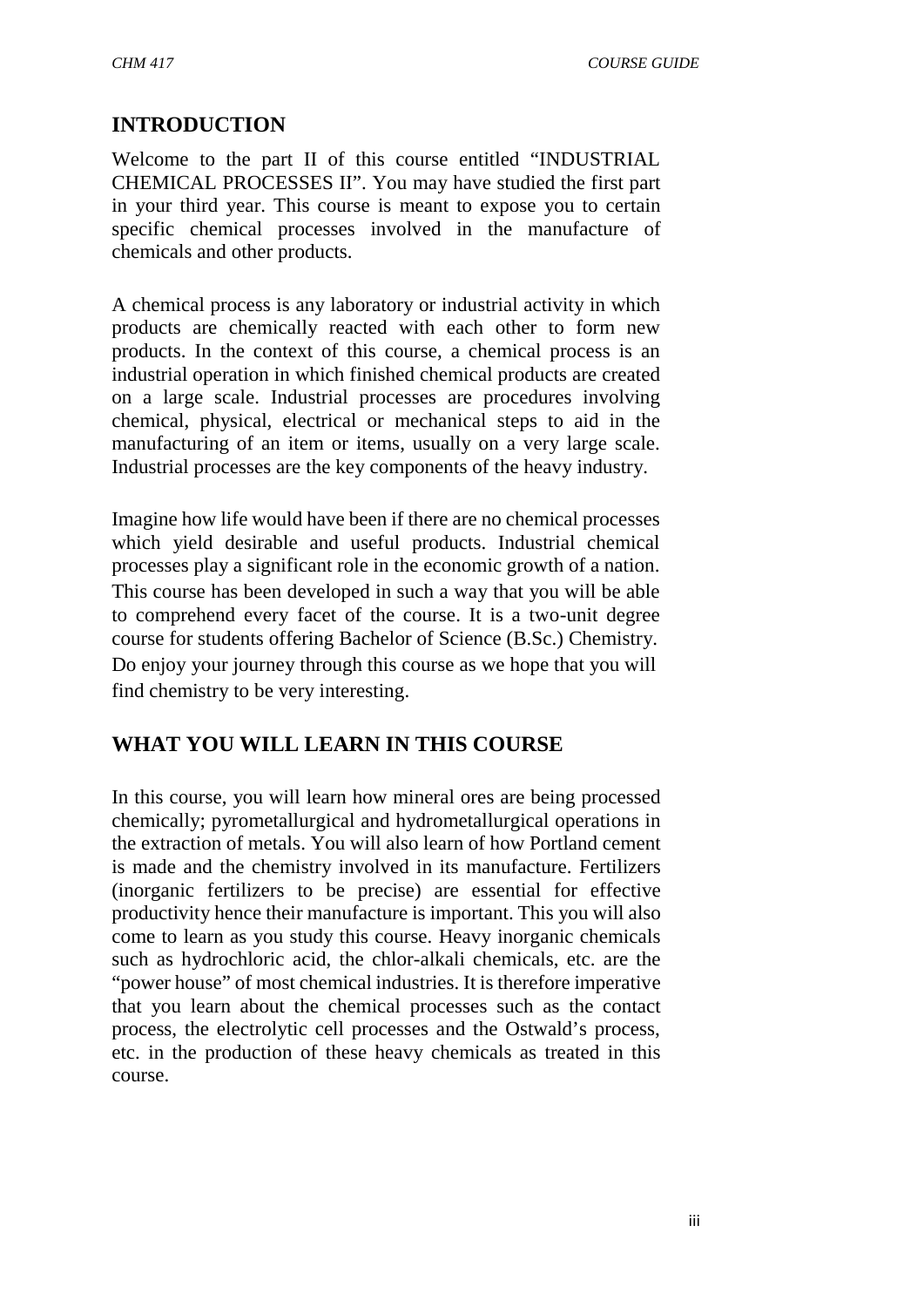## **INTENDED LEARNING OUTCOMES**

It is expected that on completion of this course, you should be able to:

- $\triangleright$  discuss the applications of electrochemistry in the industry
- $\triangleright$  differentiate between hydrometallurgy and pyrometallurgy
- $\triangleright$  explain in details the Baeyer process in the manufacture of aluminium from Bauxite
- $\triangleright$  identify the methods employed in the manufacture of potassium sulphate
- $\triangleright$  mention and expatiate on the electrolytic cells employed in the production of the chloralkali chemicals
- $\triangleright$  describe how ammonium nitrate is produced.

# **COURSE MATERIALS**

We shall be using three different sets of course materials for this course. One is the course guide which gives you a brief detail of what will be considered in this course. The second are the study units which provide you with detailed learning information. Each study unit has a set of learning objectives and self-assessment questions in the form of tutor marked assignments. This course material consists of three modules and eleven study units. The third is a set of recommended textbooks and relevant websites listed at the end of each study unit.

### **STUDY UNITS**

#### **Module 1 Mineral Processing**

- Unit 1 Chemical Processing of Minerals
- Unit 2 Metallurgy
- Unit 3 Hydrometallurgy
- Unit 4 Cement and binding materials

#### **Module 2 The Inorganic Fertilizers**

- Unit 1 Synthetic (Inorganic) Fertilizers
- Unit 2 Phosphate fertilizers

#### **Module 3 Electrochemistry and the Manufacture of Some Heavy Inorganic Chemicals**

Unit 1 Industrial electrochemistry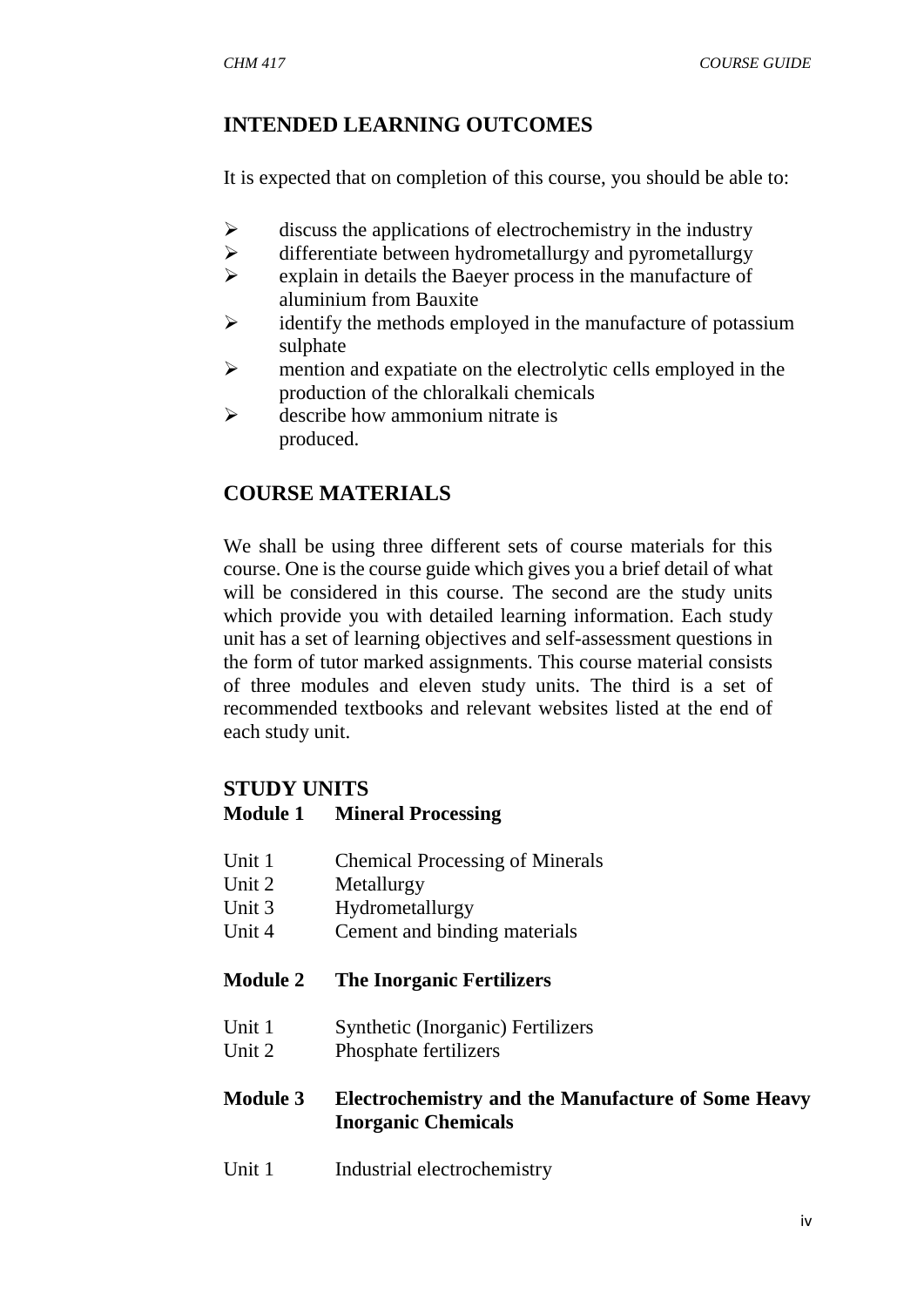| Unit 2 | Manufacture of some heavy inorganic chemicals: Chlor-<br>alkali                |
|--------|--------------------------------------------------------------------------------|
| Unit 3 | Manufacture of some heavy inorganic chemicals: Sulphuric<br>acid and Sulphates |
| Unit 4 | Manufacture of heavy inorganic chemicals: Nitric acid                          |
| Unit 5 | Manufacture of Hydrochloric acid: A heavy chemical                             |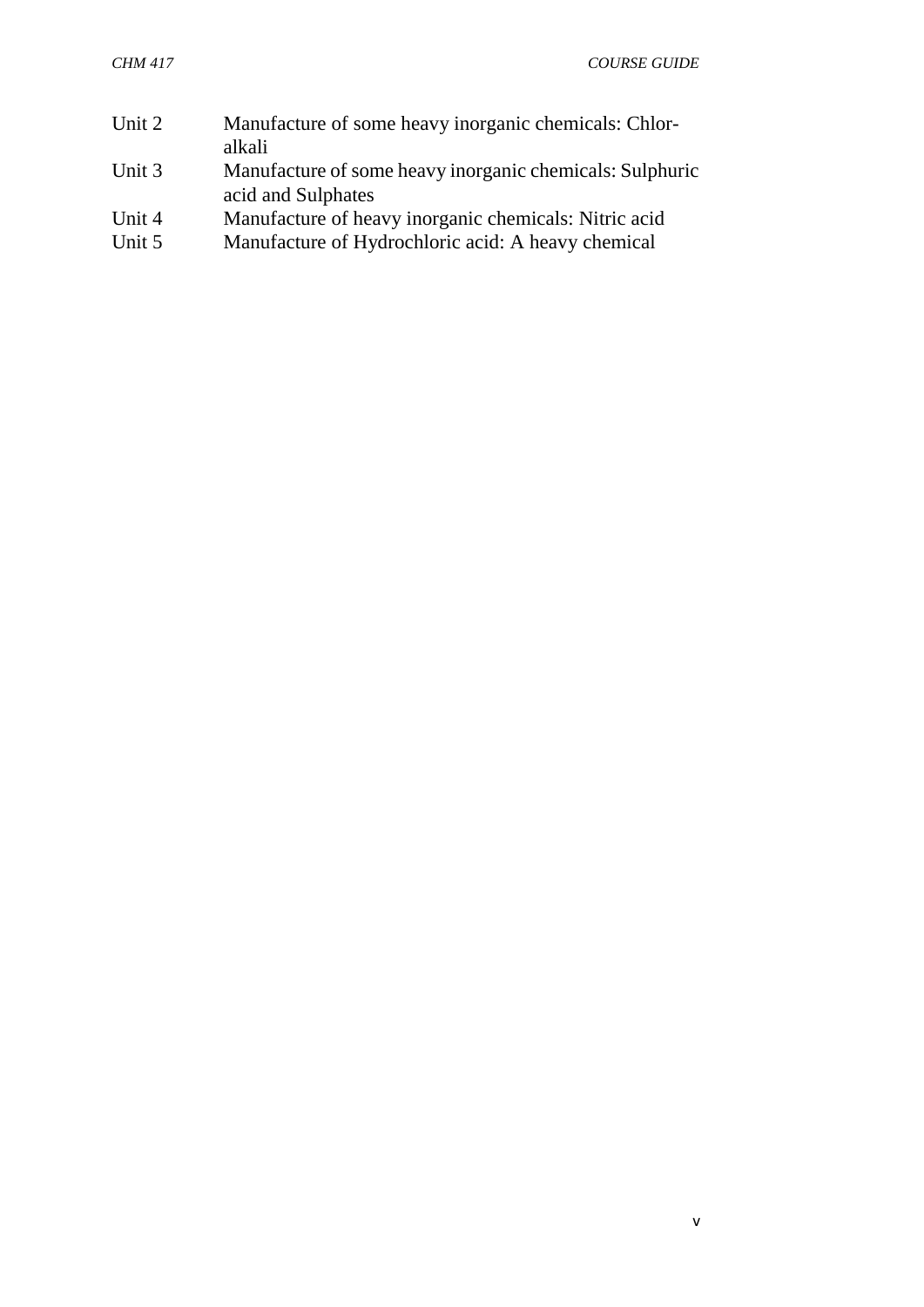#### <u> Andrew Maria (</u> **COURSE GUIDE**

# **CONTENTS PAGE**

| <b>Module 1</b>  |                                                          | 1  |
|------------------|----------------------------------------------------------|----|
| Unit 1           | Chemical Processing of Minerals                          | 1  |
| Unit 2           |                                                          | 6  |
| Unit 3           |                                                          | 15 |
| Unit 4           |                                                          | 19 |
| <b>Module 2</b>  |                                                          | 25 |
| Unit 1           |                                                          | 25 |
| Unit 2           |                                                          | 33 |
| <b>Module 3</b>  | <b>Electrochemistry and the Manufacture</b>              |    |
|                  | of Some Heavy Inorganic Chemicals                        | 39 |
| Unit 1<br>Unit 2 | Manufacture of some heavy inorganic                      | 39 |
| Unit 3           | Manufacture of some heavy inorganic                      | 49 |
|                  | chemicals: Sulphuric acid and Sulphates                  | 57 |
| Unit 4           | Manufacture of heavy inorganic<br>chemicals: Nitric acid | 63 |
|                  | .                                                        |    |
| Unit 5           | Manufacture of Hydrochloric acid:                        |    |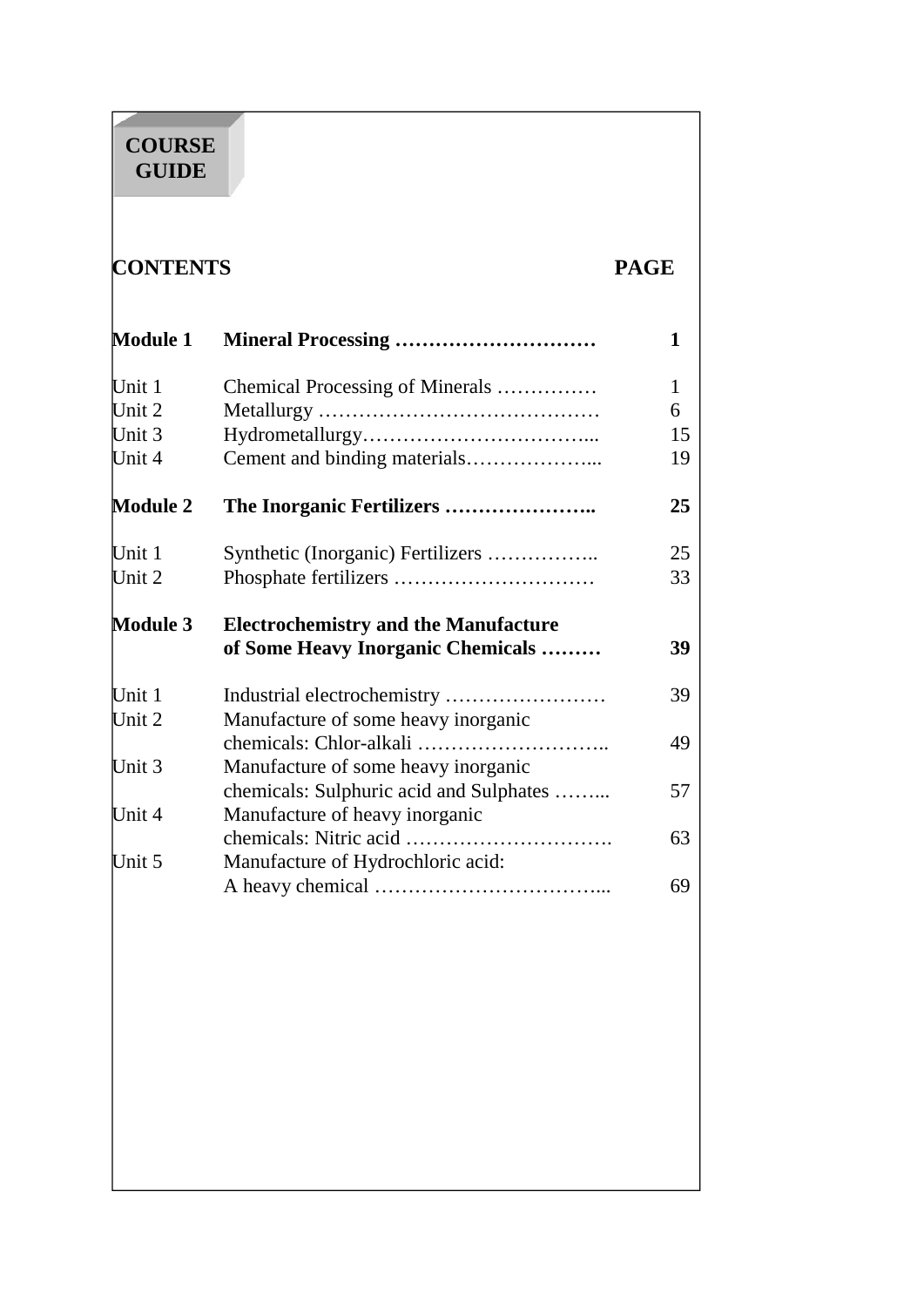# **MODULE 1 MINERAL PROCESSING**

- Unit 1 Chemical Processing of Minerals
- Unit 2 Metallurgy
- Unit 3 Hydrometallurgy
- Unit 4 Cement and binding minerals

# **UNIT 1 CHEMICAL PROCESSING OF MINERALS**

- 1.0 Introduction
- 2.0 Intended Learning Outcomes
- 3.0 Main Content
	- 3.1 What is a Mineral?
		- 3.2 Chemical Methods of Processing Minerals
			- 3.2.1 Electrolytic Method
			- 3.2.2 Heating and Roasting
			- 3.2.3 Sintering
			- 3.2.4 Smelting
			- 3.2.5 Refining
			- 3.2.6 Alloying
- 4.0 Conclusion
- 5.0 Summary
- 6.0 Tutor Marked Assignment
- 7.0 References/Further Reading

# **1.0 INTRODUCTION**

The processing of minerals is a major division in the science of extractive metallurgy. Extractive metallurgy has been defined as the science and art of extracting metals from their ores. Within an ore body, valuable minerals are surrounded by gangue and it is the primary function of mineral processing, to liberate and concentrate those valuable minerals. Minerals can be extracted or processed either by physical or chemical methods. However, we shall be treating the chemical methods or steps in the processing of minerals.

### **2.0 OBJECTIVES**

By the end of this unit, you should be able to:

- define a mineral
- mention the physical characteristics of a mineral
- discuss or explain the chemical methods/steps employed in extracting minerals.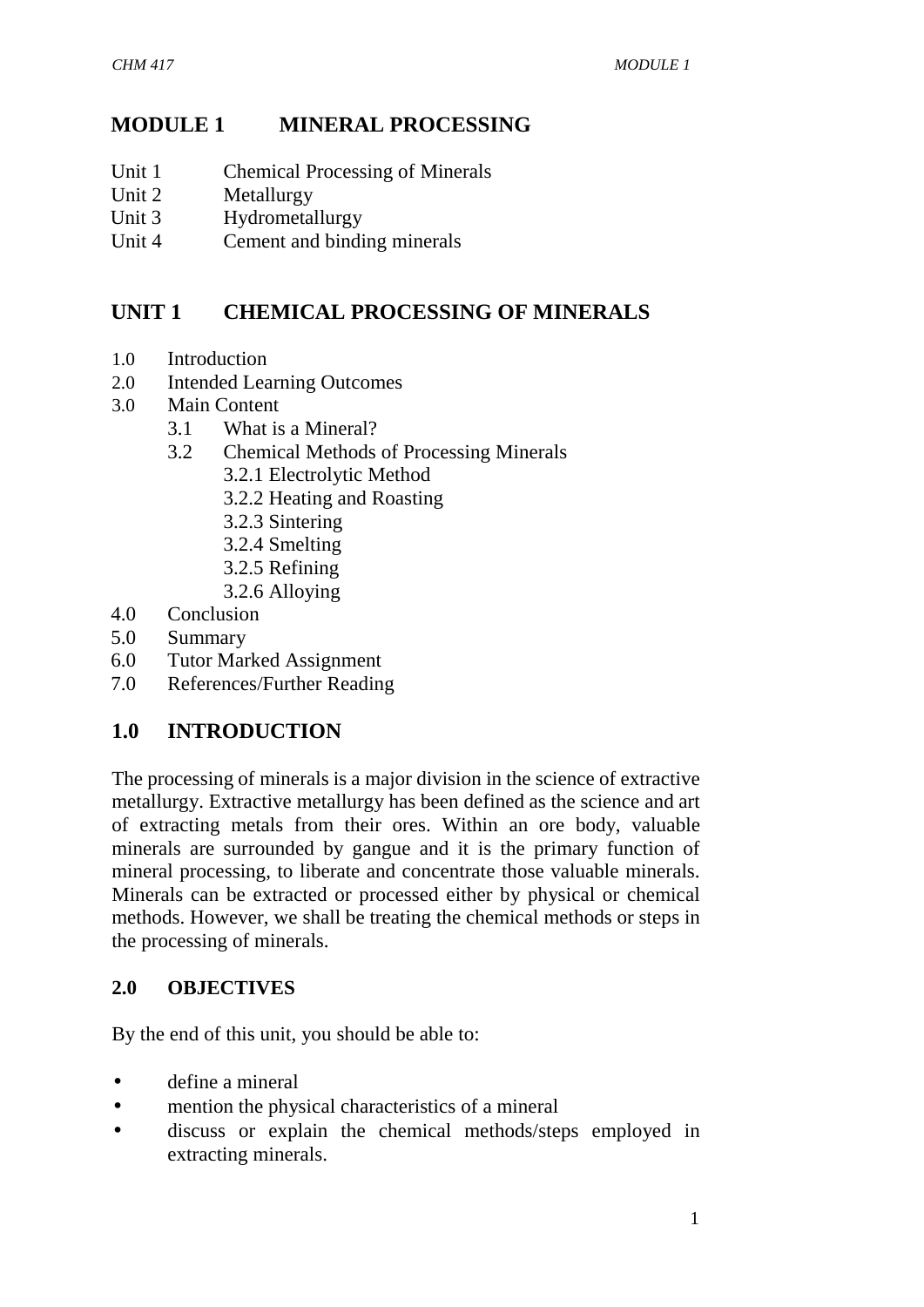## **3.0 MAIN CONTENT**

#### **3.1 What is Mineral?**

A mineral is a naturally occurring homogeneous solid, inorganically formed with a definite chemical composition and ordered arrangement (Mason et al. 1968). Minerals are solid constituents of all rocks; igneous, sedimentary and metamorphic, and occurs in crystals. A mineral can be defined as any substance that occurs naturally in the earth and is not formed from animal or vegetable matter. It could also be defined as a natural inorganic compound having a particular chemical composition or a range of composition and a regular atomic structure to which the crystalline forms are related.

Minerals are known to possess the following physical properties which include:

- i. Colour
- ii. Form
- iii. Luster
- iv. Hardness
- v. Cleavage
- vi. Fracture
- vii. Tenacity
- viii. Specific gravity

#### **3.2 Chemical Methods of Processing Minerals**

Minerals can be processed by several chemical methods. We shall discuss each of these steps and what they involve.

### **3.2.1 Electrolytic Method**

This method is used for the extraction of the highly electropositive metals like potassium, sodium and calcium which occur as chlorides, carbonates and sulphates. In this method, metals are extracted by the passage of electric current through the ores in molten state.

The passage of electric current results in the cation,  $M^+$  migrating to the cathode while the anion X- moves to the anode. Now, what process do you think occurs at the cathode? Well, at the cathode, reduction occurs in which the cation accepts electrons and is thereby reduced to their respective metals.

For example, consider this:  $CaCl<sub>2</sub> \rightarrow Ca<sup>2+</sup> + 2Cl<sup>2</sup>$ <br>At the cathode

 $Ca^{2+} + 2e^- \rightarrow Ca$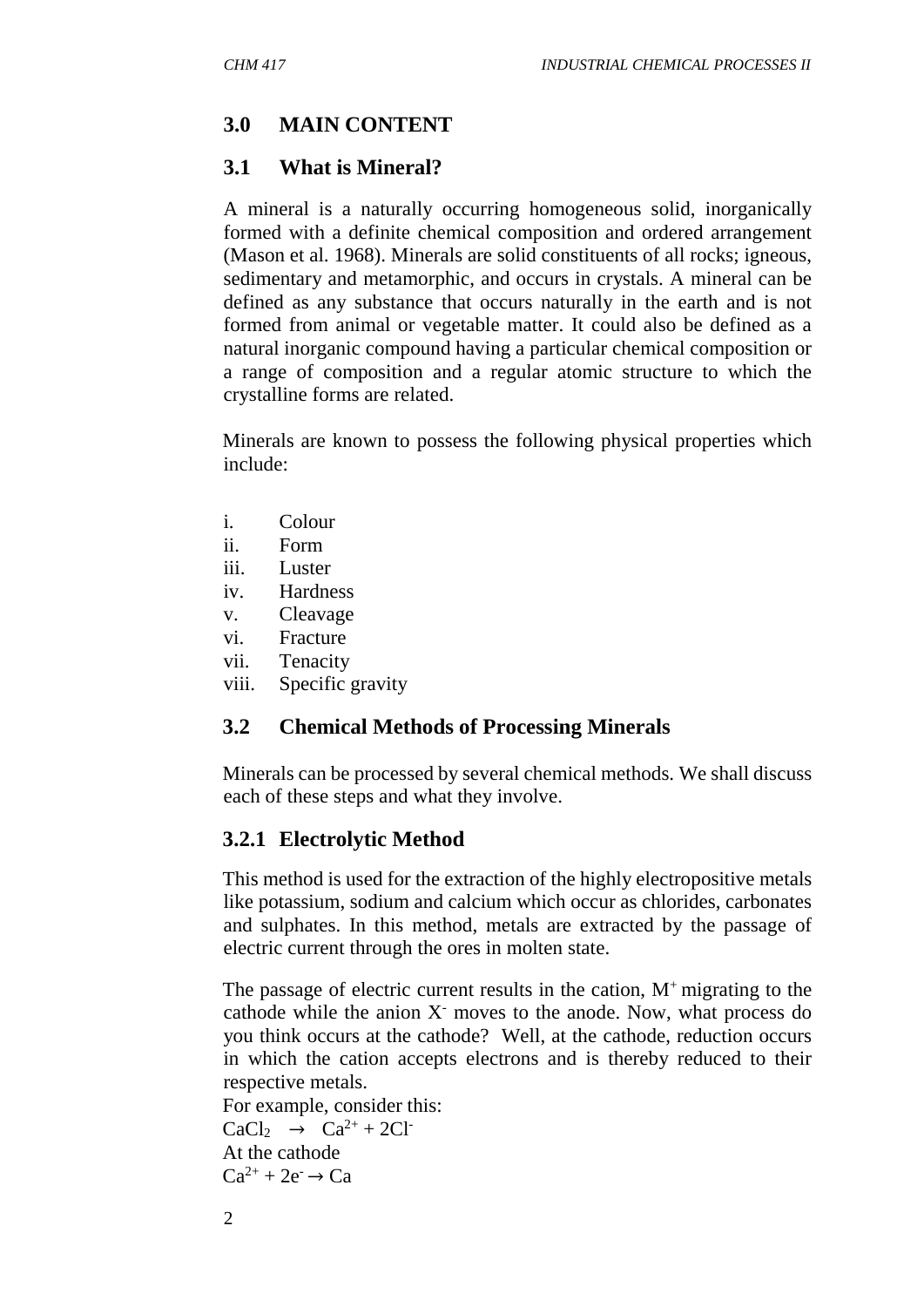### **3.2.2 Heating and Roasting**

The concentrated mineral ore is heated in a controlled amount of air. Heating converts the sulphides and carbonates ores to oxides, prior to the reduction of the oxides to the metal. Impurities are also driven off at this stage. An example is Sphalerite (ZnS) in which arsenic is driven off as impurity.

 $2ZnS + 3O_2 \rightarrow 2ZnO + 2SO_2$ 

This heating also converts sulphide ore partially into its oxide which is often reduced to metal by further reaction with sulphide ore. Another example is Galena (PbS)

 $2PbS + 3O_2 \rightarrow 2PbO + 2SO_2$  $PbS + 2PbO \rightarrow 3Pb + SO<sub>2</sub>$ 

#### **3.2.3 Sintering**

Sintering involves heating the material unit for partial fusion to occur to form larger more easily handled materials before smelting.

#### **3.2.4 Smelting**

This involves the reduction of roasted sintered ores to molten metal at a high temperature. Fluxes are added to combine with the gangue to form liquid slag which floats on the surface of the molten metal. An example is the extraction of iron which is carried out in a blast furnace inside constructed with steel and lined with firebricks. The extraction process is summarised in the following equations.

 $2C + O_2$  1400<sup>o</sup>C  $\longrightarrow$  2CO CaCO<sub>3</sub> 800<sup>o</sup>C CaO + CO<sub>2</sub>  $CaO + SiO<sub>2</sub>$  1000°C CaSiO<sub>3</sub> (slag formation)  $Fe<sub>2</sub>O<sub>3</sub> + 3CO$  600<sup>o</sup>C <sup>2Fe</sup> + 3CO<sub>2</sub>

#### **3.2.5 Refining**

There are different types of refining namely electrolytic refining and zone refining.

#### **Electrolytic Refining**

Here, the metal of interest is purified electrolytically by making the impure metal the anode of an electrolytic cell. Copper for instance is purified electrolytically by making the impure copper anode of an electrolytic cell which contains copper (ii) sulphate solution as electrolyte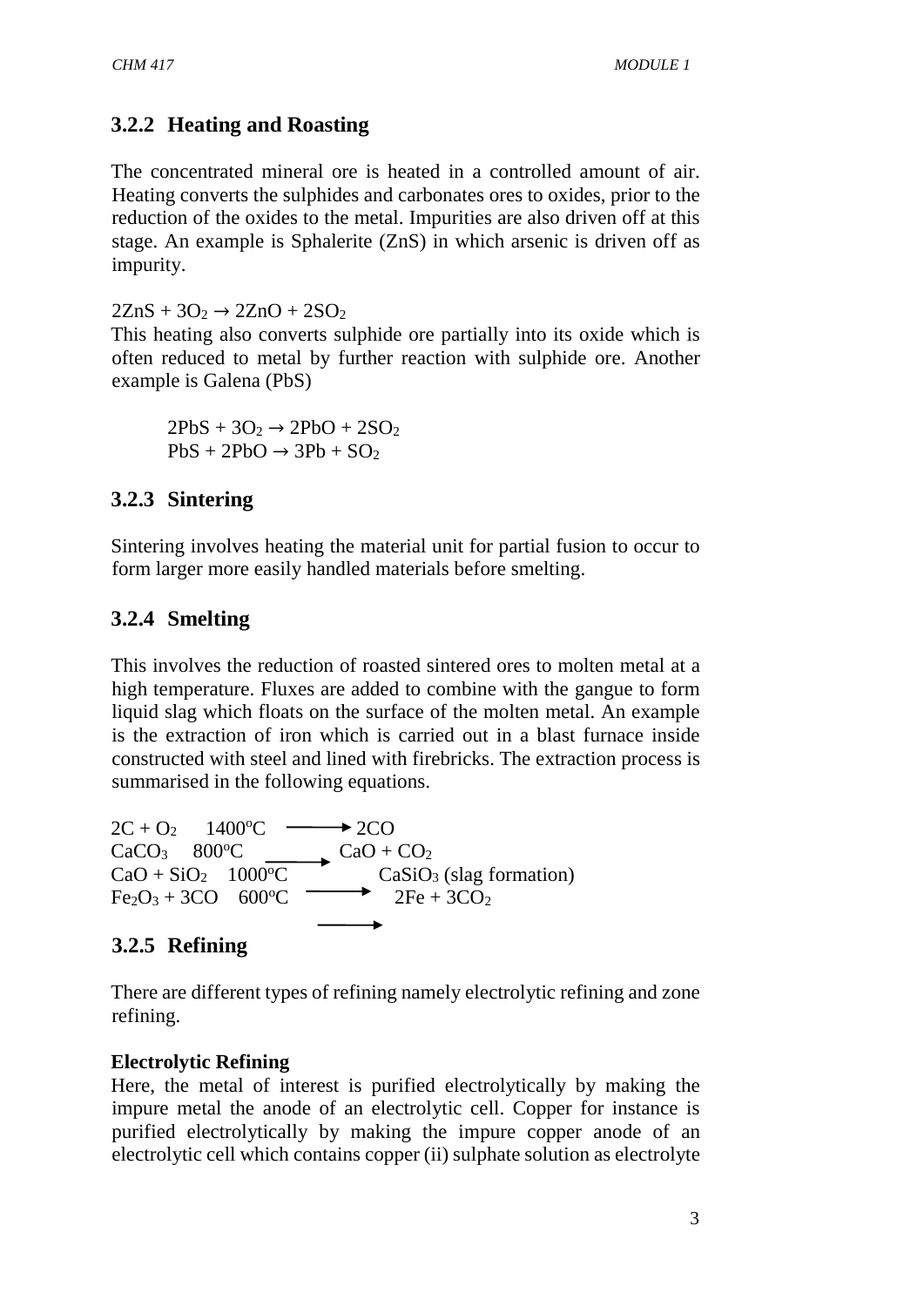and a thin strip of pure copper as the cathode. By the appropriate choice of voltage, pure copper is transferred from the anode to the cathode.

#### **Zone Refining**

This method is applied on a very small scale in producing metals and some nonmetals of extremely high quality. It depends on the principle that an impure molten metal deposits pure crystals on solidifying.

# **3.2.6 Alloying**

An alloy is a mixture or solid solution composed of a metal and another element. Alloying is a process in which two metal elements are melted together in a precise combination to form a specific material or alloy. Alloys are often preferred over single element metals, particularly for solder performs, because of their different melting points, specific conductivity attributes or improved thermal expansion values. Alloying is done in either an induction furnace or a casting operation, depending on the alloy. If an induction furnace is used the alloy is poured into bars or ingets for future use. After refining a metal, the pure metal can be combined with one or more metals or even non-metals that often enhance its properties. For example, steel is stronger than iron, its primary element.

#### **SELF ASSESSMENT EXERCISE**

- i. What is roasting?
- ii. List four types of roasting
- iii. What is alloying?
- iv. Outline the three major step involved in metallurgical operations

# **4.0 CONCLUSION**

This unit has shown the chemical steps or methods involved in the chemical processing of minerals. We also discussed what minerals are and their physical properties which include luster, colour, hardness, etc. Zone refining, a type of metal refining process was said to be applicable to an impure molten metal that deposits pure crystals on solidifying.

# **5.0 SUMMARY**

Minerals processing is the first step in the solid mineral extractive process. The goal is to produce valuable materials which meet a specific set of requirements in terms of material composition and physical characteristics. The chemical steps methods of processing minerals include: the electrolytic method which is applicable to highly electropositive metals, the others are more like steps as one step leads to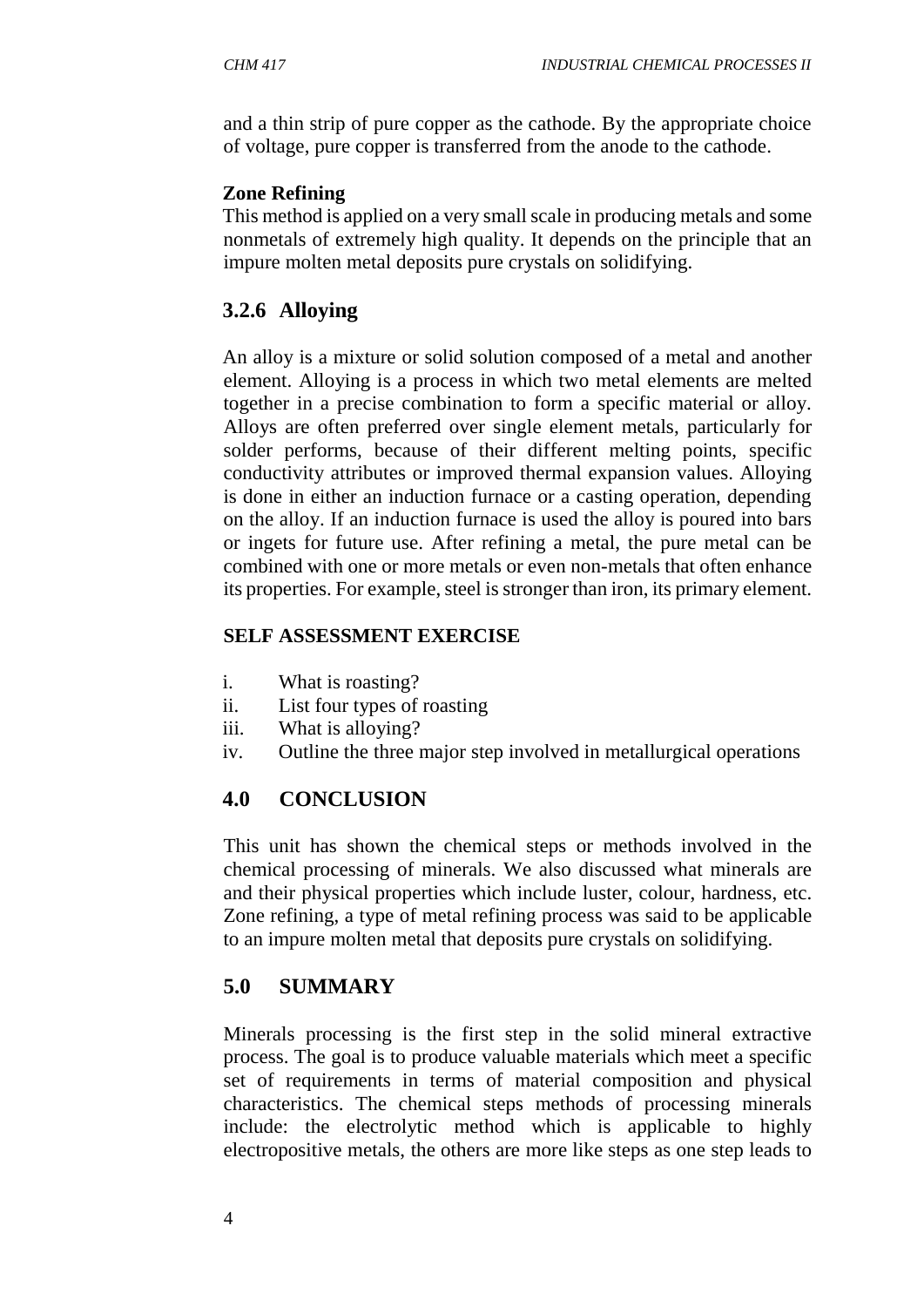the other from heating and roasting of the mineral ore to sintering, smelting, refining and alloying.

# **6.0 TUTOR-MARKED ASSIGNMENT**

- 1. Outline the steps involved in the chemical processing of minerals. Mention five physical properties of minerals.
- 2. What is the difference between sintering and smelting?
- 3. What is electrolytic refining?
- 4. Write balanced equations to describe the extraction of iron from its ore  $(Fe_2O_3)$  in a blast furnace. (2 minutes)
- 5. What is the chemical formula of Galena?
- 6. Use balanced equation(s) only, describe the effects of heat on Galena
- 7. Give a brief description of electrolytic refining.

# **7.0 REFERENCES/FURTHER READING**

en.m.wikipedia.org processengineering.sun.ac.za

Schubert, H. (1975). Aufbereitung Fester Mineralisher Feststoff Systeme, VEB Dentsher Verlag Für Grund stoff industries Leipzig.

https://ijmge.ut.ac.ir

https://www.academia.edu>mineral\_Pocessing\_and\_Extractive\_Metallu rgy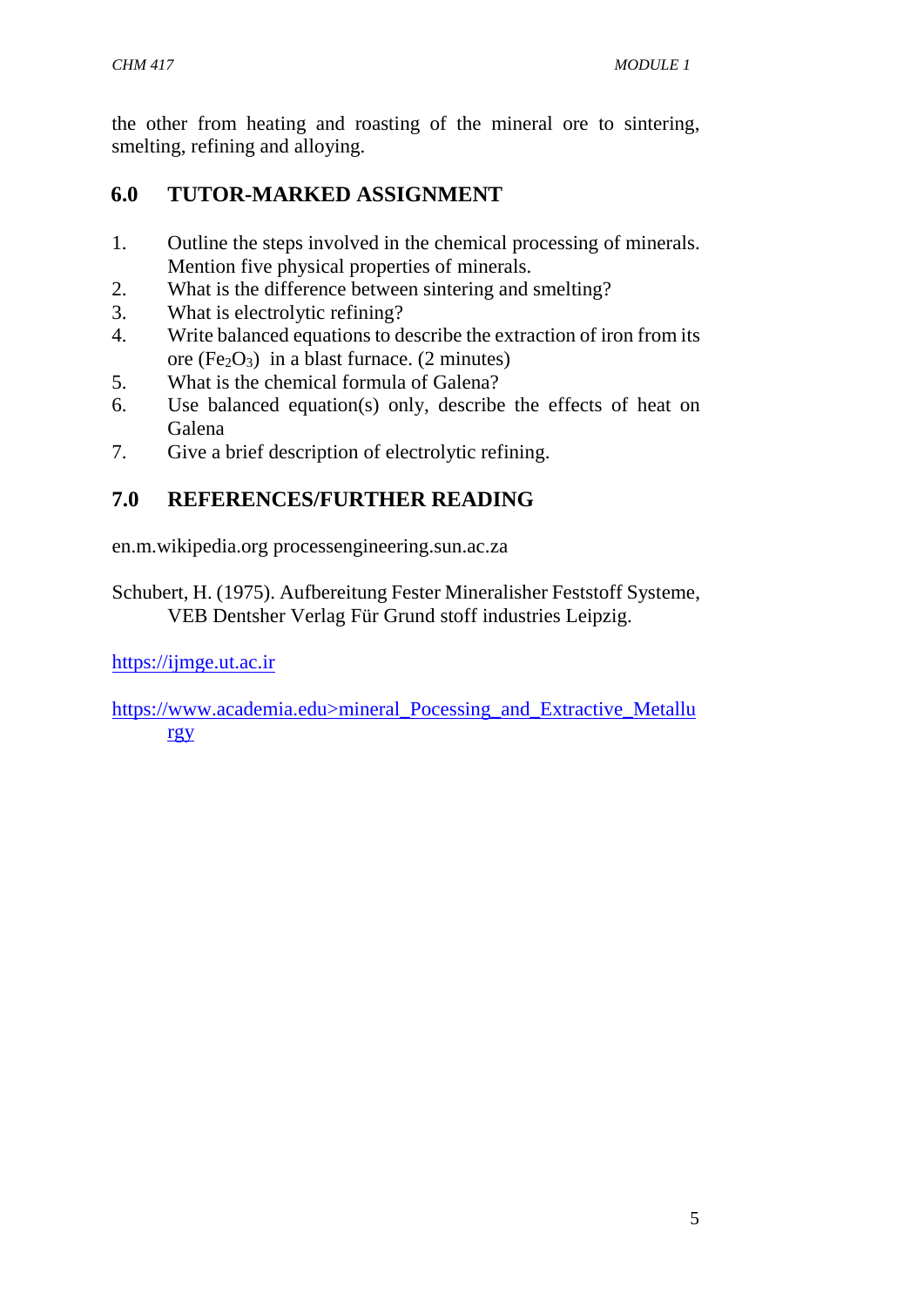# **UNIT 2 METALLURGY**

#### **CONTENTS**

- 1.0 Introduction
- 2.0 Intended learning outcomes
- 3.0 Main Content
	- 3.1 Metallurgy- What does it Mean?
	- 3.2 Types of Furnace used in Metallurgical Operations
	- 3.3 Steps involved in Metallurgical Operations
- 4.0 Conclusion
- 5.0 Summary
- 6.0 Tutor-Marked Assignment
- 7.0 References/Further Reading

#### **1.0 INTRODUCTION**

Metals make up a major part of the elements in the periodic table. Metals are divided into ferrous and non-ferrous, with the ferrous metals group being Iron, Manganese, Chromium and their alloys. The non-ferrous metals are of four types namely: the heavy metals such as Cu, Pb, Sn and Ni, Light metals (alkaline and alkaline earth metals), the Noble or precious metals such Pt, Ir, Os, Pd, Ru, Rh and Ag; and the rare metals. Metals generally are very important for structural applications, electrical wires, cooking utensils, decorative items and many other purposes. However, metals possess as their main chemical characteristic, the ability to give up electrons and as such almost all metals in nature are found in ores, combined with non-metals such as oxygen, sulfur and the halogens. This therefore, necessitates the separation of these metals from their ores and reduction of the metal ions to free metals and make them available for use in a suitable form. This process is known as metallurgy.

#### **2.0 OBJECTIVES**

By the end of this unit, you should be able to:

- define metallurgy
- identify the types of furnaces used or applicable in extracting metals
- discuss the process involved in metallurgy.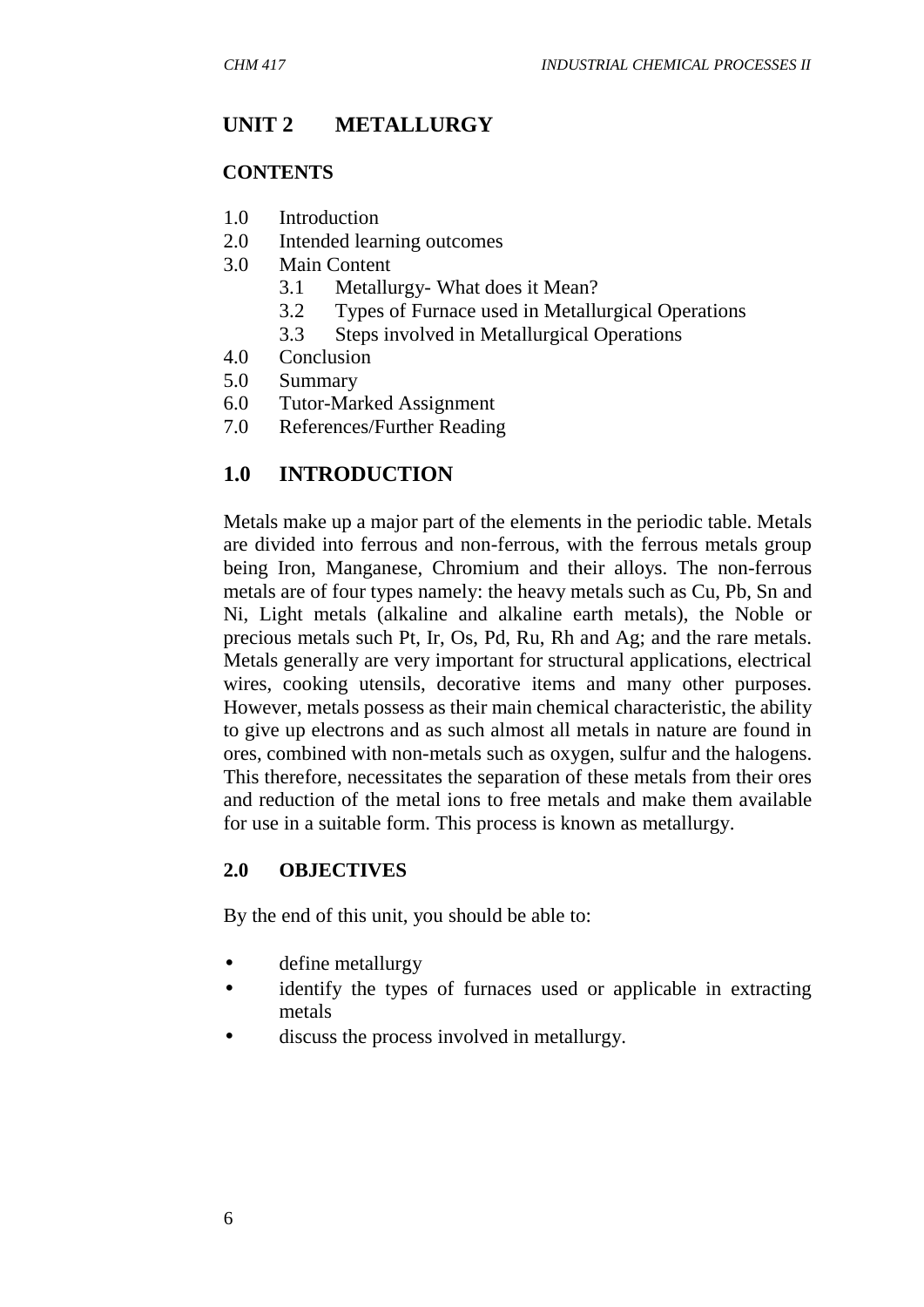## **3.0 MAIN CONTENT**

#### **3.1 Metallurgy: What does it mean?**

An ore is a mixture of minerals containing one more useful metallic compound. In the introductory part of this unit, it was mentioned that due to the major chemical property of metals (i.e. the ability of giving up electrons); they exist in the form of ores. Therefore, in order to have these metals in a suitable and stable form, metallurgy comes into play. Now, what is metallurgy? Metallurgy is the branch of chemistry which deals the method of extraction of metals from their ores and preparing them for use. The extraction of metals cannot be carried out by any universal method. Why? This is because extraction of metals requires different procedures which depend upon the nature and properties of the metal. Generally, the noble metals such as Au, Ag etc. are usually extracted by amalgamation or cyanide process. Also, the active metals such as Na, K, Ca, Mg, Al, etc. are usually obtained by electrolysis of their chlorides, oxides or hydroxides while the heavy metals are extracted by the use of roasting and smelting methods.

#### **3.2 Types of Furnaces used in Metallurgical Operations**

In metallurgical operations, various types of furnaces are used for heating substances to required temperatures. The following are the types of furnaces employed in metallurgical operations:

- Reverberating furnace: This is used especially for calcinations, roasting and smelting.
- Blast Furnace: Used for the smelting of iron, copper and lead ores.
- Bessemer converter: Used in the extraction of copper and in the manufacture of steel.
- Open Hearth Furnace: Used for the manufacture of steel. This furnace is based on the *regenerative system* of heat economy. The regenerative system is that in which heat is liberated (heat content of the furnace gases) is utilised for preheating the gaseous fuels used in the furnace to save cost.
- Electric Furnace: Used mainly for manufacturing very fine steel.

### **3.3 Steps involved in Metallurgical Operations**

There are basically three major steps involved in metallurgical operations (or metallurgy).These are: Ore pretreatment or Ore dressing, Extraction of crude metal and metal purification. Having mentioned three steps, lets us now look into what each of these steps involve.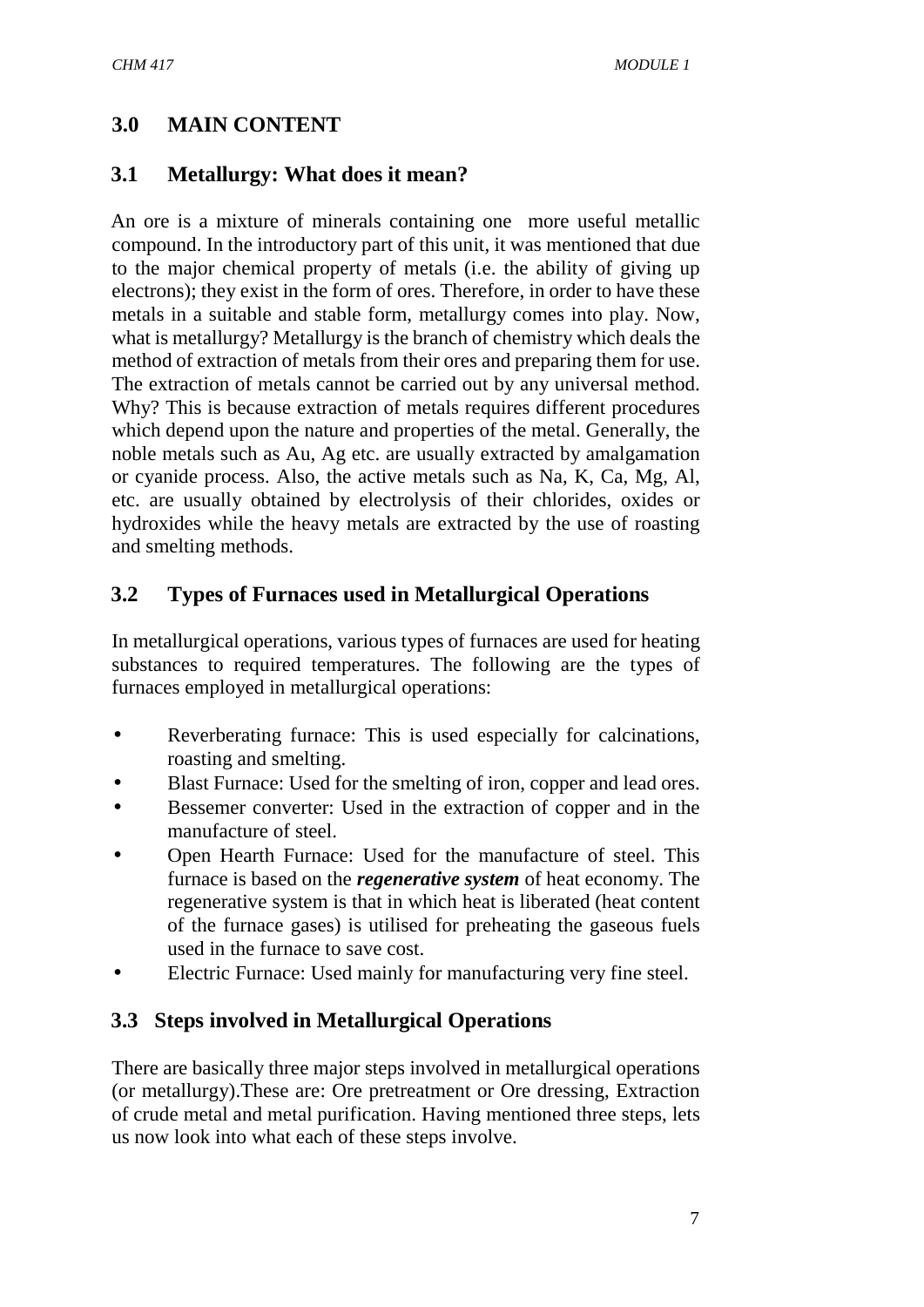# **3.3.1 Ore Dressing**

Ore pretreatment is the process of removing gangue (waste materials/ impurities) or matrix (non-metallic and rocky materials such as quartz, mica, feldspars and other silicates) from a metal ore. This is achieved by the following methods:

- **a. Hand Picking** The gross lumps of rocks may be removed from the ore by simple hand picking and the lumps are then broken away with the hammer. An example of the ore in which this is applicable is Heamatite (an iron ore).
- **b. Hydraulic Washing or Levigation**: Here, the ore after grinding is washed with a running stream of water. The lighter gangue particles are thus washed away while the heavier ore particles settle down rapidly. This method is actually based on the difference in the densities of gangue and the mineral particles.
- **c. Froath Floatation**: This method is especially suitable for the concentration of low grade ores. The process is based on the different wetting characteristics of the ore and gangue particles with water and oil. The ore is preferentially wetted by oil and the gangue particles by water. Ores like copper pyrites  $(CuFeS<sub>2</sub>)$ , galena (PbS) and zinc blende (ZnS) are purified by this method.
- **d. Magnetic Concentration**: This process is used when the mineral is attracted by a magnet, but not the gangue. It is applicable in the case of ferromagnetic ores such as iron and tinstone associated with wolfram.
- **e. Electromagnetic Separation**: This method is used for separating ore from magnetic impurities. In this method, the crushed or powdered ore is dropped over a belt moving over two rollers, one of which is magnetic. As the mass passes over the electromagnetic roller, the non- magnetic ore falls off and the magnetic impurities are held and moved round the magnetic roller so long as they are attracted by it. However, when there is no more magnetic force of attraction, the impurities fall down into a separate heap. An example is tinstone ore which is separated from the magnetic impurity, wolframite.

# **3.3.2 Extraction of Crude Metal**

After the ore has been pretreated, the metal is then extracted. This extraction involves the use of the following chemical reactions or processes.

**i. Calcination-** Calcination is the process in which the mineral ore is subjected to the action of heat at high temperature in the absence of air but below its melting point. The process of calcination is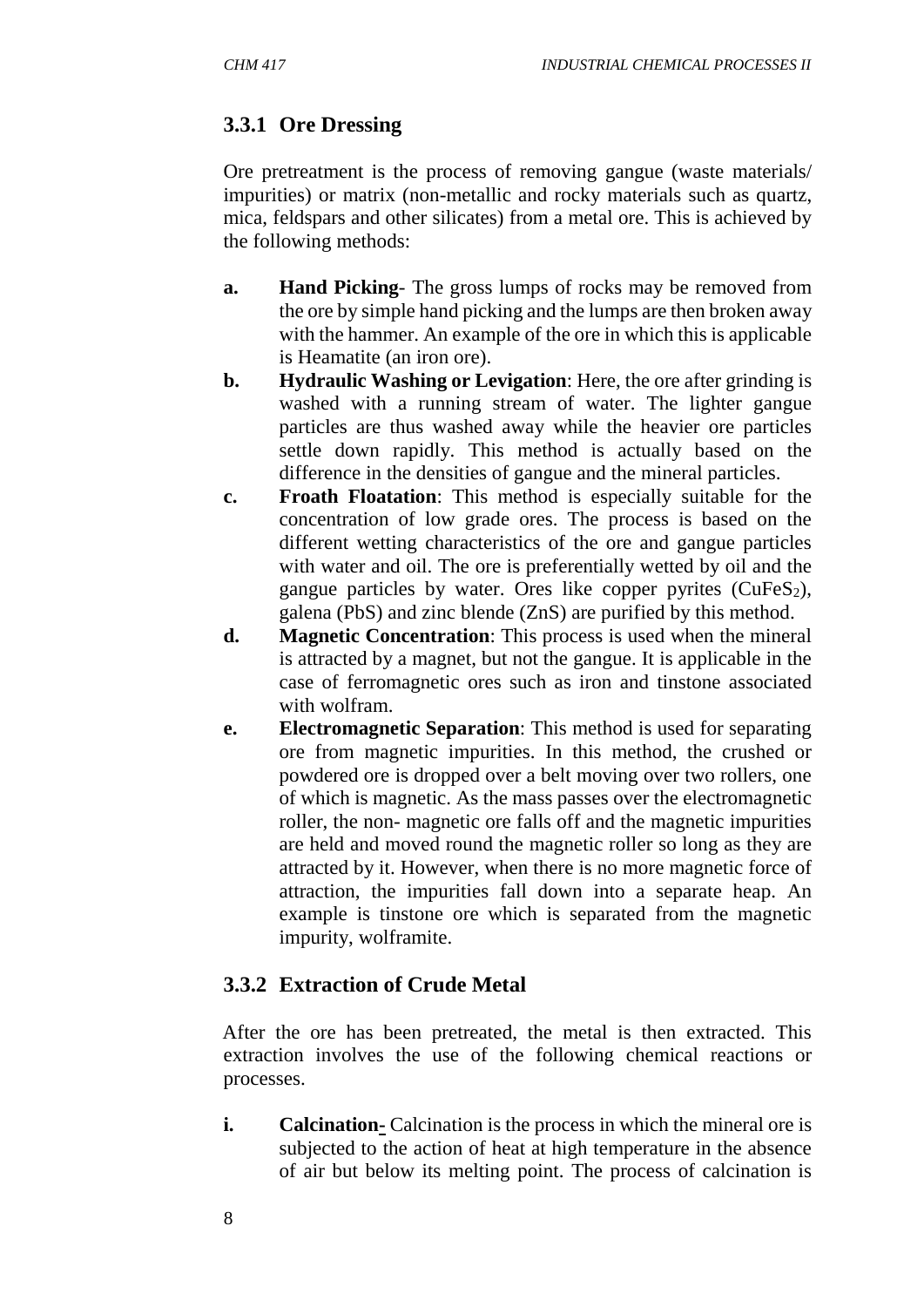carried out in the case of carbonate and hydrated ores. Calcination is usually performed in a reverberatory furnace. This process results in the following:

- Removal of moisture
- Removal of volatile impurities
- Expellation of gases may take place
- The mass becomes porous
- Thermal decomposition of the ore takes place

Examples of ores in which calcination is employed are as follows:

```
CaCO<sub>3</sub>(limestone) CaO + CO<sub>2</sub>
```

```
MgCO<sub>3</sub>.CaCO<sub>3</sub> (dolomite) MgO + CaO + 2CO<sub>2</sub>
```
 $CuCO<sub>3</sub>.Cu(OH)<sub>2</sub> (Malachite)$   $2CuO + H<sub>2</sub>O + CO<sub>2</sub>$ 

 $ZnCO<sub>3</sub>$  (Calamine)  $ZnO + CO<sub>2</sub>$ 

**ii. Roasting**- Roasting involves subjecting either the ore alone or with the addition of suitable material to the action of heat in excess of air at temperatures below its melting point. This is usually carried out in a reverberatory or blast furnace. During roasting, volatile impurities like S, As, Sb etc. get oxidised and escape out as volatile gases  $SO_2$ ,  $As_2O_3$  and  $Sb_2O_3$ . Sulphide ores also decompose to their oxides evolving  $SO_2$ . Moisture is removed and the mass becomes porous thus making reduction easy.

There are many types of roasting namely:

(a) Oxidising roasting (b) Blast roasting (c) Reduction roasting (d) Sulphating roasting (e) Chlorodising roasting.

**iii. Smelting-**This the process in which an ore is melted with a flux and often with a reducing agent and it involves calcination, roasting and reduction. Generally, the process of separation of a metal or its sulphide mixture from its ore in a fused state is called smelting. Smelting is generally carried out in a blast furnace and high temperature is produced by burning coal or by using electric energy.

In smelting, the roasted or calcined ore is mixed with coke and then heated in a furnace. As a result, carbon and carbon monoxide produced by the incomplete combustion of carbon reduce the oxide to the metal. For example, in the extraction of iron as shown in Figure 2.1, Heamatite ore  $(Fe<sub>2</sub>O<sub>3</sub>)$  is smelted with coke and limestone (flux). As a result of reduction, iron is obtained in fused of molten state.

It functions as a reducing agent

$$
Fe2O3 + 3C
$$
  
\n
$$
Fe2O3 + 3CO
$$
  
\n
$$
2Fe + 3CO2
$$
  
\n
$$
2Fe + 3CO2
$$
  
\n
$$
CaCO3
$$
  
\n
$$
CaO + CO2
$$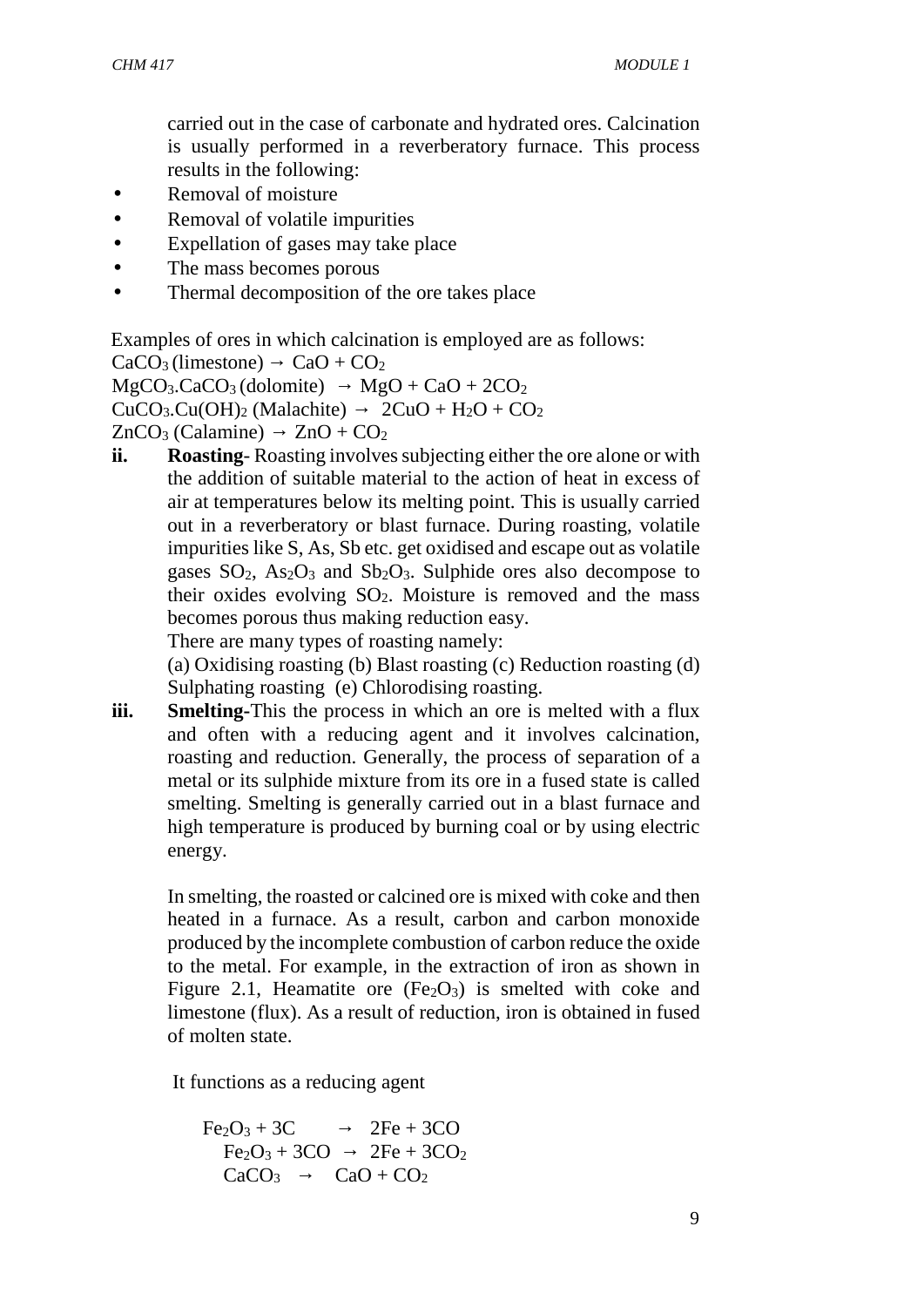

#### **Fig.2.1: Blast Furnace for the Extraction of Iron.**

- Source:http://chemwiki.ucdavis.edu/Inorganic\_Chemistry/Descriptive\_Che mistry/Elements Organized\_by\_Block/3\_d
- Block\_Elements/1b\_Properties\_of\_Transition\_Metals/Metallurgy/The\_Ext raction\_of\_Iron**)**
	- **iv. Reduction:** Extraction of metals from their ore generally means reduction and it can be carried out in a number of ways. We shall consider some of these ways.
		- **(a) Reduction by heating in air:** Metals whose oxides are unstable towards heat (i.e. the less active metals such as Hg, Pb, Cu, Sb etc.) are extracted by air reduction. For example, roasting of cinnabar (a sulphide ore of mercury) yields the mercury metal and not the oxide.

| $2HgS + 3O2$ | $2HgO + 2SO2$ |
|--------------|---------------|
| 2HgO         | $2Hg + O_2$   |
| $2HgO + HgS$ | $3Hg+SO2$     |

**(b) Auto reduction method:** This method does not involve any additional reducing method and is similar to the above mentioned way of reduction. In this method, sulphide is heated in air until a part is converted into oxide. On further heating in the air, the unchanged sulphide reduces the oxide to metal. e.g.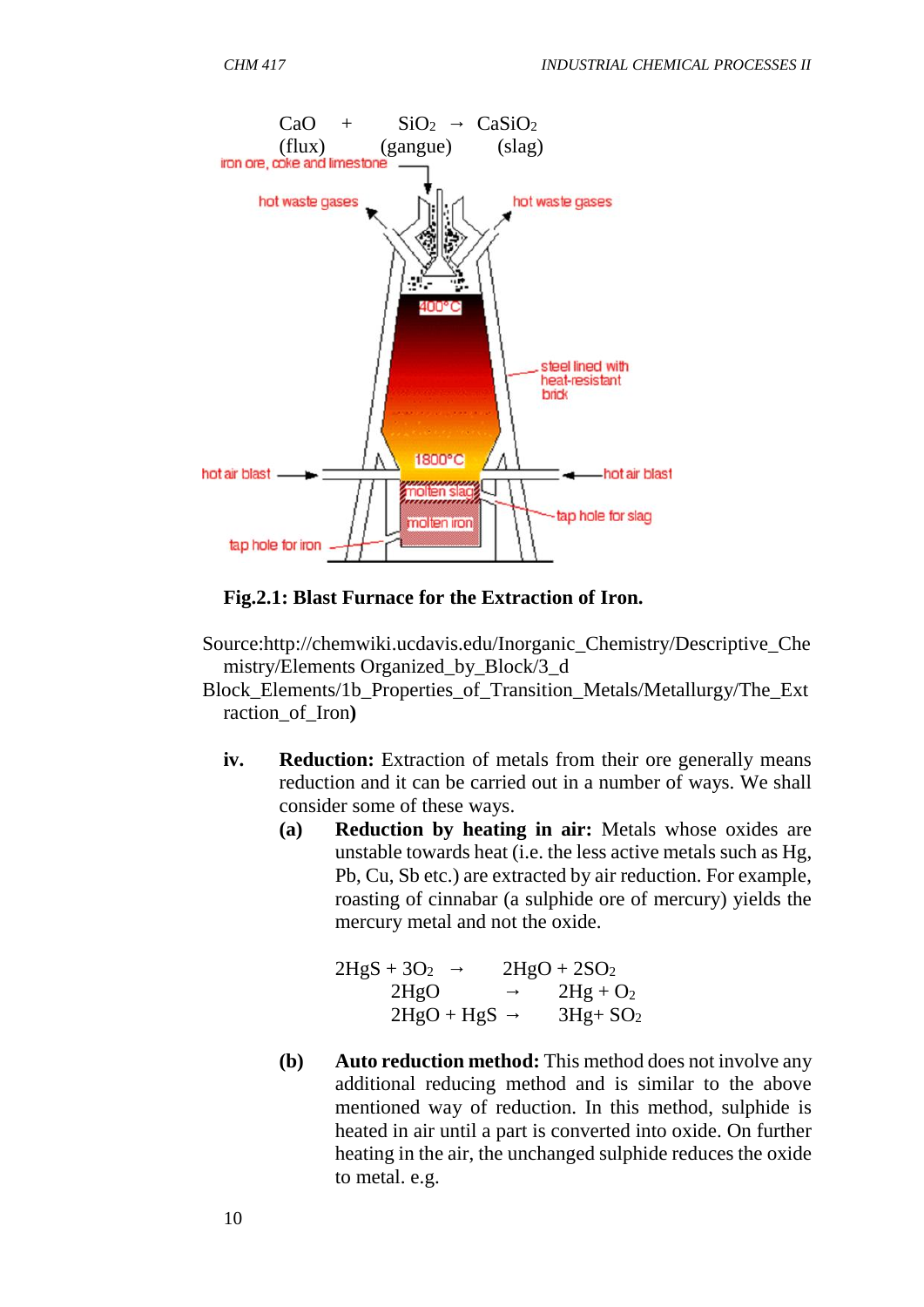| $2PbS + 3O2$ | $2PbO + 2SO2$ |
|--------------|---------------|
| $2PbO + PbS$ | $3Pb + SO2$   |

**(c) Reduction with coke or carbon monoxide:** Here, the calcined or roasted ore is mixed with coke and heated in suitable furnace. Carbon and CO (formed by incomplete combustion of carbon) reduce the oxide to the metal. For example, concentrated cassiterite  $(SnO<sub>2</sub>)$  is reduced to metallic tin by heating with coke in a reverberatory or blast furnace.

 $SnO<sub>2</sub> + 2C$   $Sn + 2CO$ 

Other examples are as shown in the following chemical equations:

```
Fe<sub>2</sub>O<sub>3</sub> + 3CO 2Fe + 3CO<sub>2</sub>ZnO + C Zn + CO
```
**(d) Reduction with hydrogen:** Oxides of certain metals such as  $WO<sub>3</sub>$ , NiO, Co<sub>2</sub>O<sub>3</sub>, In<sub>2</sub>O<sub>3</sub> may be conveniently reduced by means of hydrogen to the corresponding metals as shown below:

| $In_2O_3 + 3H_2$ | $2In + 3H2O$  |  |
|------------------|---------------|--|
| $Co2O3 + 6H$     | $2Co + 3H_2O$ |  |
| $NiO + 2H$       | $Ni + H2O$    |  |
| $WO3 + 6H$       | $3H_2O+W$     |  |
| ---              |               |  |

This method is suitable for metals which are heavier than manganese.

**(e) Reduction of complex salts:** Metals like gold, silver etc. can be precipitated from their complex salts solutions by more electropositive zinc metal.  $2NaAg(CN)<sub>2</sub> + Zn$   $Na<sub>2</sub>Zn(CN)<sub>4</sub> + 2Ag$  $2KAu(CN)_2$  + Zn  $K_2Zn(CN)_4$  + 2Au

Metals such as Ti, Zr, Ta etc. are obtained by reducing their complex salts with alkali metals or Aluminum.

$$
K_2TiF_6 + 4K
$$
  
\n
$$
K_2ZrF_6 + 2Al
$$
  
\n
$$
6KF + Ti
$$
  
\n
$$
2AlF_3 + 2K + Zr
$$

Other reduction methods include reduction by aluminum for certain metal oxides that cannot be reduced effectively with carbon or carbon monoxide, reduction with water gas, reduction with silicon or calcium carbide and amalgamation.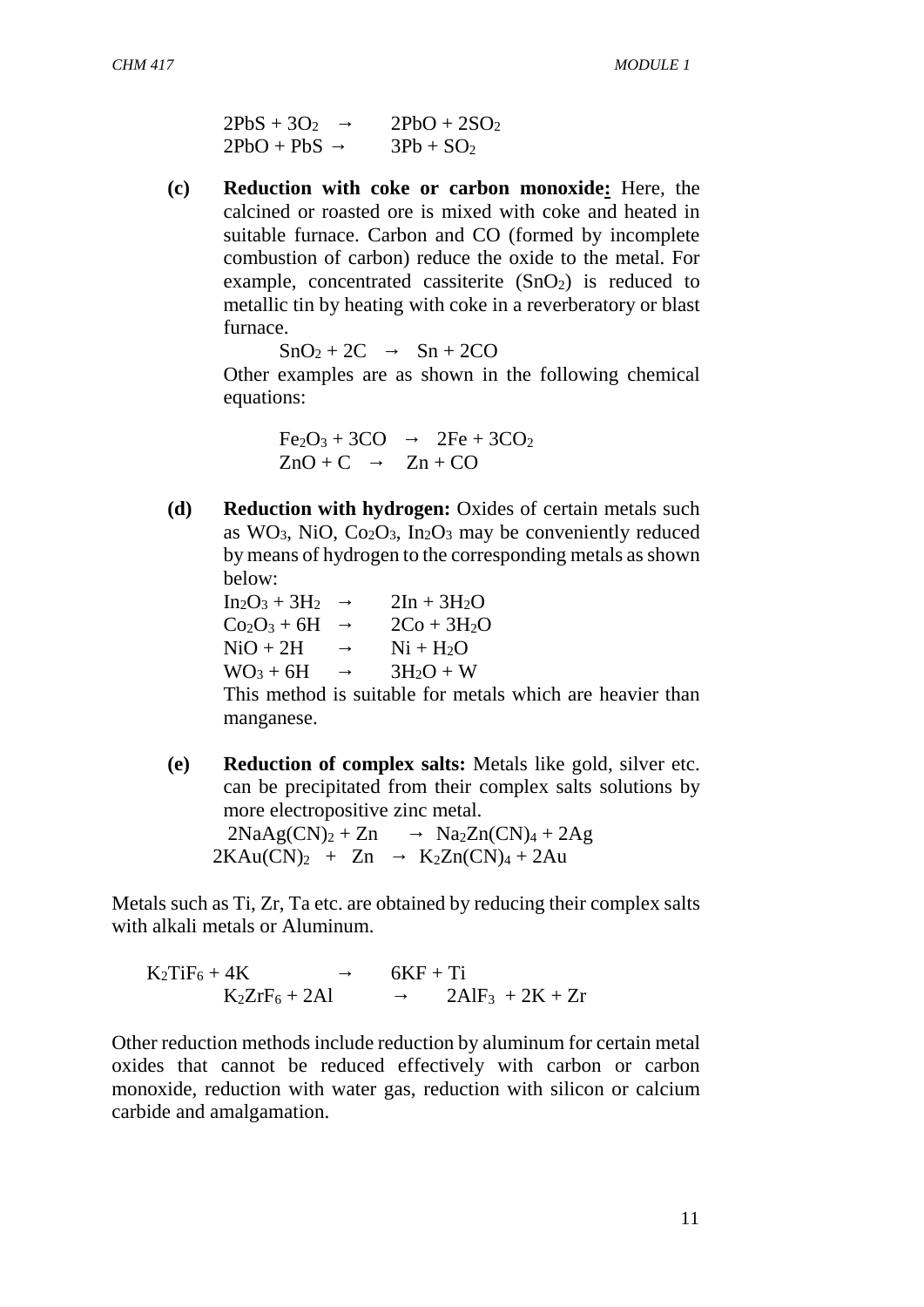# **3.3.3 Purification of Metals**

The metals obtained by the methods described above require adequate refining as the metal is not pure. This refining is achieved by a large number of physical and chemical methods. However, the choice of the refining method depends upon the use to which a metal is to be put.

There are several physical methods for refining metals. These are:

- 1. **Fusion method:** This method is applicable when the metal is associated with adsorbed gases. For instance, dissolved oxygen is removed from silver by this method and also dissolved  $SO<sub>2</sub>$  gas from copper metal.
- 2. **Liquation:** Liquation is employed when the melting point of the metal is lower than that of the impurities. Hence, the material must be heated until one of the metals starts to melt and drain away from the other and can be collected. Zinc is separated from lead by this method.
- 3. **Distillation:** This method is used to refine metals with low boiling points such as Hg, Cd and Zn. The process involves heating the impure metal in a retort as a result of which pure metal distils over and collects in the receiver, while non-volatile impurities are left behind. The volatile compounds are further separated by same method to get the pure metal.

Other physical methods include: fractional crystallisation, vacuum arc sublimation method and cage-zone melting technique.

Pyrometallurgical oxidation is a chemical process in which impurities are removed from metals by oxidation at high temperatures. The oxidation may be carried out by either of the following methods discussed below:

- (a) **Poling or furnace refining:** Impurities of reducible oxides can be removed from the metals by poling. For instance, blister copper containing traces of cuprous oxide as impurity is refined by melting the impure metal on the hearth of a reverberatory furnace. The molten metal is stirred with green logs of wood. You may wonder why use green wood? Well, the green wood produces hydrocarbons which reduce the cuprous oxides to copper metal while reducing gases such as  $SO_2$ ,  $A_2O_3$  etc. are given off. In order to prevent copper metal from re-oxidation by air, a layer of charcoal powder is used to cover the molten copper surface. Another metal refined by poling is tin.
- (b) **Cupellation:** This method is used to purify silver containing lead as impurity and its success depends upon the selective oxidation of lead over silver. The impure silver is smelted in a cupel made of bone ash in a blast of air in a reverberatory furnace. The lead is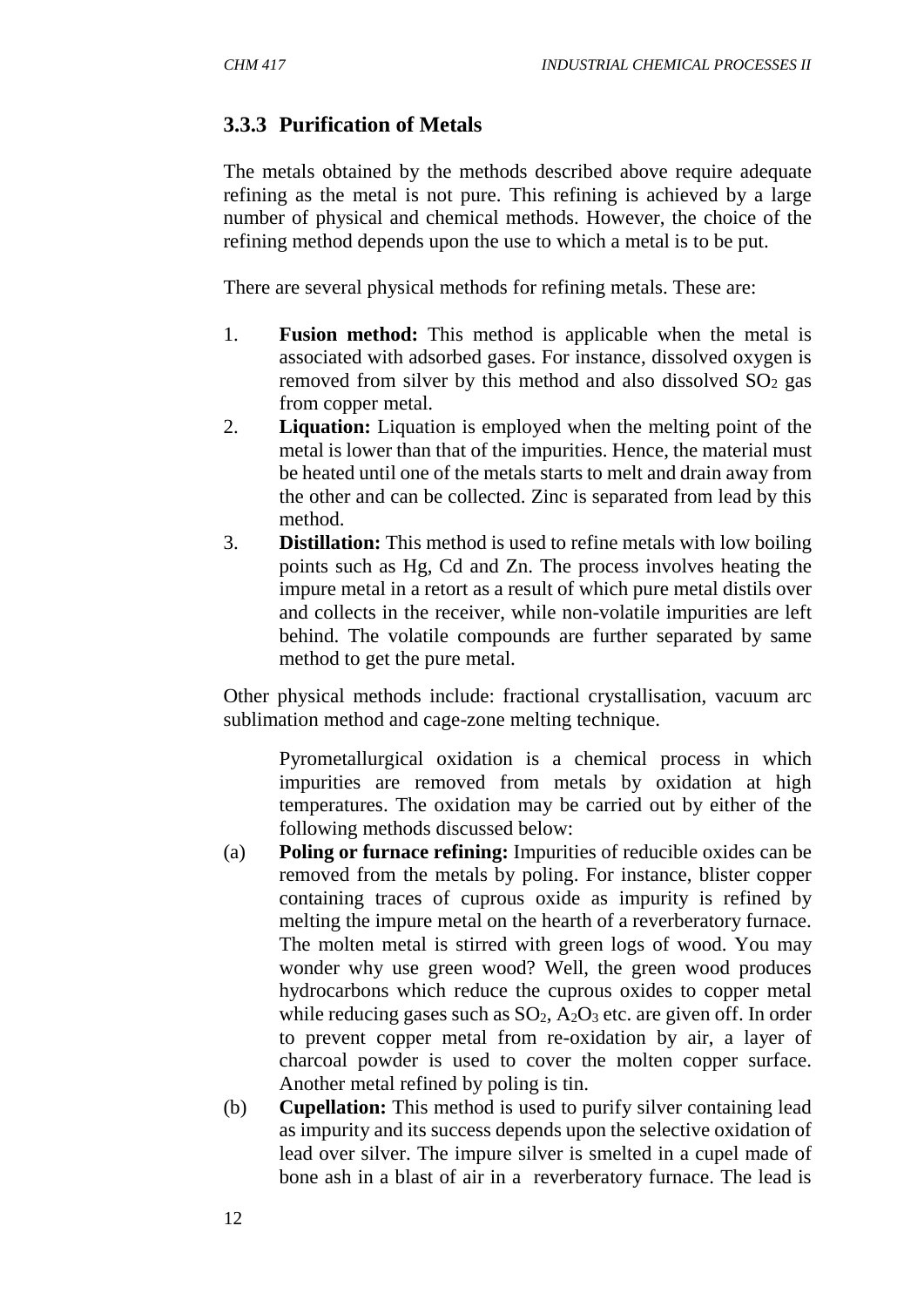oxidised to lead oxide which is partly blown away from the crucible by blast of air. The remaining part melts and is absorbed by the bone ash cupel. The completion of the purification process is indicated by a flash produced by the pure molten silver in the cupel.

(c) **Electrolytic refining:** This is one of the most convenient and important method of refining and it gives metal of high purity. It is also applicable to many metals such as Cu, Ag, Pb, Ni etc. Here, blocks of impure metals form the anode and thin sheets of metal form the cathode while the electrolyte is a solution of the salts of pure metals. On passing an electric current through the solution, pure metal dissolves from the anode and deposits on the cathode. At the same time, more of the metal ions enter the electrolyte by the oxidation of the anode. The insoluble impurities dissolve in the electrolyte or fall at the bottom and are collected as anode mud. For example in the refining of copper, impurities like Fe and Zn dissolve in the electrolyte while Au, Ag and Pt are left behind as anode mud.

# **SELF ASSESSMENT EXERCISE**

- 1. What is metallurgy?
- 2. Discuss the following methods of ore dressing (i) Froath floatation
	- (ii) Hydraulic washing or Levigation
	- (ii) Hydraulic washing or Levigation
- 3. Apart from the quality of the final product required, what other factors may be considered for the choice of appropriate method of refining a metal?
- 4. Discuss the Cupellation method of purifying impure silver

# **4.0 CONCLUSION**

In this unit, you have learnt in details what is involved in metallurgical operations and the types of furnaces used in this operation. It was also discussed that pyrometallurgical oxidation can be achieved by one of these methods; poling or furnace refining which is applicable to blister copper containing traces of cuprous oxide as impurity, cupellation and electrolytic refining.

# **5.0 SUMMARY**

Metallurgy, which is a process of separating a metal from its ore and preparing it for use involves three major steps namely, pretreatment of ore, metal extraction and refining. The first step involves removing gangue from the metal which is achieved by handpicking, hydraulic washing, froath floatation, magnetic concentration or electromagnetic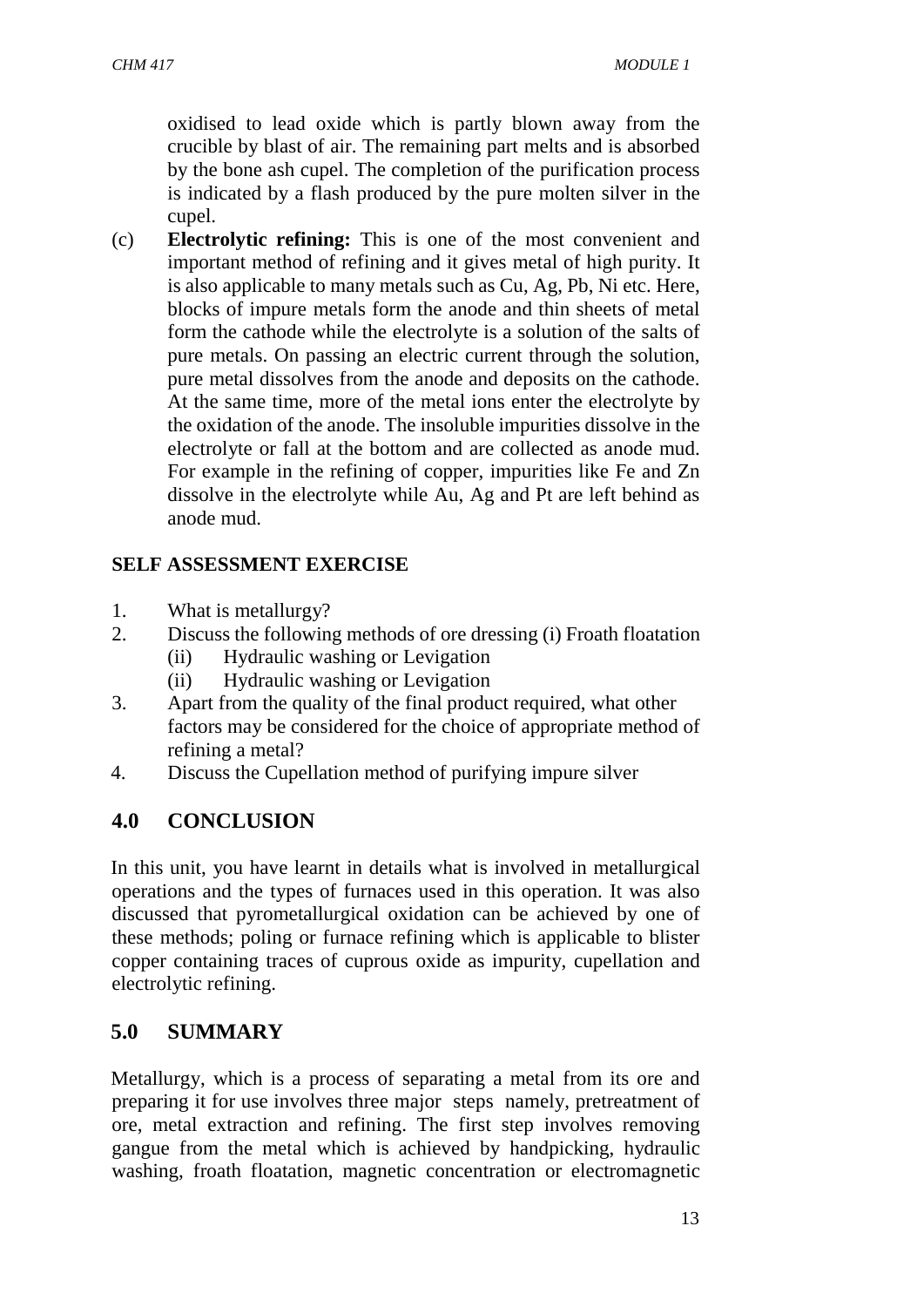separation. Certain chemical processes such as calcination, roasting, smelting and reduction are employed in the extraction of metals. Finally, the metals are subjected to purification or refining by various physical and chemical methods.

# **6.0 TUTOR-MARKED ASSIGNMENT**

- 1. Differentiate between levigation and froath floatation.
- 2. What are the results of calcination as a process of metal extraction?
- 3 What is the difference between flux and gangue?
- 4 With an appropriate example, describe what cupellation involves.
- 5 Give a schematic diagram of blast furnace for the extraction of iron

# **7.0 REFERENCES/FURTHER READING**

www.sciencedaily.com/.../metallurgy.htm

- *http://chemwiki.ucdavis.edu/Inorganic\_Chemistry/Descriptive\_Chemistr y/Elements\_Organized\_by\_Block/3\_d- Block\_Elements/1b\_Properties\_of\_Transition\_Metals/Metallurgy /The\_Extraction\_of\_Iron***)**
- Sharma, B.K. (2011). Industrial Chemistry (Including Chemical Engineering) (16th ed.). Krishna Prakashan Media (P) Ltd. Pp 1615-1623.

https://www.researchgate.net.publication>

https://mme.iitm.ac.in>shukla>Principles of Extractive Metallurgy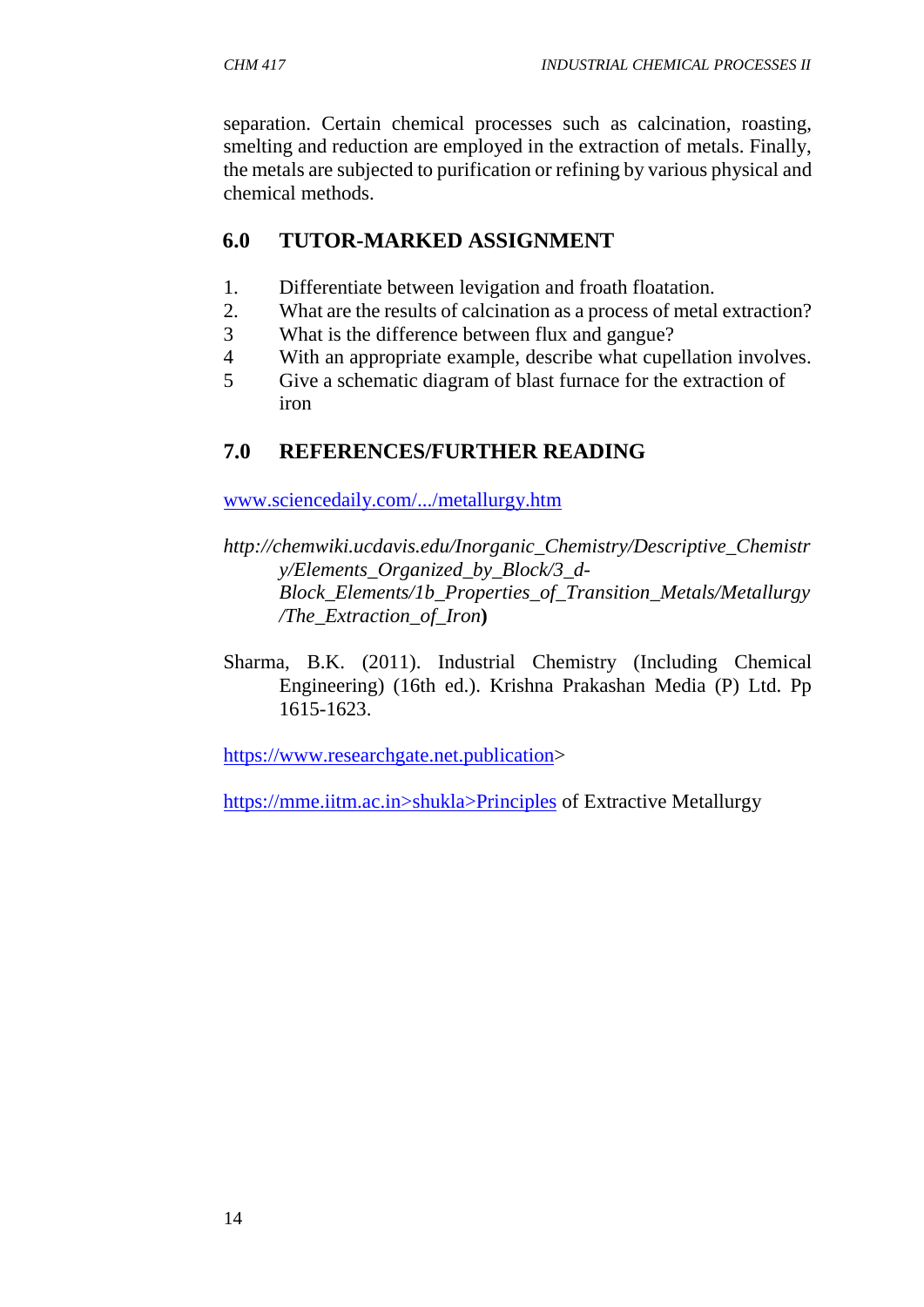# **UNIT 3 HYDROMETALLURGY**

#### **CONTENTS**

- 1.0 Introduction
- 2.0 Intended learning outcomes
- 3.0 Main Content
	- 3.1 Hydrometallurgy
	- 3.2 Process of Hydrometallurgy
	- 3.3 Advantages of Hydrometallurgy
- 4.0 Conclusion
- 5.0 Summary
- 6.0 Tutor-Marked Assignment
- 7.0 References/Further Reading

# **1.0 INTRODUCTION**

In the preceding unit, we considered the metallurgical processes which are usually called pyrometallurgy (pyro means at high temperatures). Pyrometallurgy has been employed in producing metals from their ores since ancient times and requires large quantities of energy. This poses two serious problems namely atmospheric pollution (mainly by sulphur dioxide) and relatively high costs that make treatment of low grade ore economically unfeasible. Toward the end of the 19<sup>th</sup> century, a different process known as hydrometallurgy was introduced. Hydrometallurgy is now used to produce several metals, including gold and silver, as well as salt of other metals. This process now competes with pyrometallurgy in the production of copper, zinc and nickel.

# **2.0 OBJECTIVES**

By the end of this unit, you should be able to:

- differentiate between pyrometallurgy and hydrometallurgy
- identify the advantages of hydrometallurgy
- explain the various process involved in hydrometallurgy.

# **3.0 MAIN CONTENT**

# **3.1 Hydrometallurgy**

Hydrometallurgy (hydro meaning water) has been employed to extract metals from their ores by the use of aqueous chemical solutions at moderate temperatures. Hydrometallurgical processes usually require less energy and produce less air pollution and are well suited especially to low-grade ores and ores that contain several metals with similar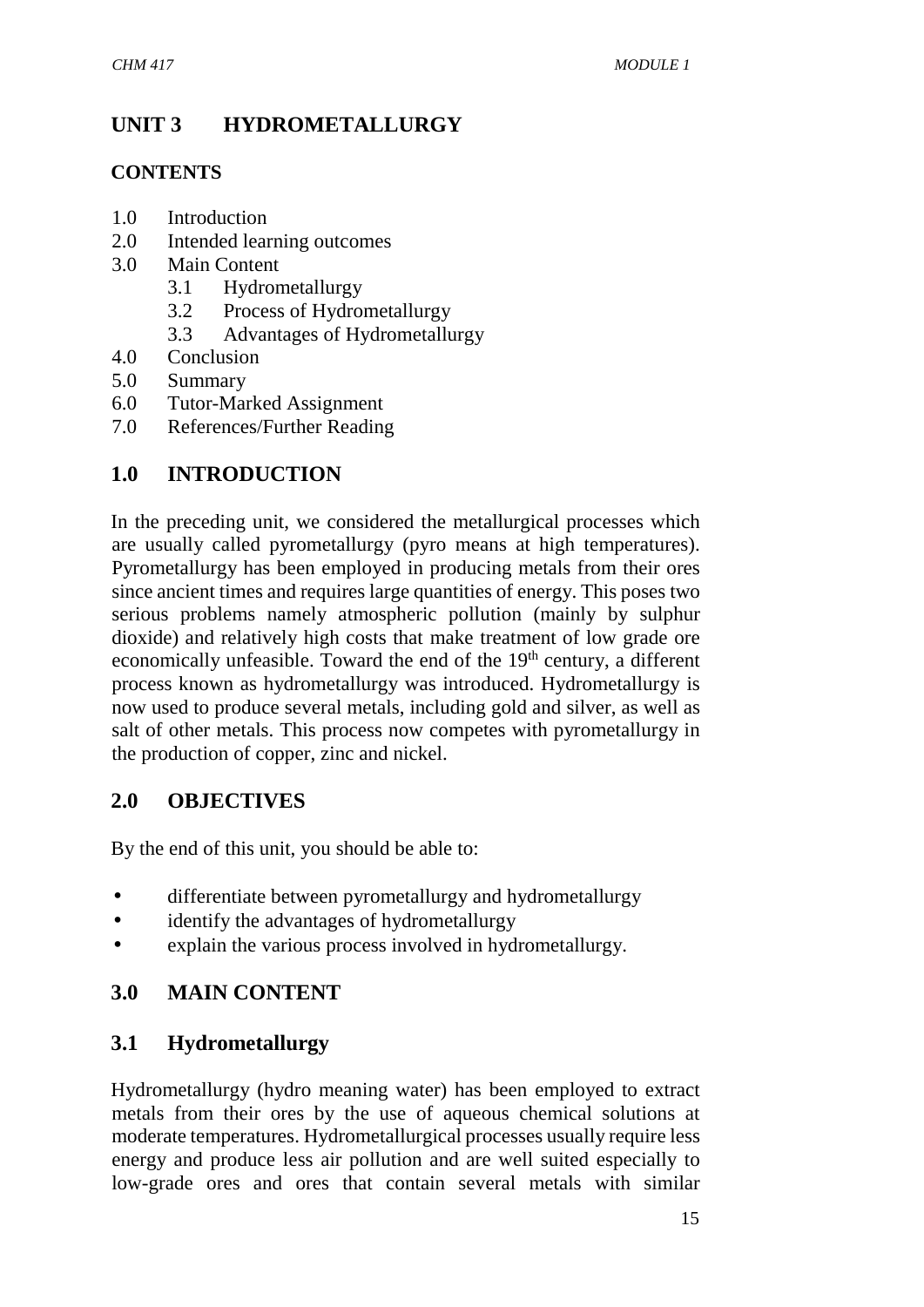properties. The first two uses of this process are for the extraction of gold from low-grade ores and for the production of aluminum oxide, or aluminium from bauxite and aluminium bearing ore.

### **3.2 Processes of Hydrometallurgy**

Hydrometallurgy involves two distinct steps. First is the selective leaching of a given metal ion from the solution by selective precipitation as an ionic compound. To get a clearer understanding of these processes, consider these examples:

Gold is sometimes found in ores in the elemental state but occurs usually in relatively small concentration. To extract or obtain the gold metal, a process called cyanidation is employed. In this case, the crushed ore is treated with an aqueous cyanide solution in the presence of air thereby forming the complex ion,  $Au(CN)_2$  as shown in the equation below:

 $4Au_{(s)} + 8CN_{(aq)} + O_2 + 2H_2O_{(l)} \rightarrow 4Au(CN)_{2(aq)} +$  $\tau$ <sub>(aq)</sub> + 4OH $\tau$ <sub>(aq)</sub> Pure gold is then recovered by the reaction of  $Au(CN)_2$  with zinc powder to reduce  $Au^+$  to  $Au^-$ 

 $2Au(CN)z^{\dagger}_{(aq)} + Zn_{(l)} \rightarrow 2Au_{(s)} + 2Zn(CN)z^{\dagger}_{(aq)}$ 

Consider also the Bayer process for the extraction of alumina from bauxite. The ore is leached with sodium hydroxide to dissolve the amphoteric aluminium oxide.

# $Al_2O_{3(s)} + 2OH_{(aq)} \rightarrow 2AlO_2_{(aq)} + H_2O_{(l)}$

This process leaves behind solid impurities such as  $SiO<sub>2</sub>$ , Fe<sub>2</sub>O<sub>3</sub> and TiO<sub>2</sub> which are not appreciably soluble in basic solution. After the solid impurities are removed, the pH of the solution is lowered by addition of carbon dioxide. The pure aluminium oxide reforms and is then electrolysed to produce aluminium metal.

There are different kinds of leaching agents used. A leaching agent can simply be water if the metal containing compound is a water soluble chloride or sulphate. However, most commonly, the metal is present in a water-insoluble substance that must be dissolved. In such cases, leaching agents used are usually aqueous solutions containing acids, bases, oxidising agents, salts or some combination of these. The leaching or dissolving process often involves the formation of complex ions. For example, an ore containing water-insoluble lead sulphate is treated with an aqueous sodium chloride solution and then a soluble complex ion,  $PbCl<sub>4</sub><sup>2-</sup>$  is formed thus: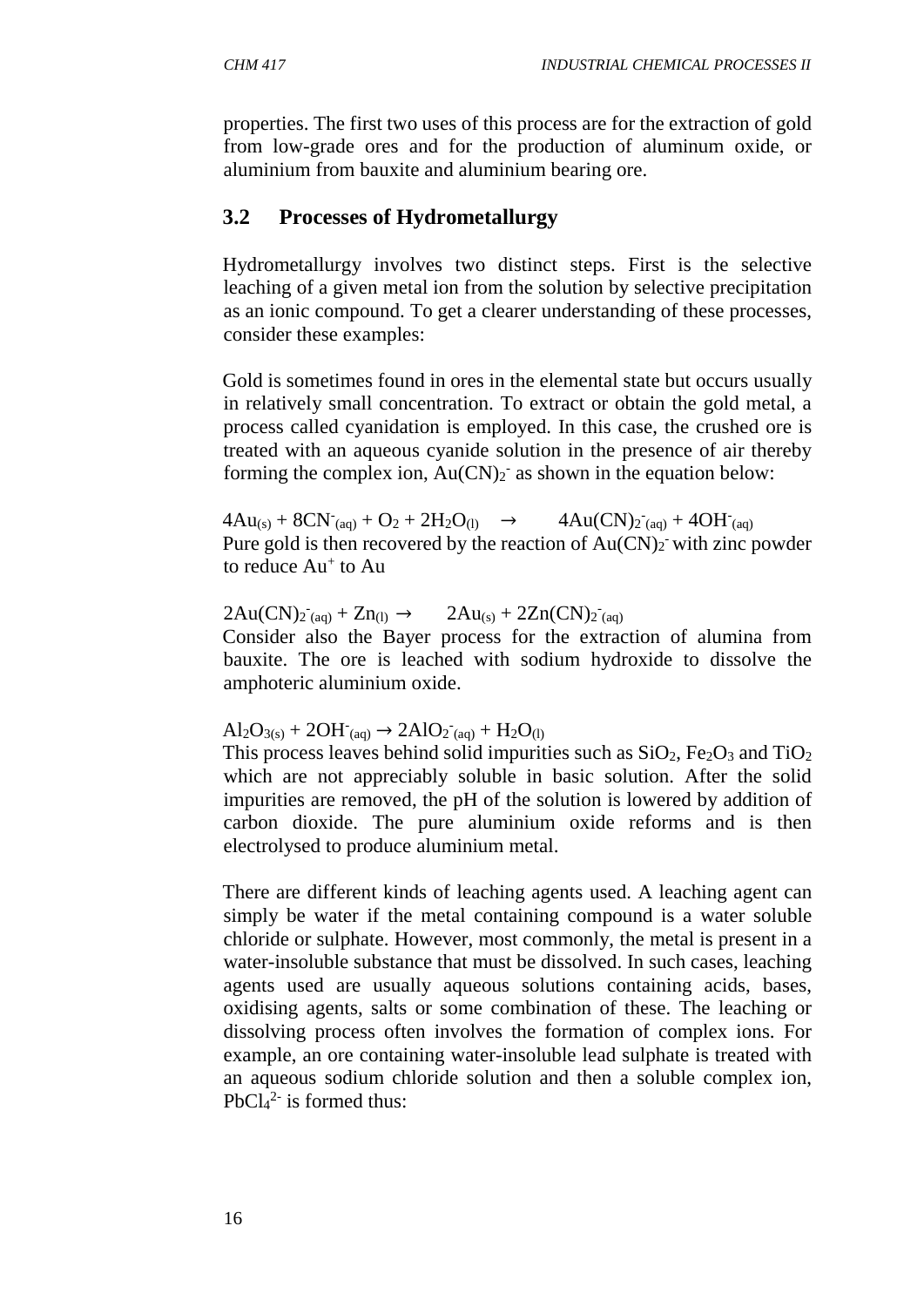$PbSO_{4(s)} + 4Na^{+}(aq)4Cl^{-}(aq) \rightarrow 4Na^{+}(aq) + PbCl_{4}^{2-}(aq) + SO_{4}^{2-}(aq)$ 

The cyanidation process for the recovery of gold similarly, results in the formation of a complex ion. The gold, since it is present in the ore as particles of metal, must first be oxidised by oxygen to produce Au<sup>+</sup> which then reacts with  $CN^-$  to form soluble  $Au(CN)_2$  species. Thus, in this case, the leaching process involves a combination of oxidation and complexation.

Recovering the metal ions from the leaching solution involves forming an insoluble solid containing the metal ion to be recovered. This step may involve addition of an anion to form an insoluble salt, reduction to the solid metal (chemically or electrolytically), or a combination of reduction and precipitation of salt. Examples are as shown below:

| <b>Method</b>         | <b>Examples</b>                                                                          |                                                                                                                                                         |
|-----------------------|------------------------------------------------------------------------------------------|---------------------------------------------------------------------------------------------------------------------------------------------------------|
| Precipitate of a salt | $\vert$ Cu <sup>2+</sup> <sub>(aq)</sub> + S <sup>2-</sup> <sub>(aq)</sub> $\rightarrow$ | CuS(s)                                                                                                                                                  |
|                       | $Au^{+}(aq) + Fe^{2+}(aq) \rightarrow Au(s) + Fe^{3+}(aq)$                               |                                                                                                                                                         |
| Reduction             | (a) $  Cu^{2+}(aq) + Fe(s) \rightarrow Cu + Fe^{2+}(aq)$                                 |                                                                                                                                                         |
| Chemical              | $Ni^{2+}(aq) + H_{2(g)} \rightarrow Ni_{(s)} + 2H^{+}(aq)$                               |                                                                                                                                                         |
| (b)                   | $Al^{3+}$ <sub>(aq)</sub> + 3e <sup>-</sup> $\rightarrow$ Al <sub>(s)</sub>              |                                                                                                                                                         |
| Electrolytic          | $Cu^{2+}$ <sub>(aq)</sub> + 2e <sup>-</sup> $\rightarrow$ $Cu$ <sub>(s)</sub>            |                                                                                                                                                         |
| Reduction             |                                                                                          | plus $2Cu^{2+}$ <sub>(aq)</sub> + 2Cl <sup>-</sup> <sub>(aq)</sub> + H <sub>2</sub> SO <sub>3(aq)</sub> + H <sub>2</sub> O <sub>(l)</sub> $\rightarrow$ |
| precipitation         | $2CuCl_{(s)} + 3H^{+}_{(aq)} + HSO_{4}(aq)$                                              |                                                                                                                                                         |

# **3.3 Advantages of Hydrometallurgy**

In comparison of hydrometallurgy and its traditional counterpart (pyrometallurgy), hydrometallurgy is seen to have these advantages:

- 1. Leaching agent can be pumped directly into ore deposits in the earth.
- 2. It is cost effective and economically suitable for low grade ores.
- 3. The process generates little or no pollution.

### **SELF-ASSESSMENT EXERCISE**

- i. In order to obtain gold metal, gold ore is crushed and treated with an aqueous cyanide solution in the presence of air. The resulting complex ion is reacted with zinc powder. Write balanced equations to describe these processes.
- ii. What are merits of hydrometallurgy**?**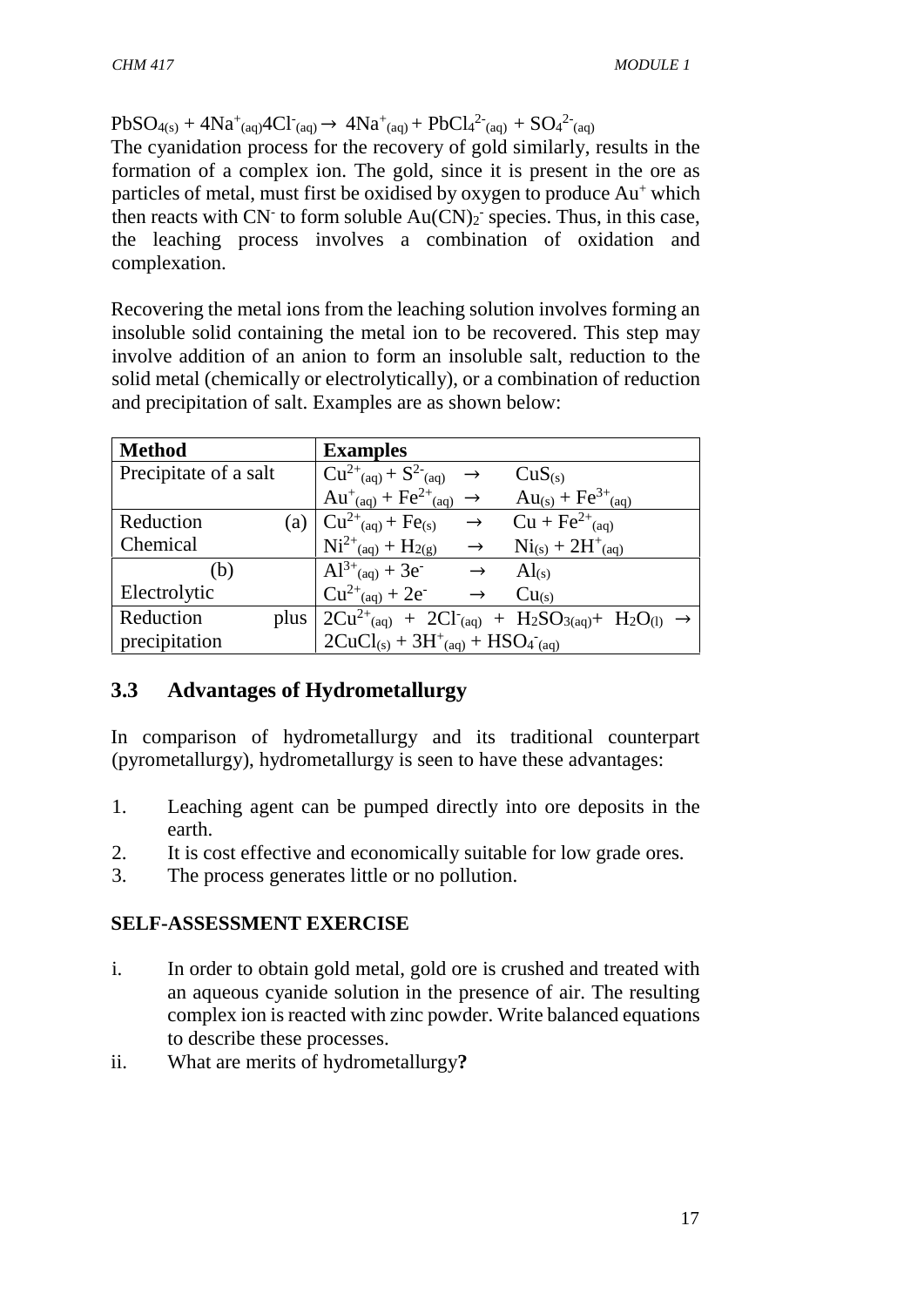# **4.0 CONCLUSION**

In this unit, it has been shown that hydrometallurgy is a better process for extracting and preparing metals for suitable uses as it is cost effective and applicable for low grade ores. An example of metal processed through hydrometallurgical operations is gold and it is obtained by cyanidation.

# **5.0 SUMMARY**

You have learnt from this unit that hydrometallurgy is a process through which metals are extracted from their ores by the use of aqueous chemical solutions at moderate temperatures. Hydrometallurgy involves basically two steps namely: leaching in which the ores dissolved in solution to obtain the metal ion and recovery of the metal ion from the selection through various methods which involves precipitation of metal salt, reduction of metal into the solid metal either chemically or electrically, and a combination of reduction and precipitation.

# **6.0 TUTOR-MARKED ASSIGNMENT**

- 1. How would you explain hydrometallurgy?
- 2. What is/are the advantage(s) of hydrometallurgy?
- 3. Explain briefly the Bayer Process.

# **7.0 REFERENCES/FURTHER READING**

- Fleming, C. A. (1992).Hydrometallurgy of Precious Metals Recovery. *Journal of Hydrometallurgy.* 30, 1-3, 127-162.
- Fathi Habashi (2005). A Short History of Hydrometallurgy. *Journal of Hydrometallurgy.* 79, 1-2, 15-22.
- Fathi Habashi (2009)."Recent Trends in Extractive Metallurgy". *Journal of Mining and Metallurgy.* Section B: Metallurgy. 45, 1-13.

https://www.academia.edu>hyrometallurgy\_review

www.mdpi.com>pdf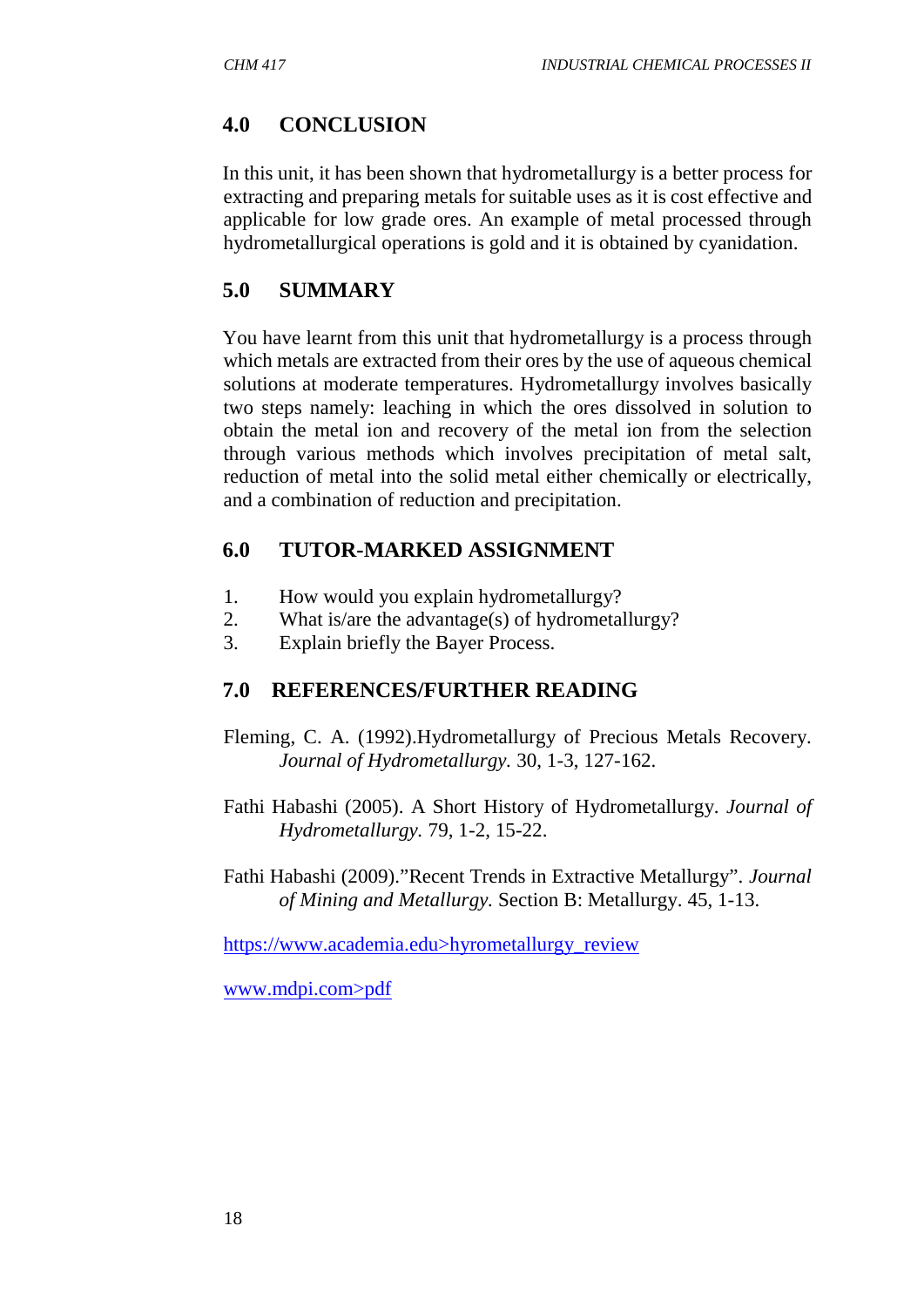# **UNIT 4 CEMENT AND BINDING MATERIALS**

#### **CONTENTS**

- 1.0 Introduction
- 2.0 Intended Learning Outcomes
- 3.0 Main Content
	- 3.1 Mineral Composition of Cement
	- 3.2 Classes of Cement
		- 3.3.1 Natural Cements
		- 3.3.2 Aluminous Cements
		- 3.3.3 Portland Cements
- 4.0 Conclusion
- 5.0 Summary
- 6.0 Tutor-Marked Assignment
- 7.0 References/Further Reading

# **1.0 INTRODUCTION**

A cement is a binder, a substance used for construction that sets, hardens, and adheres to other materials to bind them together. There are two main forms of cement: Geopolymer cement and Portland cement.

Cement is the general term given to the powdered materials which initially have plastic flow when mixed with water or other liquid, but has the property of setting to a hard solid structure in several hours with varying degree of strength and bonding properties. The use of cement can be traced to the Greeks, Romans and Egyptians who used volcanic stuff such as pozzolanic cement, a volcanic tufa obtained near puzzuoli in Italy. This is a type of natural cement which may be regarded as a mixture of burnt silicates and lime. James Parker in the 1780s developed natural cement made by burning septaria (nodules that are found in certain clay deposits and that contain both clay minerals and calcium carbonate). The burnt nodules were ground to a fine powder. This product called the "Roman cement" when made into a mortar with sand, sets in  $5 - 15$ minutes. Despite the popularity of this cement, it was largely replaced by Portland cement in the 1850s. Portland cement was discovered by Joseph Aspidin, a bricklayer and later the production was refined by William Aspidin and Isaac Charles Johnson.

### **2.0 OBJECTIVES**

By the end of this unit, you should able to:

- identify the mineral constituents of
- cement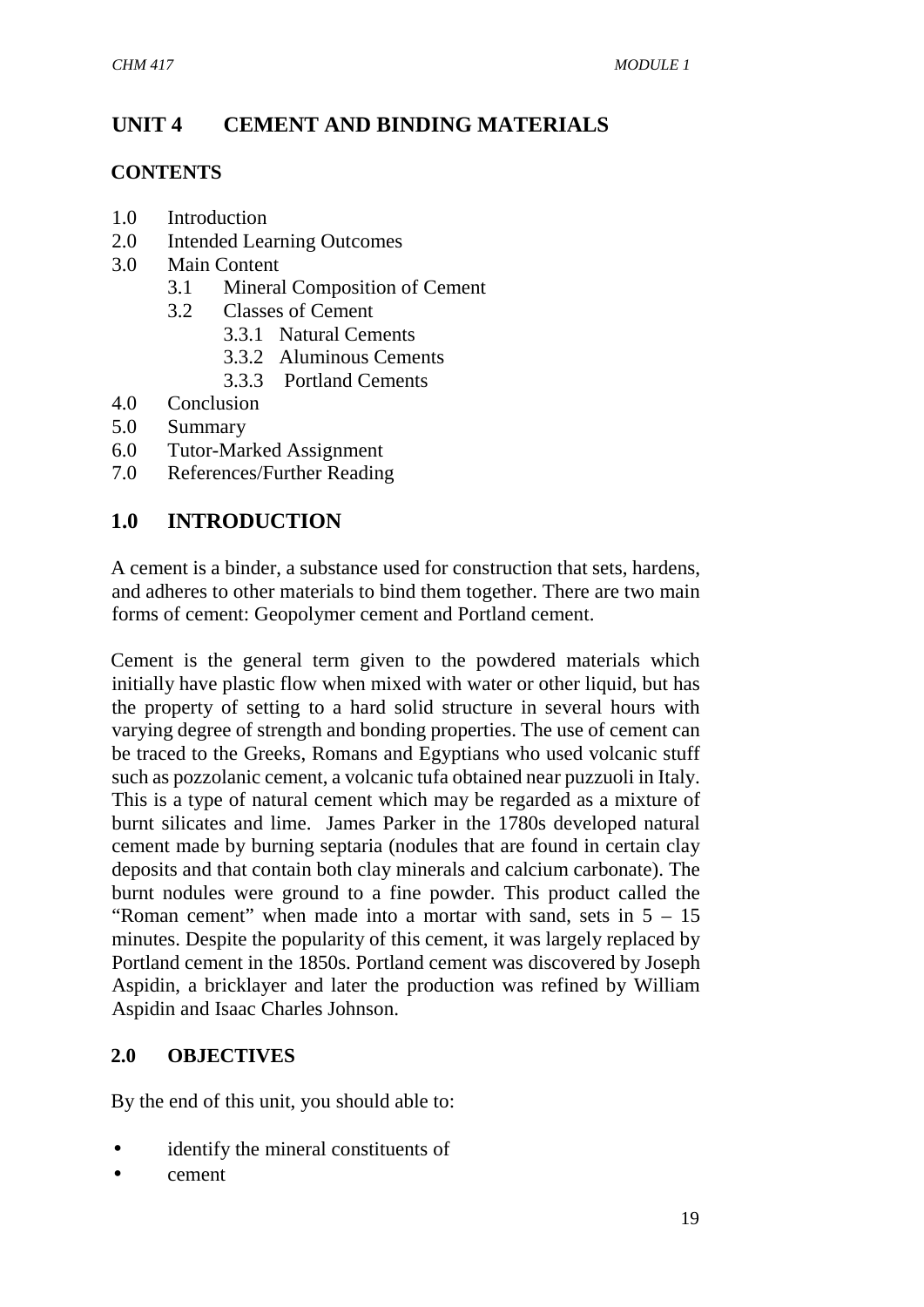- recall the types of cement
- describe the various types of cement and differentiate between the types
- explain the chemistry involved in the use and the production of cement.

# **3.0 MAIN CONTENT**

### **3.1 Mineral Composition of Cement**

Cement is a binder, a substance that sets and hardens and can bind other materials together. On the basis of the use of cement in construction, it can be characterised as being either hydraulic or non-hydraulic depending on the ability of the cement to be used in the presence of water.

Non- hydraulic cement will not set in wet conditions or underwater, it sets as the cement dries and reacts with carbon dioxide in the air. It is prone to chemical attack after setting. Hydraulic cement allows setting in wet condition or under water and further protects the hardened material from chemical attack. Considering the quality, durability and setting time, you will agree with me that hydraulic cements are more viable. Hence, we shall base our consideration mainly on hydraulic cements. Now what mineral contributes to the binding ability of cements? The minerals which constitute hydraulic cements such as Portland cement are mainly Belite  $(2CaO. S<sub>i</sub>O<sub>2</sub>)$ ; Alite  $(3CaO. S<sub>i</sub>O<sub>2</sub>)$ ; Celite  $(3CaO. A<sub>1</sub>O<sub>3</sub>)$  and Brownmillerite (4CaO,  $Al_2O_3$  Fe<sub>2</sub>O<sub>3</sub>). The silicates are responsible for the mechanical properties of the cement while the Celite (tricalcium aluminate) and the brownmillerite (tetracalcium alumino ferite) are essential to allow the formation of the liquid phase during the kiln sintering.

### **3.2 Classes of Cements**

Over the years, three classes of cement have been developed commercially: natural cements (non-hydraulic), aluminous and Portland cements (both classes are hydraulic). It is true that we have established the fact that our discussion will be based mainly on hydraulic cements, however, the chemistry involved in the production of natural cements is worthy of note.

### **3.2.1 Natural Cements**

Hydraulic limes and slaked lime are examples of natural cements. How are natural cements manufactured? What is the chemistry ruling the action of these non-hydraulic cements?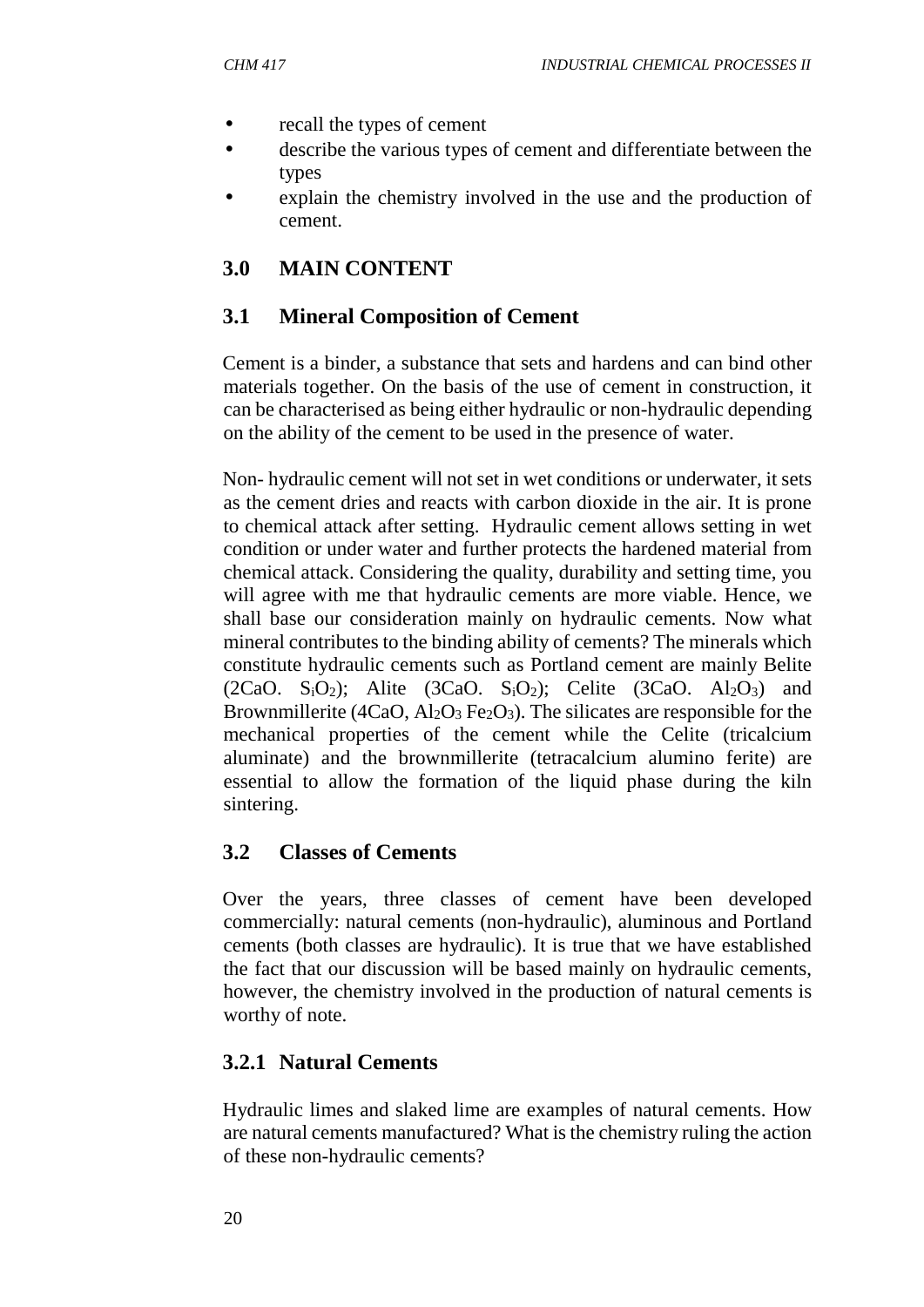#### **Manufacture**

First carbon dioxide is removed from pure limestone (calcium carbonate) by heating for about 10 hours, at atmospheric pressure and temperatures above 825°C (1,517 °F). This process is known as calcination and produces quick lime (calcium oxide) which slakes rapidly in water with the evolution of significant amount of heat. Calcium hydroxide (slaked lime) is thus formed and it does not set under water. Once the water in excess from the slaked lime is completely evaporated, carbonation starts (hardening of slaked lime in the presence of carbon dioxide that is naturally present in the air). Carbonation results in the formation of calcium carbonate. The calcined product of a limestone which has high calcium content is called fat lime. Calcined products having relatively low content of silica (10 to 20 %) and alumina are usually called hydraulic limes. The processes discussed above can be summed up as shown in the equations below:

 $CaCo<sub>3</sub>$   $\rightarrow$   $CaO$  +  $CO<sub>2</sub>$  ( Calcination)  $CaO + H<sub>2</sub>O \rightarrow Ca(OH)<sub>2</sub>$  (Slaking)  $Ca(OH)<sub>2</sub> + CO<sub>2</sub> \rightarrow CaCO<sub>3</sub> + H<sub>2</sub>O$  (Carbonation) This whole process is called the lime cycle.

# **3.2.2 Aluminous Cement**

Aluminous cement is essentially calcium aluminates cement and can be prepared by heating a mixture of limestone and bauxite at 1550 – 1600 °C. This cement is made from alumina rich rocks such as bauxite and limestone or lime. Aluminous cement like Portland cement is a rapid hardening hydraulic cement. Burning of the raw mix is done till sintering or fusion sets in at 1450–1650 °C. The constituents of this cement are tricalcium aluminates (3CaO. Al<sub>2</sub>O<sub>3</sub>, abbreviated C<sub>3</sub>A), dicalcium silicate (2CaO. SiO<sub>2</sub>, C<sub>2</sub>S) and dicalcium silicate aluminates (2CaO. Al<sub>2</sub>O<sub>3</sub>. SiO<sub>2</sub>, C2AS). The main mineral ingredient of aluminous cements is monocalcium aluminate, CaO. Al<sub>2</sub>O<sub>3</sub>. This predetermines the rapid hardening capacity of these cements.

Dicalcium silicate is a slowly hardening mineral, helenite and magnesium spinel are inert admixtures deteriorating the properties of high alumina cement. Therefore, it is of great importance to manufacture aluminous cement from available raw materials free of  $MgO$  and  $SiO<sub>2</sub>$  for aluminum oxide  $(Al_2O_3)$  not to combine into inert materials.

There are basically two ways of manufacturing Aluminous cement namely: (1) by burning the raw mix till sintering sets in or (2) by burning it to fusion.

Alumina cement liberates a great amount of heat and when the temperature of hardening cement rises above 20 °C, monocalcium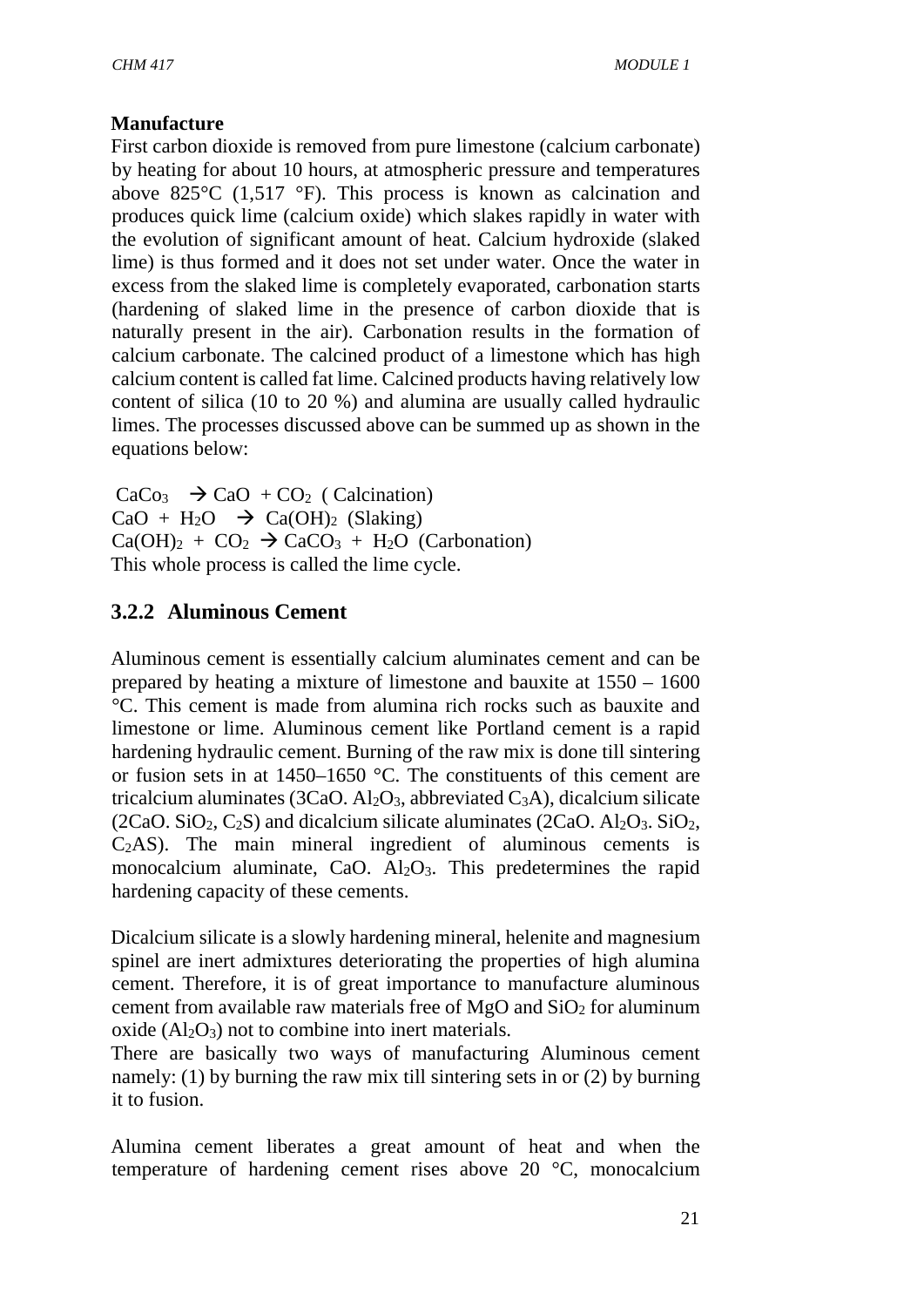aluminate and water combine into dicalcium heptahydrate hydroaluminate with scaly crystals.

 $2(CaO.AI_2O_3) + 10H_2O \rightarrow 2CaO. Al_2O_3. 7H_2O + 2Al(OH)_3$ These crystals then recrystalises into tricalcium hexahydrate hydroaluminate with cubic crystals since in these conditions  $2(CaO.AI<sub>2</sub>O<sub>3</sub>)$ .7H<sub>2</sub>O is unstable. Alumina cements are chemically composed of aluminium oxide, CaO, SiO<sub>2</sub> and Fe<sub>2</sub>O<sub>3</sub> with percentages of 35-55 %, 35-45 %, 5-10 % and 1-15 % respectively.

# **3.2.3 Portland Cement**

Portland cement is by far the most common type of cement in general use around the world. This cement is known to be chemically composed of Al<sub>2</sub>O<sub>3</sub> (4-7 %), CaO (64-67 %), S<sub>i</sub>O<sub>2</sub> (19-24 %) and Fe<sub>2</sub>O<sub>3</sub> (2-6 %). The chemistry ruling the action of Portland cement like its hydraulic counterpart is hydration.

Portland cement is made by heating limestone (calcium carbonate) with small quantities of other materials such as clay to  $1450^{\circ}$ C in a kiln, in a process known as calcination whereby a molecule of carbon dioxide is liberated from the calcium carbonate to form calcium oxide or quicklime, which is then blended with the other materials that have been included in the mix. The resulting hard substance, called "clinker", is then ground with a small amount of gypsum into a powder to make the cement.

This cement is a basic ingredient of concrete and mortar. Its most common use is in the production of concrete. Concrete is a composite material consisting of aggregate (gravel and sand), cement and water.

There are various types of Portland cement depending on the rate of setting, heat evolution and strength characteristics. Five types of Portland cement are recognised which contain varying amounts of the clinker compounds  $C_2S$ ,  $C_2S$ ,  $C_4AF$  and MgO. These are:

- 1. **Regular Portland Cements:** They are usual products for general concrete construction and harden to full strength in about 28-30 days. They contain 40-60 % C<sub>2</sub>S, 10-30 % C<sub>2</sub>AS and 7-13 % C<sub>3</sub>A. White cements, oil wall cement and quick setting cements belong to this class.
- 2. **Modified Portland Cements:** These are sulphate resisting cements which are used where moderate heat of hydration is required. The heat evolved from these cements in expected not to exceed 70 and 80 cal/gm after one week and four weeks respectively. These cements are characterised by higher  $C_2S/C_3S$ ratio.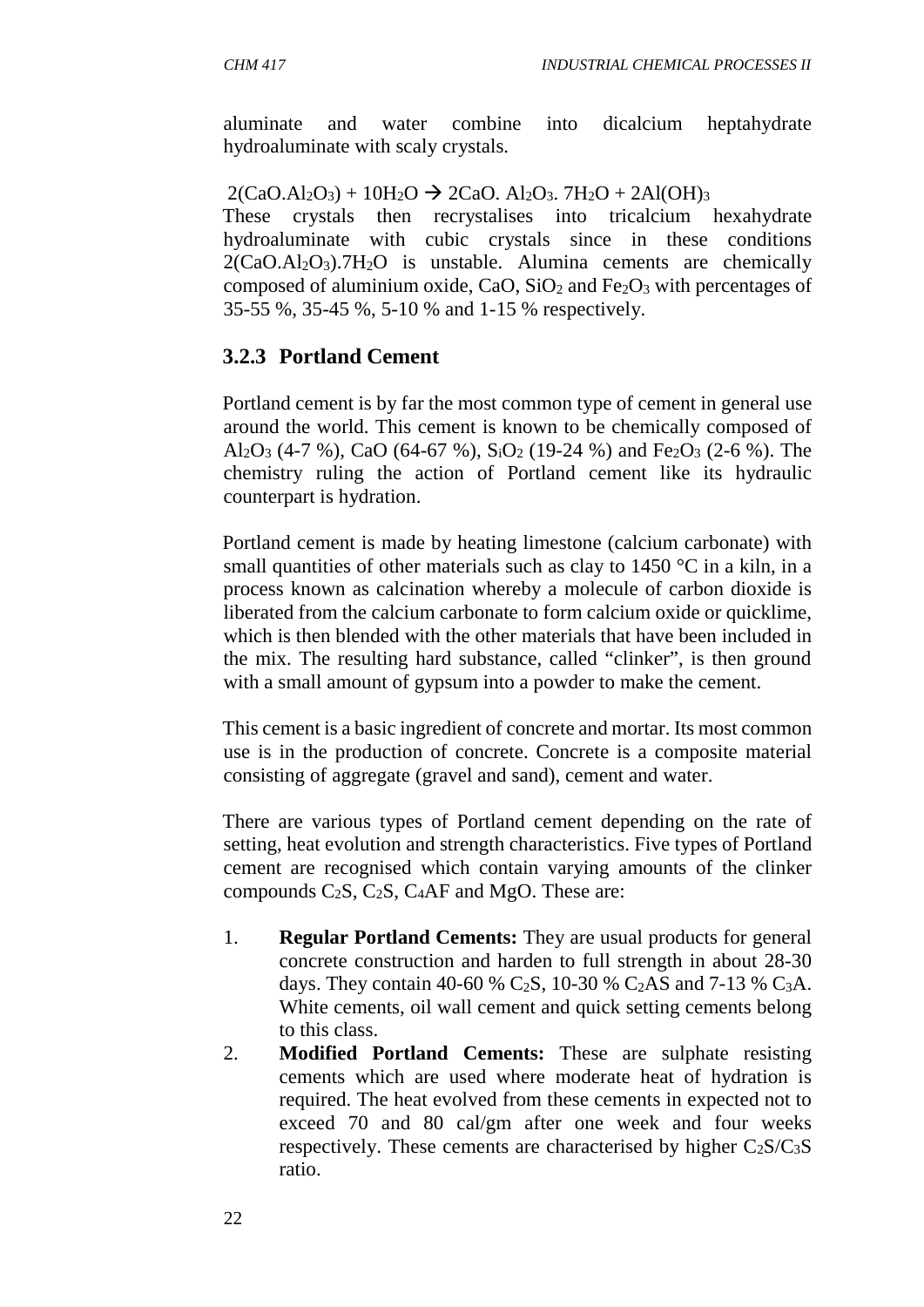- 3. **High Early Strength (HES) Portland Cements:** These cements contain higher percentage of  $C_3S$  and  $C_3A$  with finer grinding to increase hydration rate. This high proportion of  $C_3S$  causes a quicker hardening than regular Portland cement and thus attains strength of regular Portland cement in just three days. Roads constructed from HES cement can be put into service much sooner than those constructed from regular cements.
- 4. **Low Heat Portland Cement:** These cements contain a lower percentage of C3S and C3A and thus decrease the heat evolution. It is expected that the heat evolved should not exceed 60 and 70 cal/gm after 7 and 28 days respectively. These cements are designed for massive structure work.
- 5. **Sulphate Resisting Portland Cement:** These are good for sea water contact and resist sulphates better than the other four types. They are lower in  $C_2A$  ( $\frac{4\%}{ }$ ) and higher in C<sub>4</sub>AF.

#### **NOTE:**

| Dicalcium silicate           |    |            | is abbreviated C2S |          |
|------------------------------|----|------------|--------------------|----------|
| Tricalcium silicate          | 66 | $\epsilon$ | C <sub>3</sub> S   |          |
| Tricalcium aluminate         |    | 66         | 66                 | $C_3A$   |
| Dicalcium silicate aluminate | 66 | 66         | C <sub>2</sub> A   |          |
| Tetracalciumaluminoferrite   |    | 66         | 66                 | $C_4$ AF |

#### **SELF ASSESSMENT EXERCISE**

- i. Write the equations for all the steps involved in the lime cycle
- ii. Write short note on each of the following:
	- a. Regular portland cement
	- b. Sulphate resisting portland cement

# **4.0 CONCLUSION**

This unit has considered cement, its characterisation on various bases, the mineral constituents and also the manufacture of the types of cements identified. Portland cement was also said to be of different types and the type is dependent on the rate of setting, heat evolution and strength characteristics.

### **5.0 SUMMARY**

- Cement is a binder that is a substance that sets and hardens and can bind other materials together.
- The main minerals present in cement are belite, alite, brownmillerite and celite.
- On the basis of cement, ability to be used in the presence of water, cements can be characterised as hydraulic and non-hydraulic.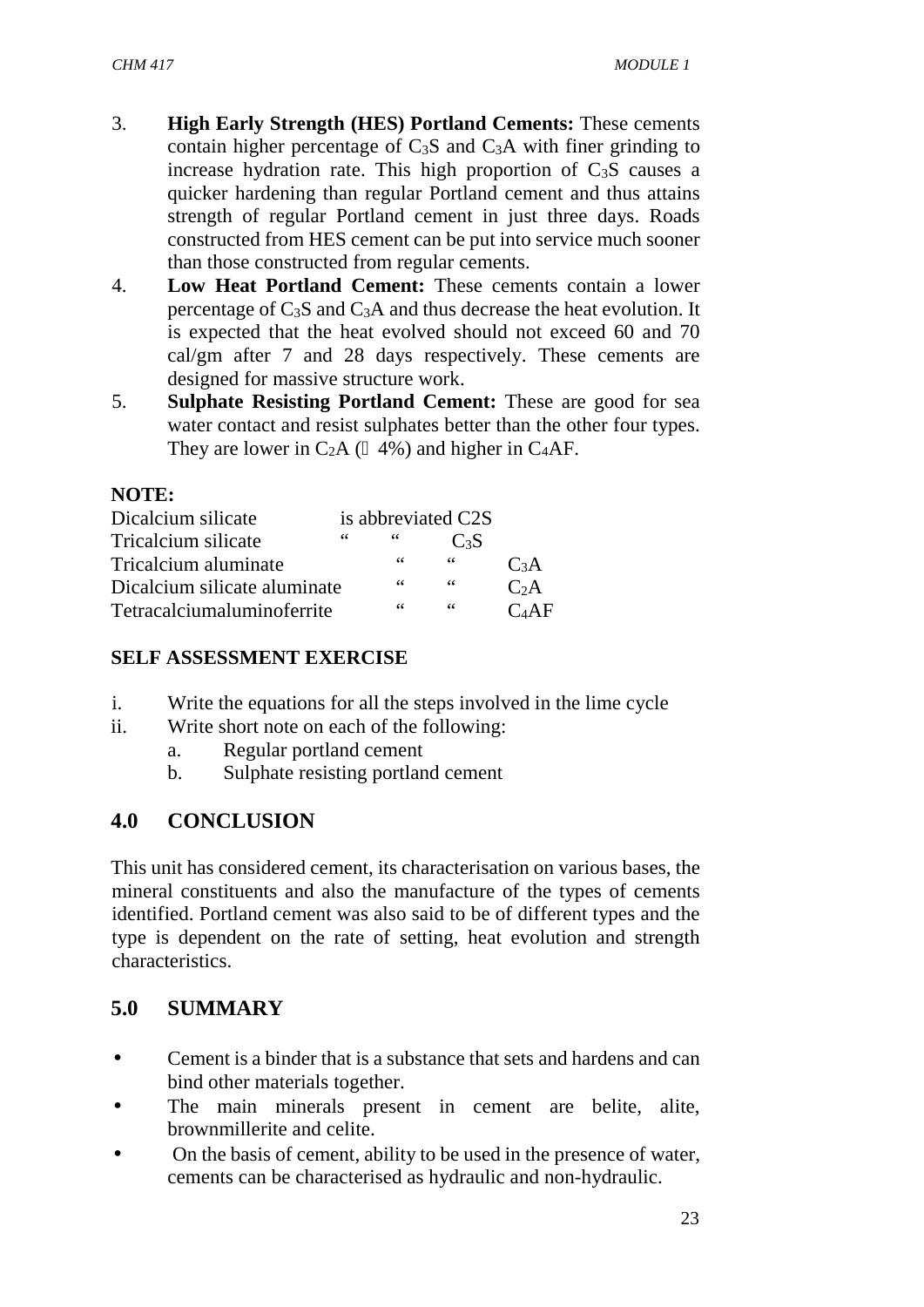- The process by which natural cements are made is known as the lime cycle.
- There are two ways of manufacturing aluminous cement which are: by burning the cement raw mix till sintering sets in and by burning it to fusion.
- HES Portland cements are better than regular Portland cements in that its high proportion of  $C_3S$  and  $C_3A$  enhance quicker hardening.

# **6.0 TUTOR-MARKED ASSIGNMENT**

- 1. What do you understand by the following?
	- a. a kiln
	- b. Calcination
	- c. Carbonation
	- d. Hydration?
- 2. Outline the types of Portland cements and discuss each type.
- 3. What is the difference between fat lime and hydraulic lime?

# **7.0 REFERENCES/FURTHER READING**

Robert, G. B. (2004). "The History of Calcareous Cements" on Hewlett, Peter C., (Ed). Lea's Chemistry of cement and concrete. Amsterdam: Elsevier Butter worth- Heinemann 1-24.

Cements Basic Molecular Structure finally Decoded (MII. 2009).

Sharma, B. K. (2011). Industrial Chemistry (including Chemical Engineering) (16th ed.). Krishna Prakashan Media (P) Ltd. PP 658-671.

www.great wall coporation.com

http://www.understanding\_cement.com>manufacturing

https://civilseek.com>cement\_manuufacturing\_process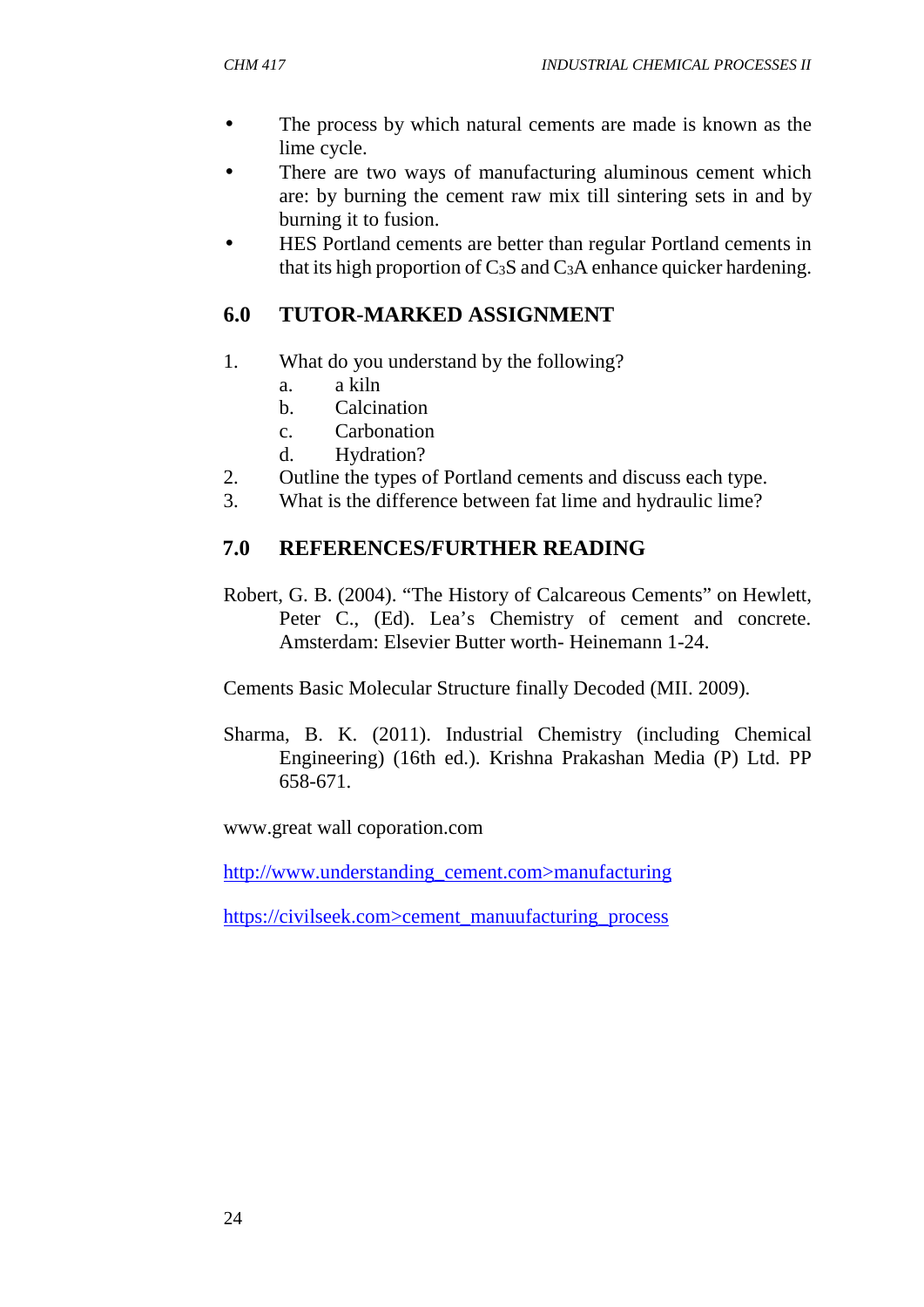# **MODULE 2 THE INORGANIC FERTILIZERS**

- Unit 1 Synthetic (Inorganic) Fertilizers
- Unit 2 Phosphate fertilizers

# **UNIT 1 SYNTHETIC (INORGANIC) FERTILIZERS**

- 1.0 Introduction
- 2.0 Objectives
- 3.0 Main Content
	- 3.1 Fertilizers
	- 3.2 Classification of Fertilizers
	- 3.3 The Inorganic Ferilizers.
		- 3.3.1 Nitrogeneous Fertilizers
			- 3.3.1.1 Ammonium Nitrate
			- 3.3.1.2 Ammonium Sulphate
			- 3.3.1.3 Urea
		- 3.3.2 Potassium Fertilizers
- 4.0 Conclusion
- 5.0 Summary
- 6.0 Tutor Marked Assignment
- 7.0 References/Further Reading

# **1.0 INTRODUCTION**

About 60% of the elements are found in the composition of the various plants. Primary among these are: carbon, oxygen and hydrogen which make up the principal plant matter and also nitrogen, phosphorus, potassium, magnesium, sulphur, calcium and iron which are utilized in the formation of plants tissues. Nitrogen, phosphorus and potassium are essential minerals needed for plant life. These elements stimulate processes of metabolism in plant cells, growth of plants and increase resistance to frost, drought and diseases.

Living things (plants and animal alike) require food for their growth and development. The growth and harvest of food and fiber crops is essential to the survival and well-being of humankind. World population is on the increase and as such there is the challenge to increase crop production. In order to meet this challenge, several means have been employed amongst which are the introduction of irrigation, improvement of plant strains and introduction of or increase in fertilizer usage.

For effective productivity of plants, certain elements have been considered essential. The primary and secondary nutrient element are collectively known as major plant nutrients while the nutrients which are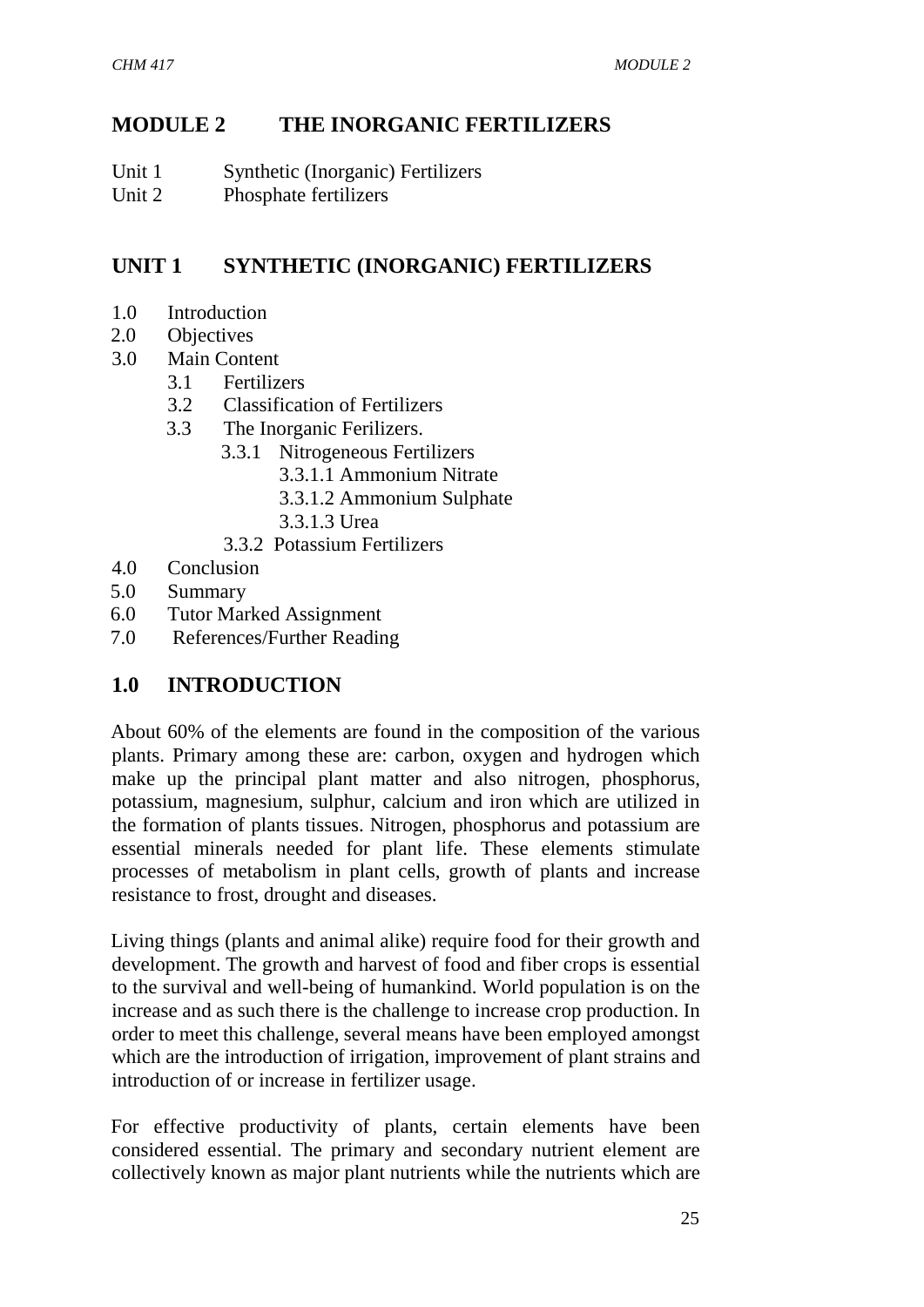used by field crops in very small quantities are known as micronutrients or minor plant nutrients. Amongst these nutrients nitrogen, phosphorus and potassium are the most important elements and are therefore used in the production of fertilizers. Intensive farming results in exhaustion of phosphorus which are soluble in acid in acid which are contained in the soil. The decrease in the nutrient content needs to be compensated for by introducing fertilizers.

### **2.0 OBJECTIVES**

By the end of this unit, you should be able to:

- identify the conditions for a compound to serve as a fertilizer
- mention some classes of inorganic fertilizers
- discuss how some nitrogenous fertilizers are manufactured.

#### **3.0 MAIN CONTENT**

#### **3.1 Fertilizers**

Fertilizers are those substances which must be added to the soil in order to remove the deficiency of essential elements required for plant growth. Why the addition of fertilizers? When the soil is repeatedly cultivated, there comes a stage where the soil becomes less productive hence the need for certain elements in the form of their compounds to be added to the soil to enhance its productivity. The need of fertilizing a land can be summarised as follows:

- To supplement what has been eaten up by the plants.
- To supply them an additional tonic and good food, so that they may grow more healthy and produce a better yield.
- To maintain the pH of the soil in the vicinity of 7-8 and thereby facilitate optimum growth and health.

Not every compound containing nitrogen or phosphorus etc. can be used as a fertilizer. For a compound to be used as a fertilizer, it should have the requisites:

- The element present in the compound must be easily available to the plant.
- The substance must be soluble in water.
- It should be stable, so that it may be made available to the plant for a long time.
- It should not be costly.
- It should maintain the pH of the soil in the vicinity of 7-8.
- It should not be poisonous to the plant.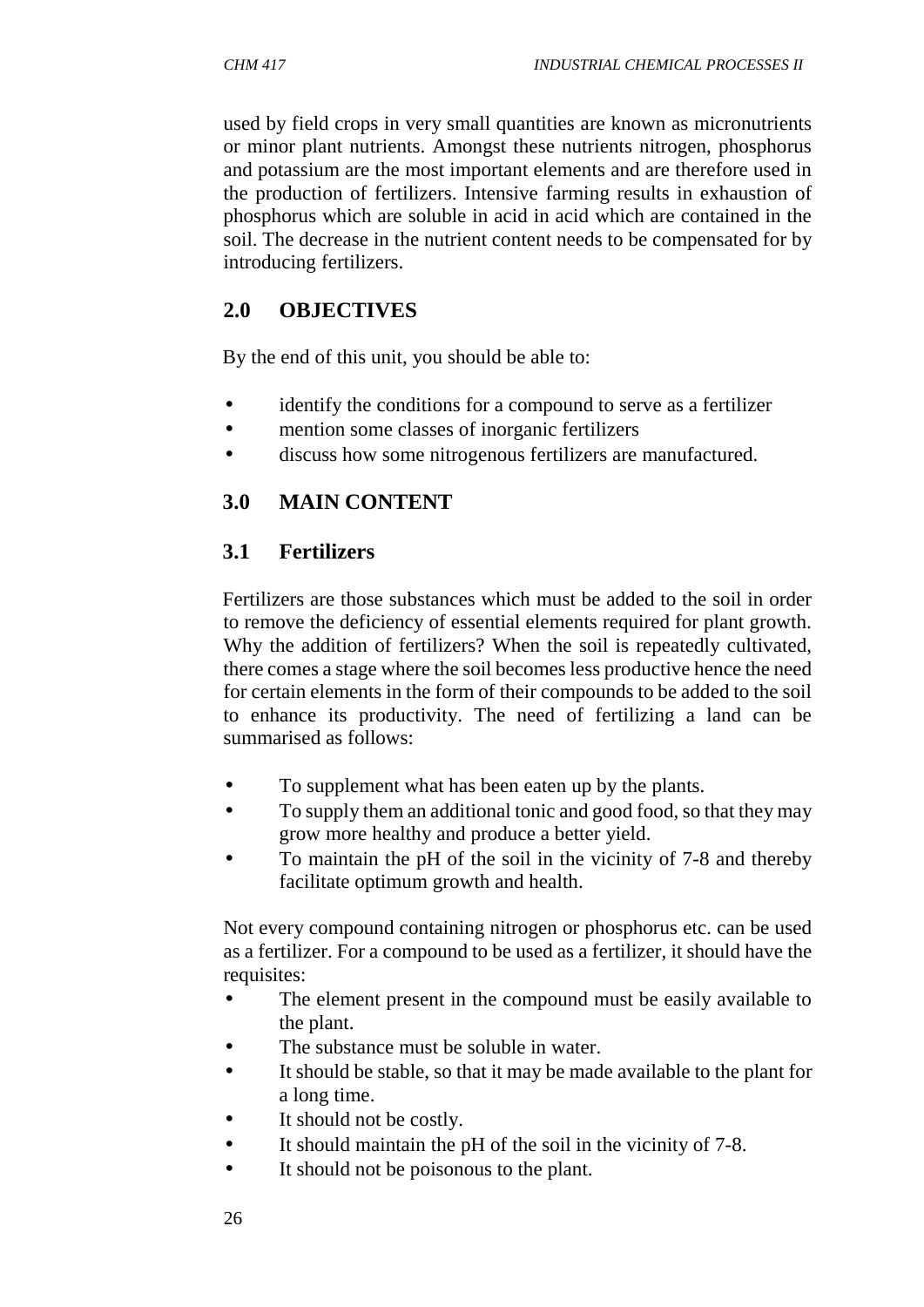# **3.2 Classification of Inorganic Fertilizers**

Inorganic fertilizers are classified on the basis of the role they play in soil chemistry, the numbers and types of nutrient elements they contain, their physicochemical properties used in particular, their solubility in soil water, their physiological effect on the soil to which the fertilizer has been applied and also the method used for manufacturing them.

We shall consider just a few of these classifications. First fertilizers are classified as direct or indirect fertilizers according to their agrochemical nature. Direct fertilizers are those which contain the nutrient elements in the form of compounds which are directly assimilated by plants. According to the nutrient elements present in them, direct fertilizers are further classified as phosphatic, nitrogenous, potash etc. Indirect fertilizers are those substances which are added to the soil in order to improve its chemical, mechanical or biological properties. Examples of indirect fertilizers include ground dolomite and limestone which are used to decrease soil acidity, and gypsum used to improve the properties of the soil with a high salt content.

Fertilizers are also classified as water soluble or soluble in soil acids according to their solubility in the moisture in the soil. Nitrogenous and potash fertilizers are soluble in water and are readily assimilated by plants but are quickly washed out of the soil by surface water. Most phosphates are the fertilizers soluble in soil acids. They dissolved much slower, but are retained in the soil much longer.

Fertilizers can be divided as physiologically acid, physiologically alkaline or physiologically neutral, according to their physiological effect on the soil to which they are added. The physiologically neutral fertilizers do not change the pH of the soil.

On the basis of their form or physical properties, fertilizers are divided into powder form or granulated form. Granulated fertilizers are less hygroscopic and do not cake during storage. They are not subjected to weathering after being introduced into the soil and are retained by the soil for a longer time.

# **3.3 The Inorganic Fertilizers**

These are the widely used fertilizers. They supply three main elements namely; nitrogen  $(N)$ , phosphorous  $(P)$  and potassium  $(K)$ .

Inorganic fertilizers can be natural and also synthetic (i.e. artificial). The natural inorganic fertilizers are chile saltpeter  $(NaNO<sub>3</sub>)$ , rock phosphates and potassium salts. These fertilizers are not sufficient to make the soil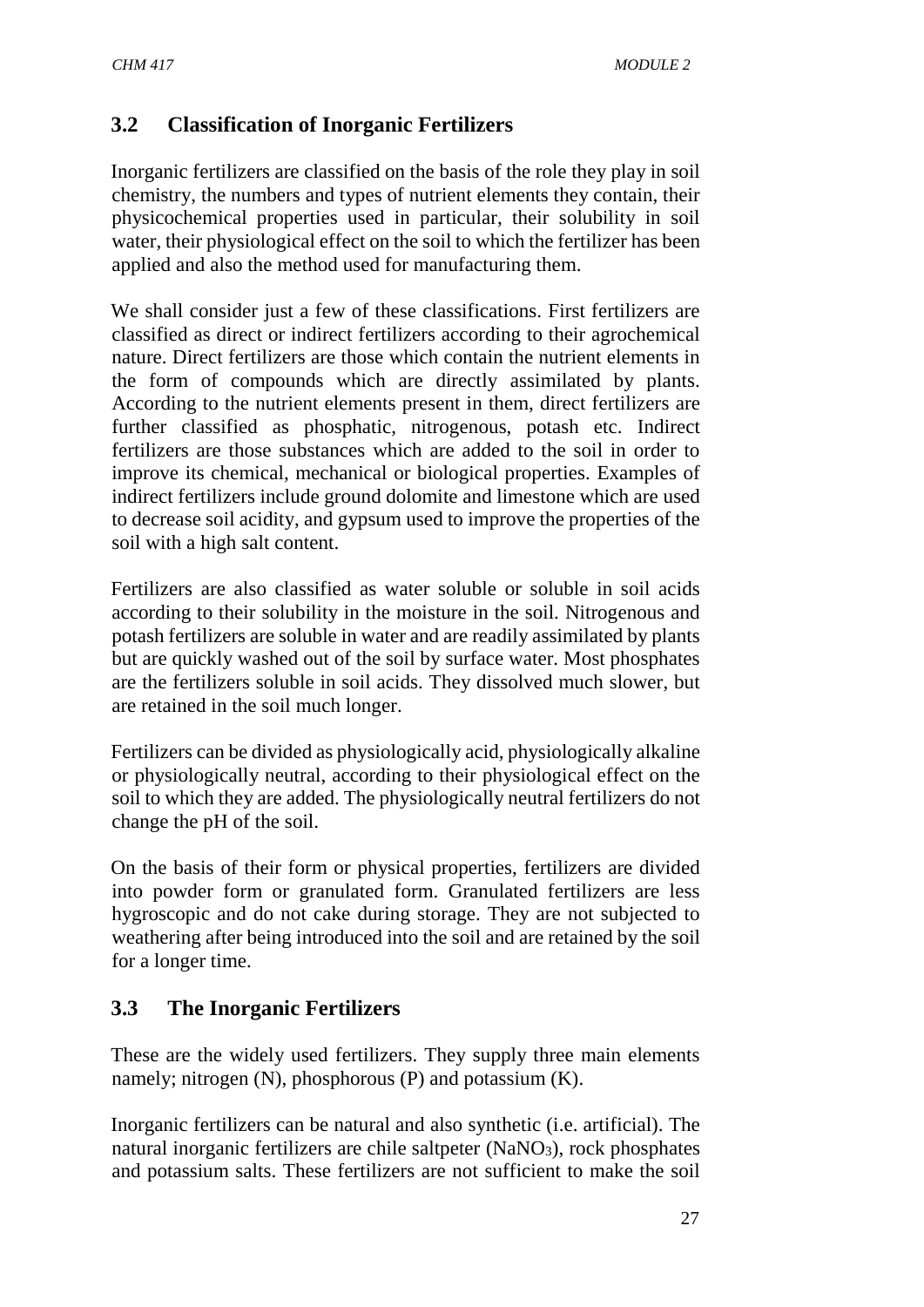productive, hence the need for making of fertilizers artificially. Therefore, inorganic fertilizers are also known as synthetic or artificial fertilizers. These kind of fertilizers are manufactured and contain nutrients that can be readily absorbed by plants. Artificial fertilizers may be studied under three groups according to the nature of the element. We shall be considering two of these groups in this unit.

### **3.3.1 Nitrogenous Fertilizers**

The important nitrogenous fertilizers are nitrates of sodium, calcium and potassium, ammonium sulphate, calcium cyan amides, ammonium nitrate and urea. These fertilizers are added to the soil in order to remove the deficiency of nitrogen in the soil. They are produced mainly from ammonia gas. Now let's consider some of these nitrogenous fertilizers and how they are produced.

### **3.3.1.1 Ammonium Nitrate**

This is the most important nitrogenous fertilizer. Ammonium nitrate contains 32-35 % nitrogen, half in ammonium form and half in nitrate form with the ammonium form being fairly resistant to leaching. It is a white crystalline salt, very soluble in water and highly hygroscopic in nature. It has the tendency to absorb moisture from air and it forms cake. What raw materials are required for the production of ammonium nitrate? The raw materials are ammonia and nitric acid. The nitric acid is practically made by oxidising ammonia and absorbing the resulting nitrogen oxides in water. Having known the raw materials, how is it produced? There are three important methods of production of ammonium nitrate. These are: (i) Crystallization (ii) Flaking (iii) Prilling. Of these three, prilling is the latest and the most important method. Four uireuired for the production basic operations are involved in the ammonium nitrate prilling plant. These are:

a. Neutralisation: Heated ammonia vapour and 60-80 % nitric acid are introduced at the base of the neutralizer tower operating under a pressure of 3-5 atmospheres and through which neutralized solution is recycled. The reaction in the tower is shown:

 $HNO<sub>3</sub> + NH<sub>3</sub>$   $NH<sub>4</sub>NO<sub>3</sub>;$   $H= -20.6$  kcals

- b. Evaporation: The solution obtained from the neutralizer contains about 83 % NH<sub>4</sub>NO<sub>3</sub>. This solution is allowed to pass through a heater supplied with steam for the neutraliser. The heated solution from the heater is passed to a vacuum evaporator when its concentration is increased to about 95 %, 83 % solution (if left) is drawn off at this point and used in making solution.
- c. Prilling: The concentrated solution is now sprayed into prilling tower (the tower is quite high, about 185ft). The following solution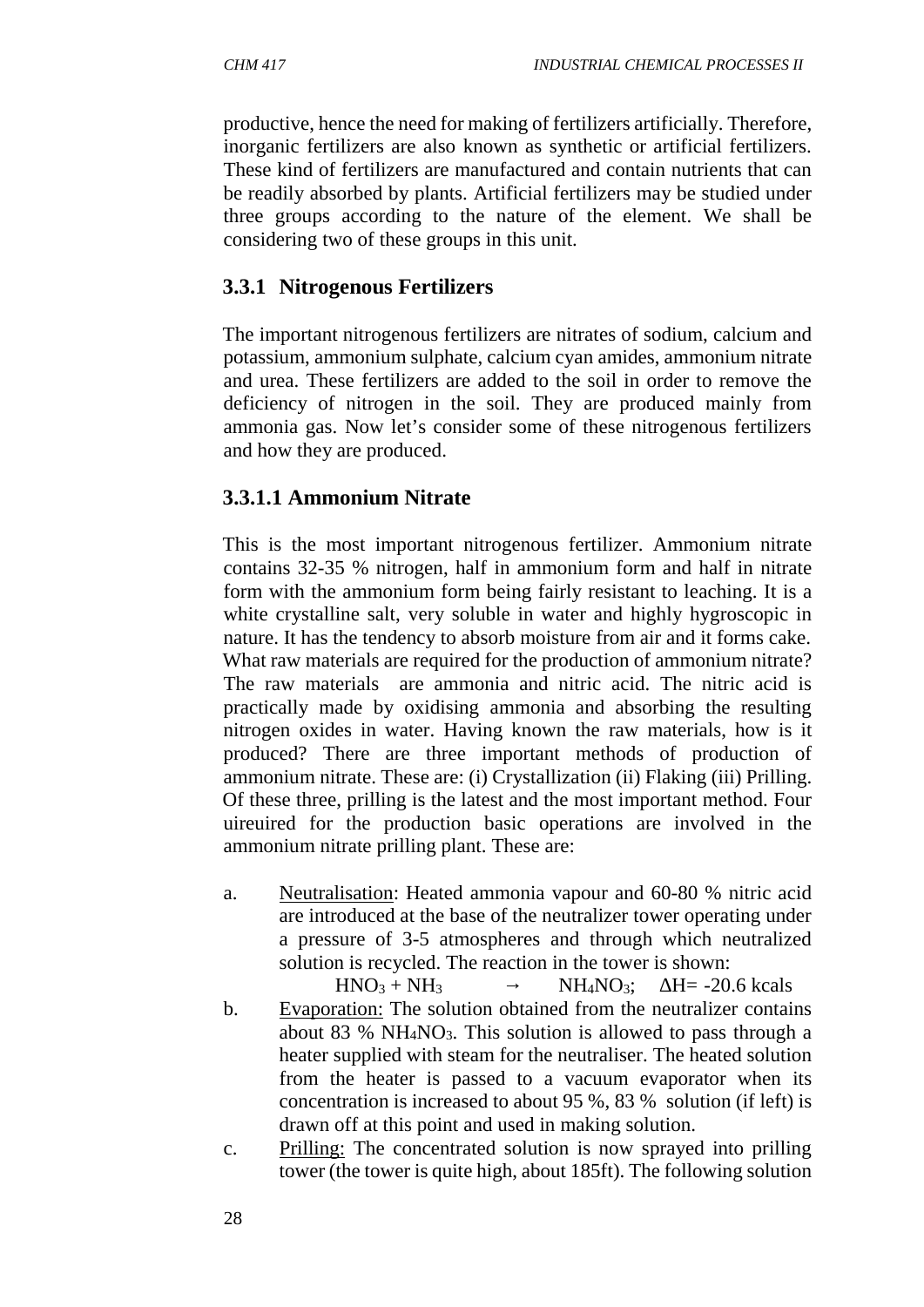in the tower is cooled by an ascending current of air. The solution is sprayed through spray nozzles in such a manner that the liquid breaks up into drops of uniform and adequate size. The prills solidify sufficiently as they reach the bottom of the tower and must be handled carefully until they are dried.

d. Drying and Finishing: Drying the prills of ammonium nitrate is quite difficult because it is delinquent in nature. There are various methods of drying. One method is the Bamag process in which nitric acid and ammonia gas are pumped into a melt of ammonium nitrate at about 150°C which is then cooled and converted into solid NH<sub>4</sub>NO<sub>3</sub>.

Another method is the Stengel process. In this process, super-heated ammonia vapour (145 °C) and concentrated nitric acid preheated to 170 °C are allowed to react in a packed tower and the reaction mixture is then passed into a cyclone designed to separate steam and solution quickly. Air is blown through the melt as a result of which water is removed from the melt to a greater extent and a melt containing 0.25% moisture is produced directly. The melt can be used directly, prilled in short tower or passed into a cooled steel belt to give a thin layer of solid nitrate which is subsequently broken up to give granular crystals.

# **3.3.1.2 Ammonium Sulphate**

Ammonium sulphate contains 21% nitrogen and can be obtained as a by product or may be manufactured synthetically. It is obtained as by product of steel industry in which ammonia (by-product) from coke oven is absorbed in sulphuric acid.

Waste streams from various chemical and metallurgical industries are another source of ammonium sulphate. For example the production of pigments and synthetic flames produces by product solutions containing ammonium sulphate.

Synthetically, ammonium sulphate is made from manufactured ammonia. Saturators and crystallizers are also employed in the synthetic manufacture of ammonium sulphate. The heat of reaction of anhydrous ammonia and concentrated sulphuric acid obtained by Contact process is very high. Hence, water evaporated from the crystallizer must be returned either by means of a condenser or by addition of water. The ammonium sulphate is dried thoroughly to prevent caking. Free sulphuric acid is removed either by washing on a centrifuge or filter or by neutralising with weak ammonia solution.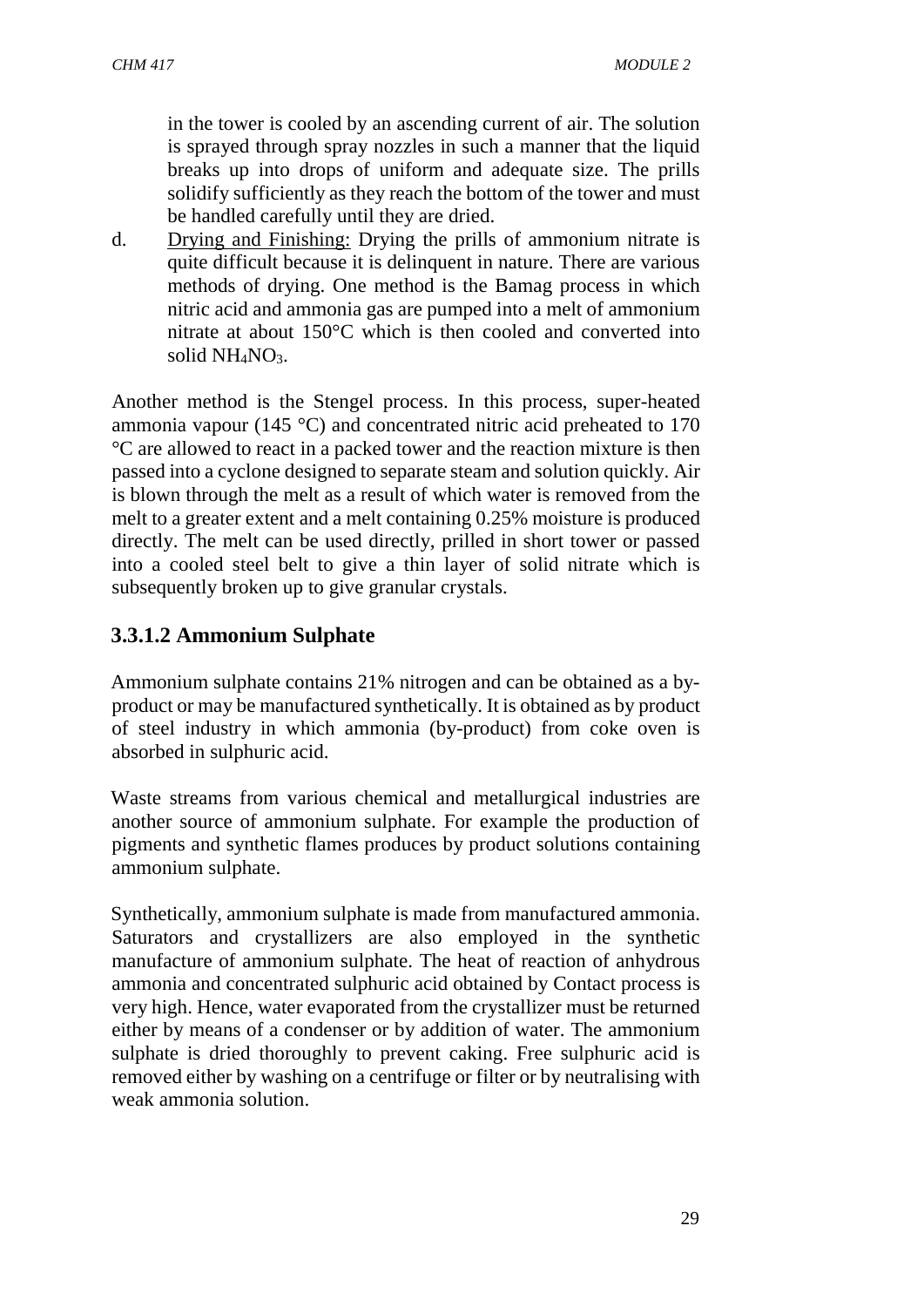#### **3.3.1.3 Urea**

Urea occupies the third place among the world's solid nitrogenous fertilizer, but it is the highest in nutrient concentration. This is so because if pure, it contains nearly 45-47% nitrogen. Urea has certain properties which makes its use unfavourable. One is its tendency to hydrolyse and lose ammonia. This property is desirable in some respects as this must occur before plants can use the nitrogen efficiency, but if the urea is applied to the surface of the soil, ammonia produced by hydrolysis can be lost to the atmosphere before it has to combine with soil constituents. Another property is the slower conversion of urea to nitrate in the soil as compared with ammonia, ammonium nitrate or ammonium sulphate.

In producing urea, two raw materials are needed namely  $CO<sub>2</sub>$  and ammonia. Urea can be manufactured by passing liquid  $CO<sub>2</sub>$  and liquid NH<sup>3</sup> in a silver special autoclave when ammonium carbonate is formed. The latter is heated at 130-135 °C under about 35 atmospheric pressure to get urea.

| $2NH_3 + CO_2$                     | NH <sub>2</sub> COONH <sub>4</sub> |
|------------------------------------|------------------------------------|
| NH <sub>2</sub> COONH <sub>4</sub> | $NH2CONH2 + H2O$                   |
| Ammonium carbonate                 | Urea                               |

In its use as a fertilizer, urea is first hydrolysed by soil on water to NH<sup>3</sup> and  $CO<sub>2</sub>$ . Then nitrosification of NH<sub>3</sub> takes place by the agency of nitrosomonas and nitrosococcus bacteria and nutrients are formed. Nitrification of nitrites is brought about by nitrobacter bacteria to form nitrates by the plants in the soil.

 $CO(NH_2)_2 + H_2O \rightarrow CO_2 + 2NH_3$  $2NH_3 + 3O_2$   $\xrightarrow{bacteria}$   $2NO_2.2H_2O + 2H^+ + Energy$  $2NO<sub>2</sub><sup>-</sup> + O<sub>2</sub>$  bacter  $\text{bacteria}$   $2\text{NO}_3$ <sup>-</sup> + Energy

#### **3.3.2 Potassium Fertilizers**

Potassium containing fertilizers are  $KNO_3$ , KCl and  $K_2SO_4$ . Potassium is most conveniently expressed as  $K_2O$  (potash). Of these three mentioned, potassium chloride is the most common potassium fertilizer having potash in chloride form. It is obtained by the evaporation of Dead sea brine by solar energy. During the process of evaporation, the concentration increases from 1.2 in the Dead Sea to 23% in liquor which crystallization in the pan. After refining, about 97% pure KCl can be obtained. Potassium chloride contains about 63.17% potash and potassium content of about 52.44%, it is also cheaper than all the potassium fertilizer and so it is extensively used by farmers and cultivators and applied to a wide range of soils and crops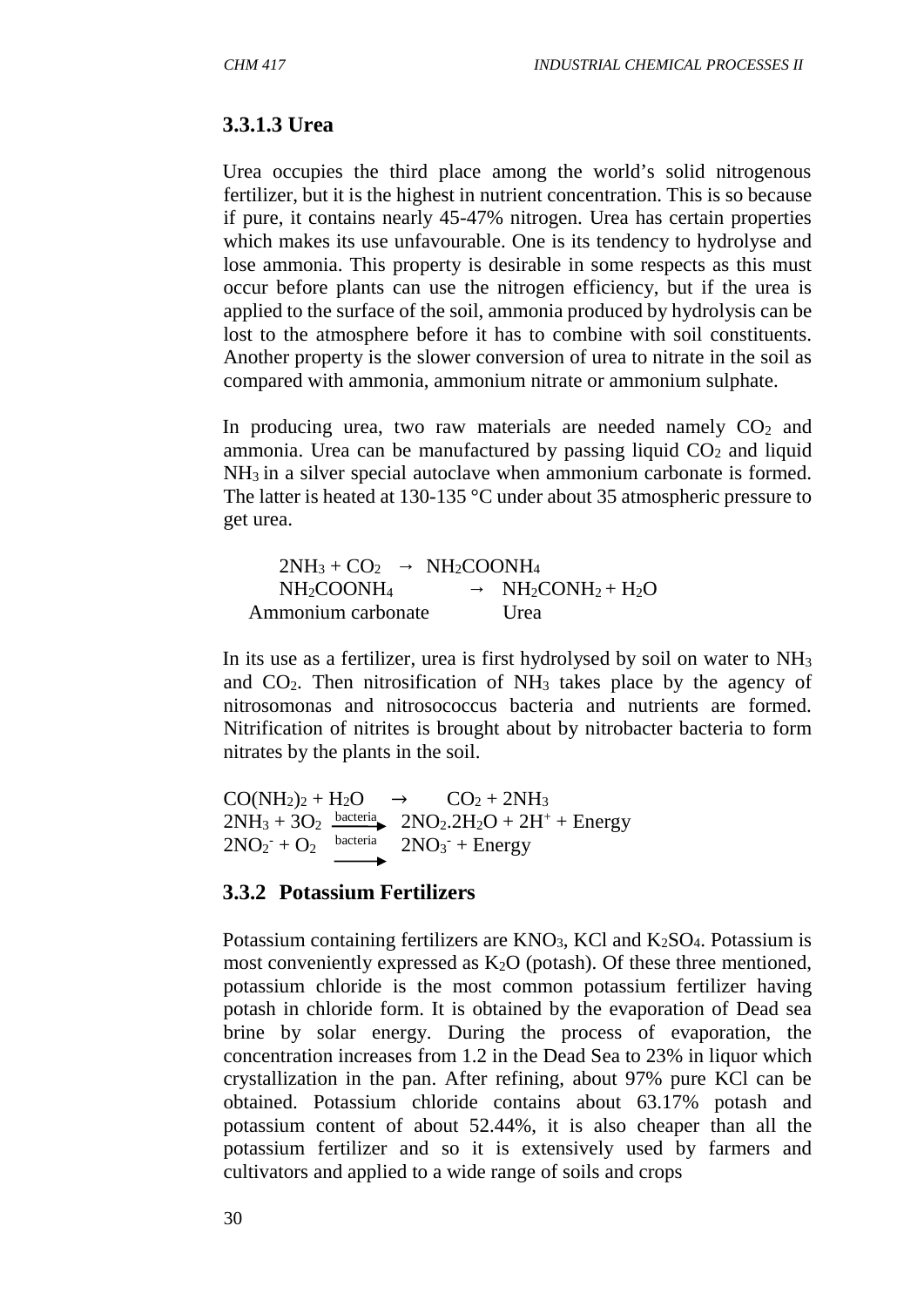Except for tobacco and potato in which large doses of KCl affects the quantity of the product negatively (i.e. lowers the quantity). In these cases, K2SO<sup>4</sup> is generally applied when large amount of potash are needed.

Potash sulphate  $(K_2SO_4)$  another potassium fertilizer contains 54 % of potash when pure but contains 48-52 % of potash of commercial. It is readily soluble in water and becomes available to crops almost immediately. Potassium sulphate can be prepared by any of these methods shown below:

- 1. The action of sulphuric acid on potassium chloride  $2KCl + H_2SO_4$   $K_2SO_4 + 2HCl$
- 2. By reaction of burkeite  $(Na_2CO_3.2NaSO_4)$  with KCl
- 3. By the reaction of potassium chloride and sulphur.
- 4. From langbemite,  $K_2SO_4.2MgSO_4$ , by ion exchange to remove magnesia. It is produced by dissolving langbemite in water and adding concentrated solution of  $KCl.K<sub>2</sub>SO<sub>4</sub>$  is more soluble than  $MgCl<sub>2</sub>$  and is separated by fractional crystallisation.

# **SELF ASSESSMENT EXERCISE**

- i. What are fertilizers?
- ii. Why do we need to fertilize a piece of land?

# **4.0 CONCLUSION**

So far, we have discussed extensively the inorganic fertilizers which are often made synthetically and the methods of producing each of them. Classification of these fertilizers on different basis was also highlighted. For instance, ammonium nitrate is produced by three important methods of which prilling is the latest and most important method.

# **5.0 SUMMARY**

- A fertilizer is any substance which is added to the soil in order to remove the deficiency of essential elements required for plant growth.
- Fertilizing a land is necessary to supplement nutrients that have been used up by plants.
- Solubility, availability and inexpensiveness of a substance makes it viable as a fertilizer. These are not the only requisites for a substance to serve as a fertilizer.
- On the basis of their agrochemical nature, fertilizers are classified as direct or indirect.
- Direct fertilizers are those which contain nutrient elements in the form of compounds which are directly assimilated by plants.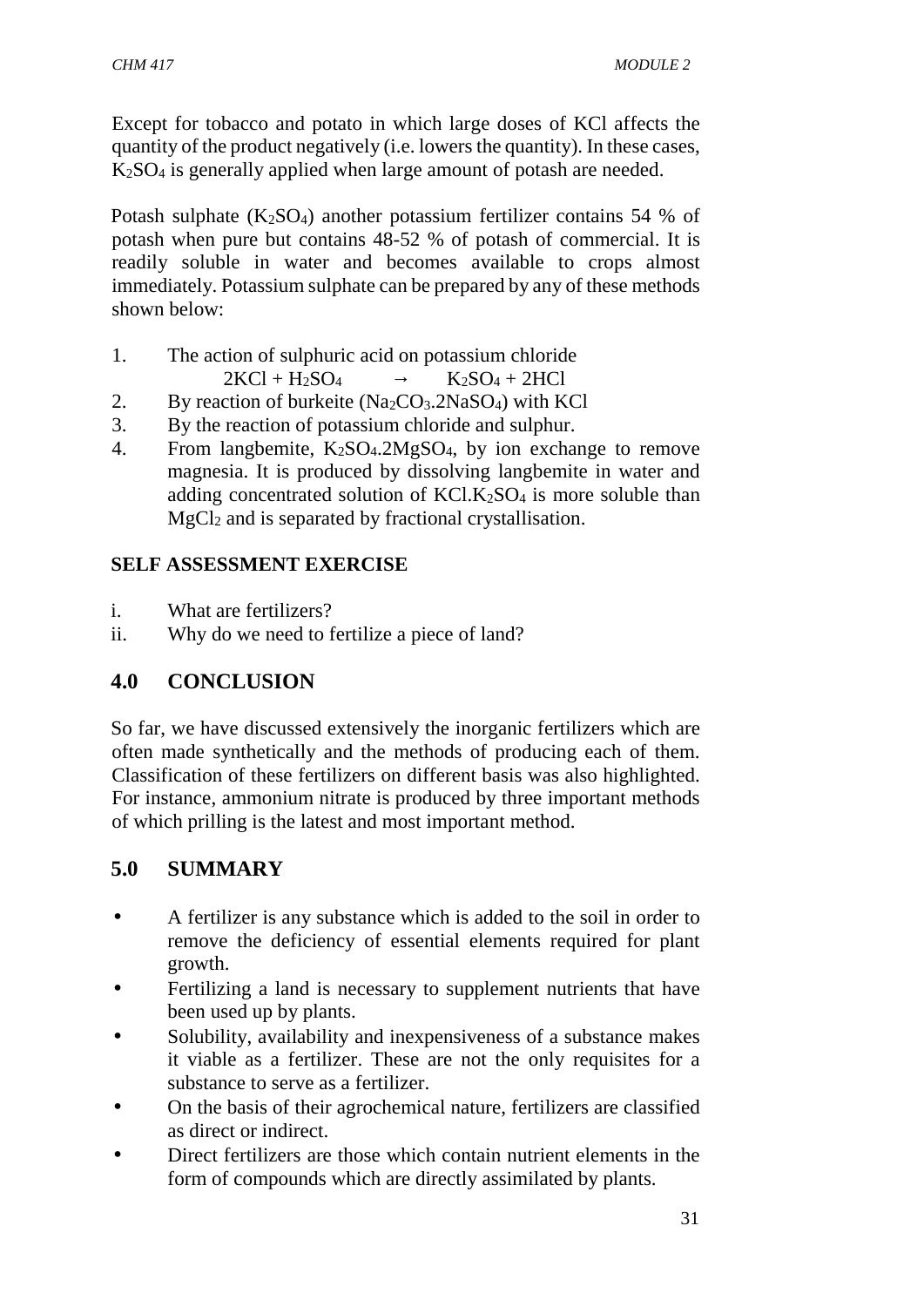- Indirect fertilizers are those substances which are added to the soil in order to improve its chemical, mechanical or biological properties.
- Inorganic fertilizers can be made synthetically though they can be natural. This is so because the natural inorganic fertilizers are not sufficient to make the soil productive.
- Ammonium nitrate is the most important nitrogenous fertilizer and it contains 32-35% nitrogen. Three important methods are employed in producing ammonium nitrate namely: crystallisation, flaking and prilling.
- Potassium chloride, the most common potassium fertilizer is obtained by the evaporation of Dead Sea brine by solar energy. It is also cheaper than all other potassium fertilizers.

# **6.0 TUTOR-MARKED ASSIGNMENT**

- 1. What does fertilizing a land stand to accomplish?
- 2. How are inorganic fertilizers classified?
- 3. Differentiate between granulated and powdered fertilizers.
- 4. Discuss the operations in the prilling of ammonium nitrate.

# **7.0 REFERENCES/FURTHER READING**

m.wisegeek.com

Sharma, B. K. (2011). Industrial Chemistry (including Chemical Engineering (16th ed.). Krishna Prakashan Media (P) Ltd.

www.ctahr.hawaii.edu/oc/.../pnm12.pdf

www.basicsofgardening.com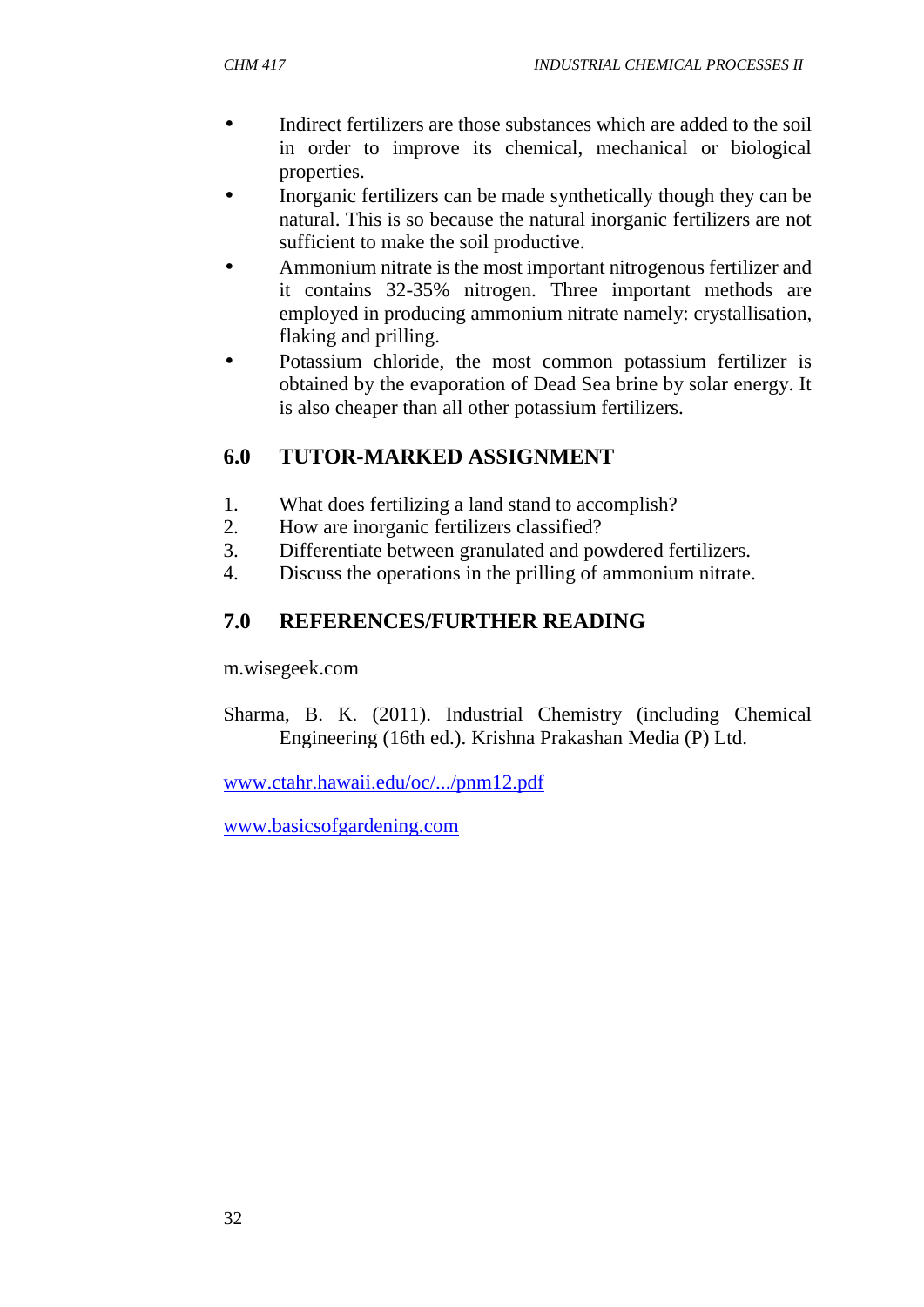# **UNIT 2 PHOSPHATE FERTILIZERS**

#### **CONTENTS**

- 1.0 Introduction
- 2.0 Objectives
- 3.0 Main Content
	- 3.1 Phosphoric Acid: Production and its Place in the Manufacture of Phosphorus Fertilizers
	- 3.2 Classification of Phosphorus Fertilizers
	- 3.3 Manufacture of Phosphate Fertilizers
		- 3.3.1 Normal Superphosphate
		- 3.3.2 Ammonium Phosphate
- 4.0 Conclusion
- 5.0 Summary
- 6.0 Tutor-Marked Assignment
- 7.0 References/Further Reading

### **1.0 INTRODUCTION**

Phosphorus intake is essential to the metabolism of both plants. It is an essential plant nutrient which is available in a native material (phosphate rock), though in low quantity. In order to enhance availability of phosphorus to plants, phosphate fertilizers are manufactured commercially. This unit will consider the manufacture of some phosphate fertilizers.

### **2.0 OBJECTIVES**

By the end of this unit, you should be able to:

- describe how phosphoric acid is produced
- identify the various classes of phosphate
- explain how some phosphate fertilizers are manufactured.

# **3.0 MAIN CONTENT**

# **3.1 Phosphoric Acid: Production and its Place in the Manufacture of Phosphate Fertilizers**

Phosphoric acid plays a vital role in the manufacture of phosphorus fertilizers as it is the stage in the production of most commercial phosphate fertilizers. It is by either of two processes: a dry or wet process. In the dry process, rock phosphate is treated in an electric furnace. This treatment produces a very pure and more expensive phosphoric acid (it is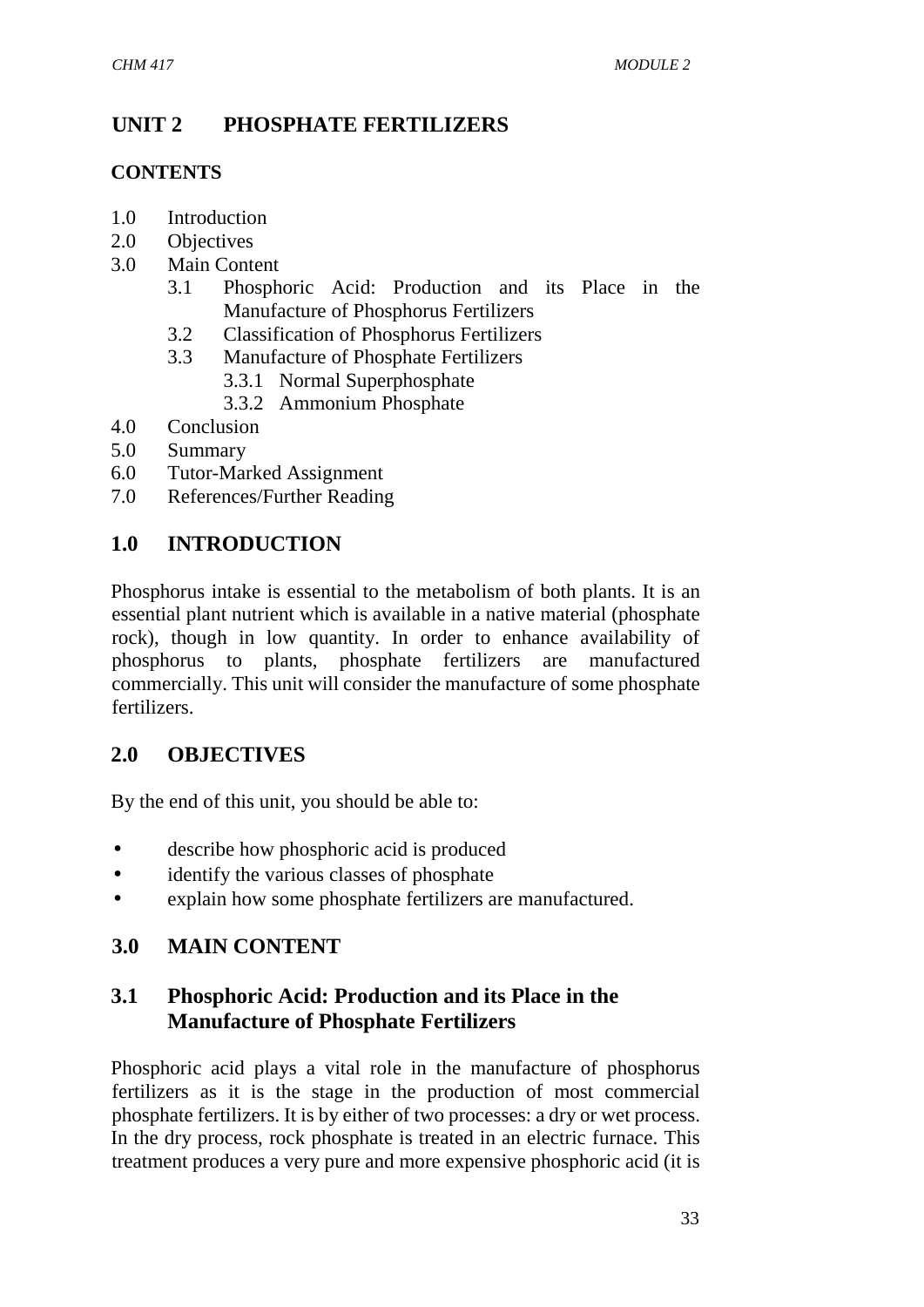usually called white or furnace acid) used primarily in the food and chemical industry. Fertilizers that use white phosphoric acid as the P source are generally more expensive because of the costly treatment process.

The wet process involves the treatment of rock phosphate with sulphuric acid. Phosphoric acid by the wet process is produced through the following steps namely: (a) dissolution of phosphate rock in sulphuric acid (b) acidulated slurry is held until calcium sulphate crystals grow to adequate size, (c) calcium sulphate crystals are separated from the acid by filtration and (d) concentration of the acid to the desired level.

The phosphoric acid produced by either of these processes (wet or dry) is frequently heated, driving off water and producing a super phosphoric acid.

### **3.2 Classification of Phosphorus Fertilizers**

Various phosphate fertilizers have different solubility in soil solutions and are therefore assimilated by plants differently. Accordingly to their solubility, they are classified as water soluble, available or insoluble. Simple and double (triple) superphosphates belong to the water soluble fertilizers. Precipitate, calcined phosphate, fused phosphates and basic slag are the examples of available or insoluble fertilizers. These insoluble fertilizers contain non-readily available phosphorus salts which are soluble only in strong acids.

### **3.3 Manufacture of Phosphate Fertilizers**

As earlier mentioned, manufacture of most commercial fertilizers begins with the production of phosphoric acid. The various steps used in the manufacture of various phosphate fertilizers are shown in the generalised diagram below: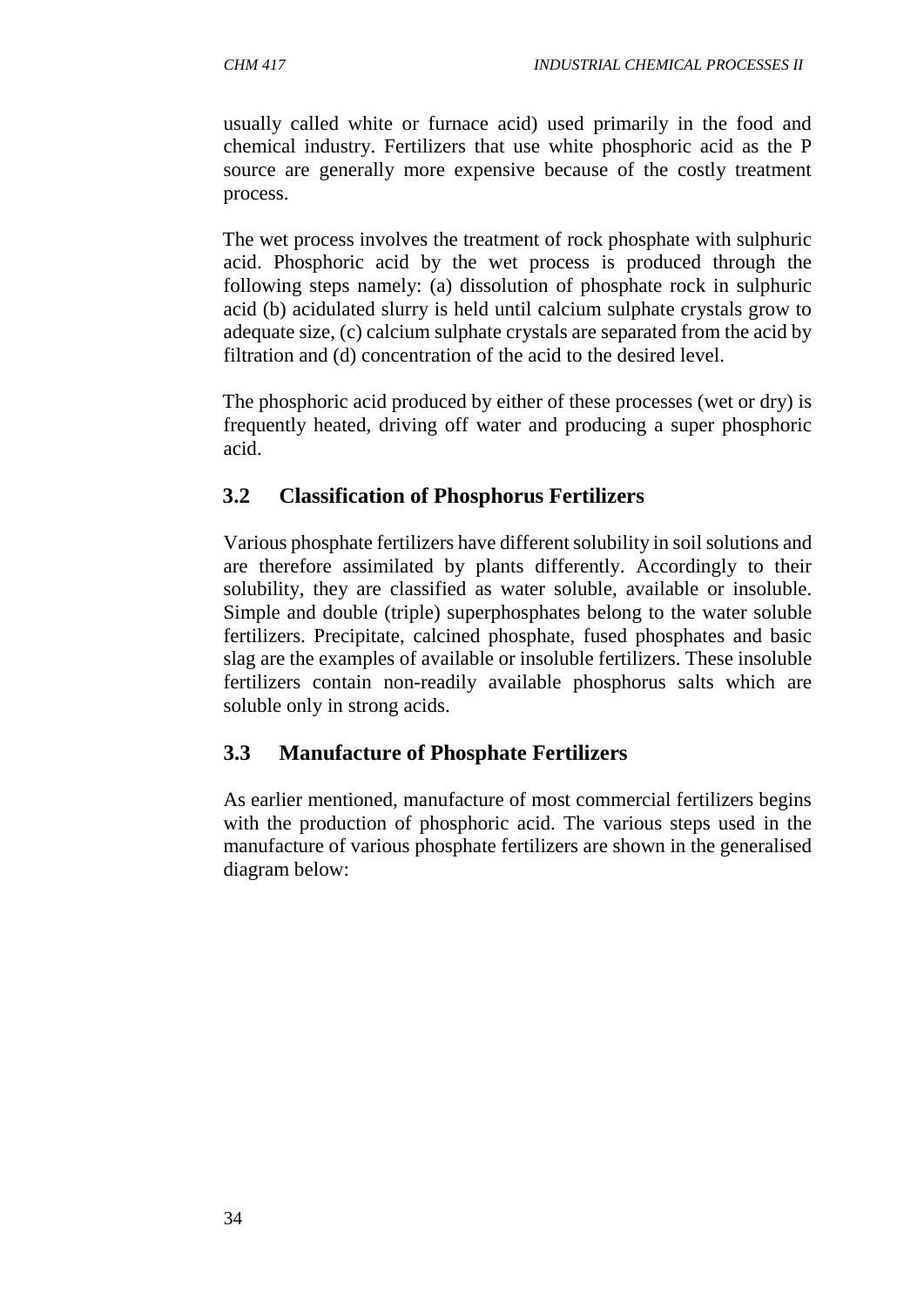

**Fig 2.1: The Process used in the Manufacture of Various Phosphate Fertilizers**

Let us briefly discuss the manufacture of some phosphate fertilizers.

#### **3.3.1 Normal Super Phosphate**

Raw materials required for the manufacture of normal superphosphate are: a fairly high grade of phosphate that contains 20%, 33.5% or more available phosphorus pent-oxide  $(P_2O_5)$  and strong sulphuric acid. But what is a superphosphate? Soluble calcium phosphate prepared by treating rock phosphate with sulphuric acid is called superphosphate.

 $Ca_3(PO_4)_2 + 2H_2SO_4 + 2H_2O \rightarrow Ca(H_2PO_4)_2 + 2CaSO_4.2H_2O$ 

Normal superphosphate is manufactured by mixing equal quantities of powdered phosphate rock and chamber acid into a cast iron mixer provided with a stirring mechanism. The mass is stirred for about five minutes and then allowed to remain for a day. The reaction is exothermic and as such temperature rises to about 100-110 °C. A mixture of fumes consisting of HF, SiF and  $CO<sub>2</sub>$  are evolved. These gases make the material porous. As the reaction continues, the mixture stiffens and ultimately set to a solid mass. Successive charges from the mixer are introduced to the pits until it is full and then allowed to stand for some days. When it has become perfectly dry, it is dug out of the pit and meanwhile the second pit is filled. The gases from the mixture and pits are washed in two successive towers. The resulting hydrofluoric acid solution is then neutralised either by sodium carbonate or sodium fluoride and finally treated with washed sand to form hydroflousilicic acid. The latter is further neutralised with sodium carbonate to form sodium silicoflouride  $(Ni<sub>2</sub>SiF<sub>6</sub>)$  or with magnesium to form magnesium silicoflouride (MgSiF<sub>6</sub>).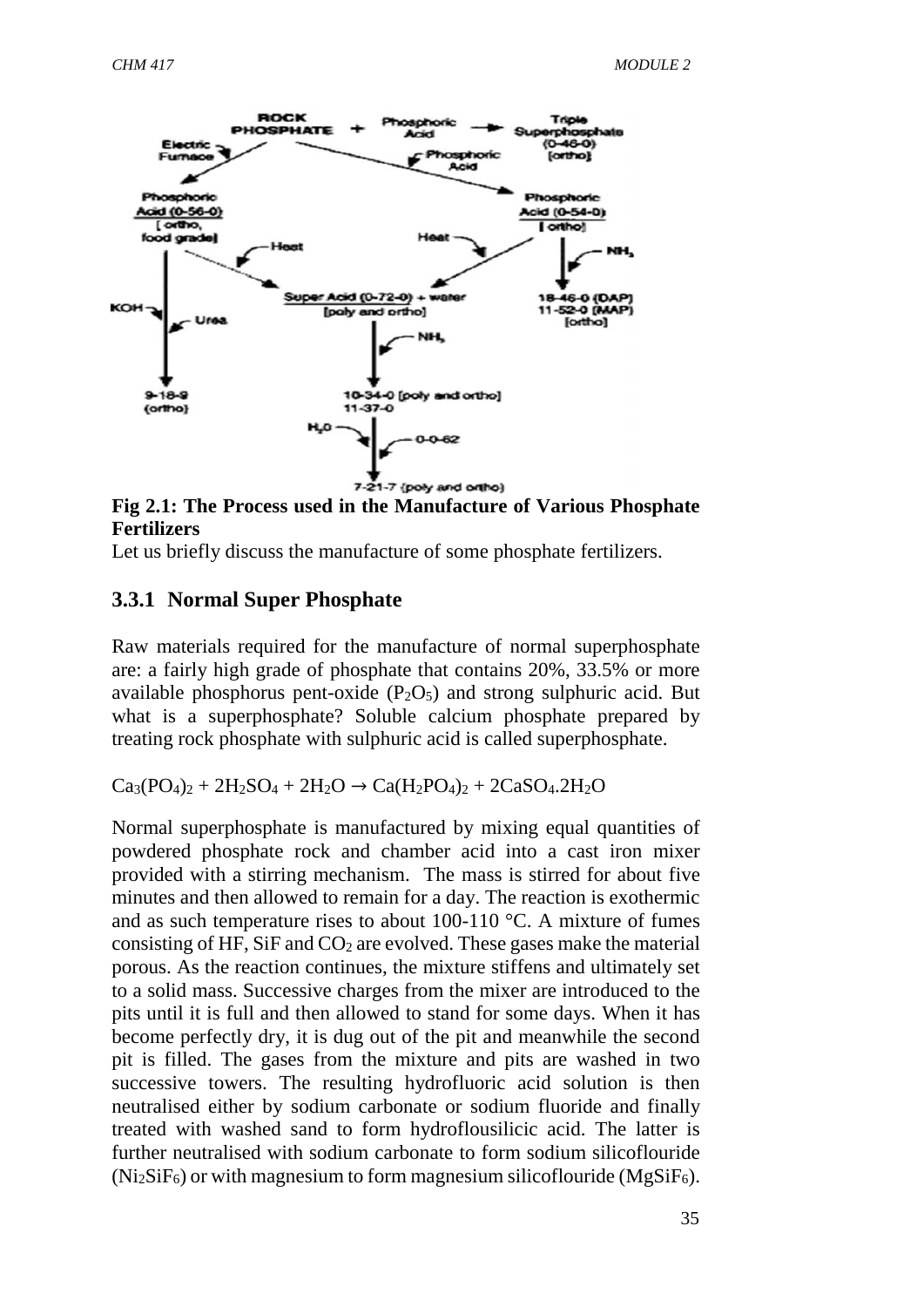The product is used without further treatment other than breaking it up to the desired size. The main reaction is:

 $Ca_{10}(PO_4)_6F_2 + 7H_2SO_4 + 3H_2O \rightarrow 3CaH_4(PO_4)_2.3H_2O + 7CaSO_4 + 2HF$ 

# **3.3.2 Ammonium Phosphate**

**(a) Monoammonium phosphate** is prepared by the action of sulphuric acid on a mixture of calcium phosphate and ammonium sulphate. It is formed along with a slurry of CaSO4. The phosphate is separated from the slurry and crystallized to get fine crystals of monoammonium phosphate containing about 12 % nitrogen and 50 %  $P_2O_5$ 

 $Ca_3(PO_4)_2 + (NH)_4SO_4 + 2H_2SO_4 \rightarrow 2NH_4H_2PO_4 + 3CaSO_4$ 

Ammonium phosphate is readily soluble in water and so becomes available to crops readily. It is best suited for all crops and soils and is also slightly acidic in nature.

**(b) Diammonium phosphate** another form of ammonium phosphate is prepared by a continuous process in which anhydrous ammonia gas and almost pure phosphoric acid are passed into saturated mother liquor containing monoammonium phosphate. The temperature is kept at about 60-70°C and pH of about 6.0. The heat of reaction vaporises water from the liquor and crystals of pure ammonium phosphate are formed. These are centrifuged, washed and dried.

 $NH_4H_2PO_4 + NH_3 \rightarrow (NH_4)_2HPO_4$ 

Other phosphates include calcium metaphosphate, bonemeal (suitable for acidic soils and long duration crops like sugar cane and fruit crop) and thermal phosphates  $(P_2O_5 \text{ content varies from})$ 19-24 %).

### **SELF ASSESSMENT EXERCISE**

- i. Outline the wet process of the production of phosphoric acid.
- ii. What type of phosphate fertilizer is formed when rock phosphate is treated with sulphuric acid?
- iii. Write the chemical equation for the reaction in above reaction
- iv. What type of phosphate fertilizer is formed when sulphuric acid reacts with a mixture of Calcium phosphate and ammonium sulphate? Write the chemical equation for the reaction.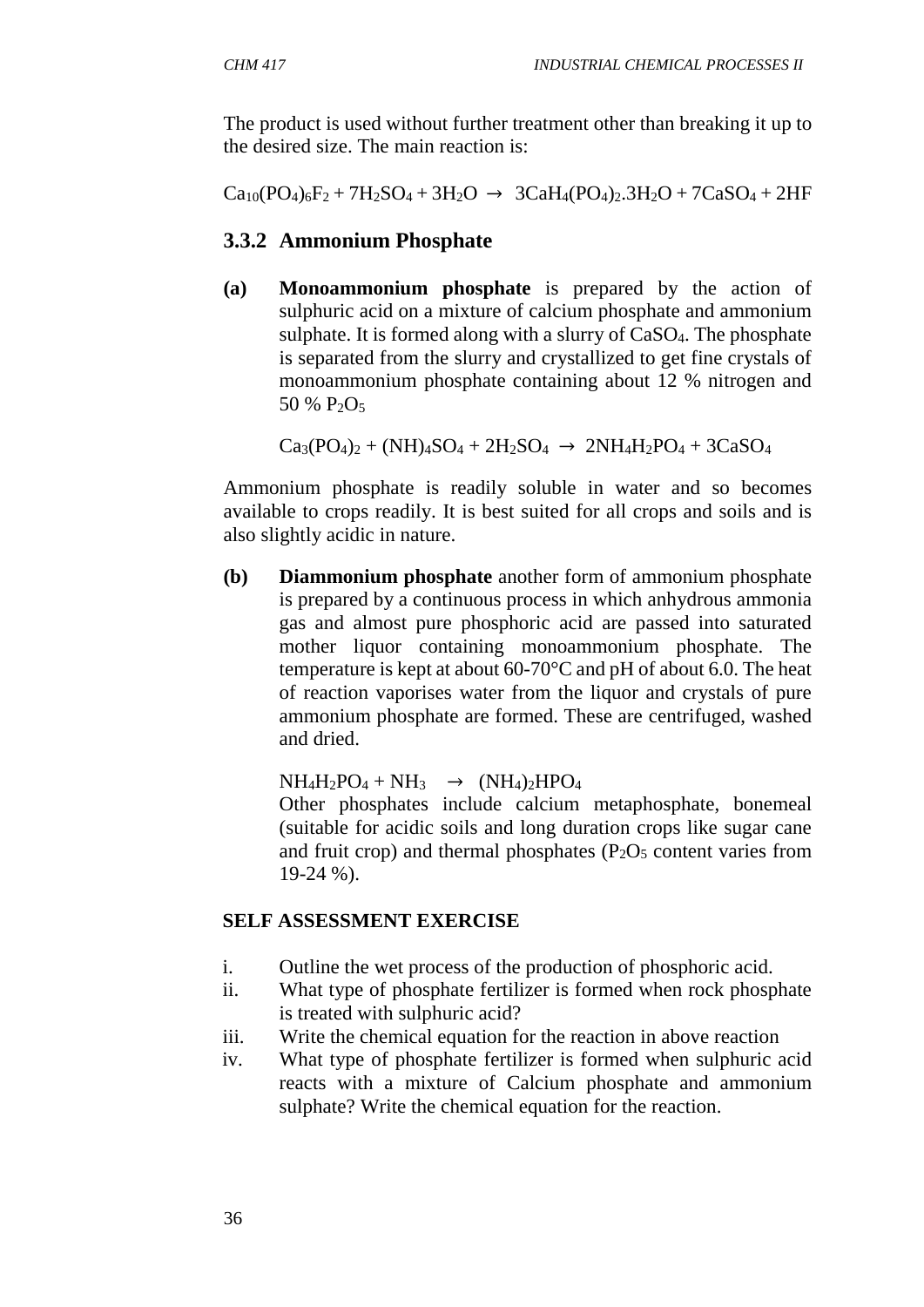# **4.0 CONCLUSION**

This unit has treated the general steps involved in the manufacture of phosphate fertilizers and also the manufacture of some phosphates like ammonium phosphate. Ammonium phosphate fertilizer is of two forms namely; monoammonium and diammonium phosphates. The latter can be produced by the combination or reaction of the former (i.e. monoammonium phosphate) with anhydrous ammonia gas. We also mentioned that sulphuric acid is used to treat phosphate rocks.

### **5.0 SUMMARY**

You learnt the following in this unit:

- Phosphoric acid is essential in the production of phosphate fertilizers. It can be produced by either of these processes namely: the wet or the dry process.
- The wet process consists of four steps of which treatment of phosphate rock with sulphuric acid is involved. Acid produced by this process contains a variety of impurities which gives the acid its colour though these do not pose a problem in the production of dry fertilizers.
- A super phosphate is soluble calcium phosphate prepared by treating rock phosphate with sulphuric acid.
- The use to which phosphate compounds are put depends largely on their solubilities or availability to the plants. On this basis, phosphate products may be classified as: water soluble, water insoluble and citrate soluble products.
- Monoammonium phosphate (MAP), a form of ammonium phosphate is prepared by the action of sulphuric acid on a mixture of calcium phosphate and ammonium sulphate.

# **6.0 TUTOR-MARKED ASSIGNMENT**

- 1. How are phosphate products classified?
- 2. Describe the two processes by which phosphoric acid is produced.
- 3. Explain what is involved in the manufacture of normal super phosphate.

### **7.0 REFERENCES/FURTHER READING**

Houston, E. C., Yates, L.D., & Haunschild, R.L. (1955). Fertilizer Manufacture, Diammonium Phosphate Fertilizer from Wet Phosphoric Acid. *Journal of Agricultural Food Chemistry,* 3(1), 43-48.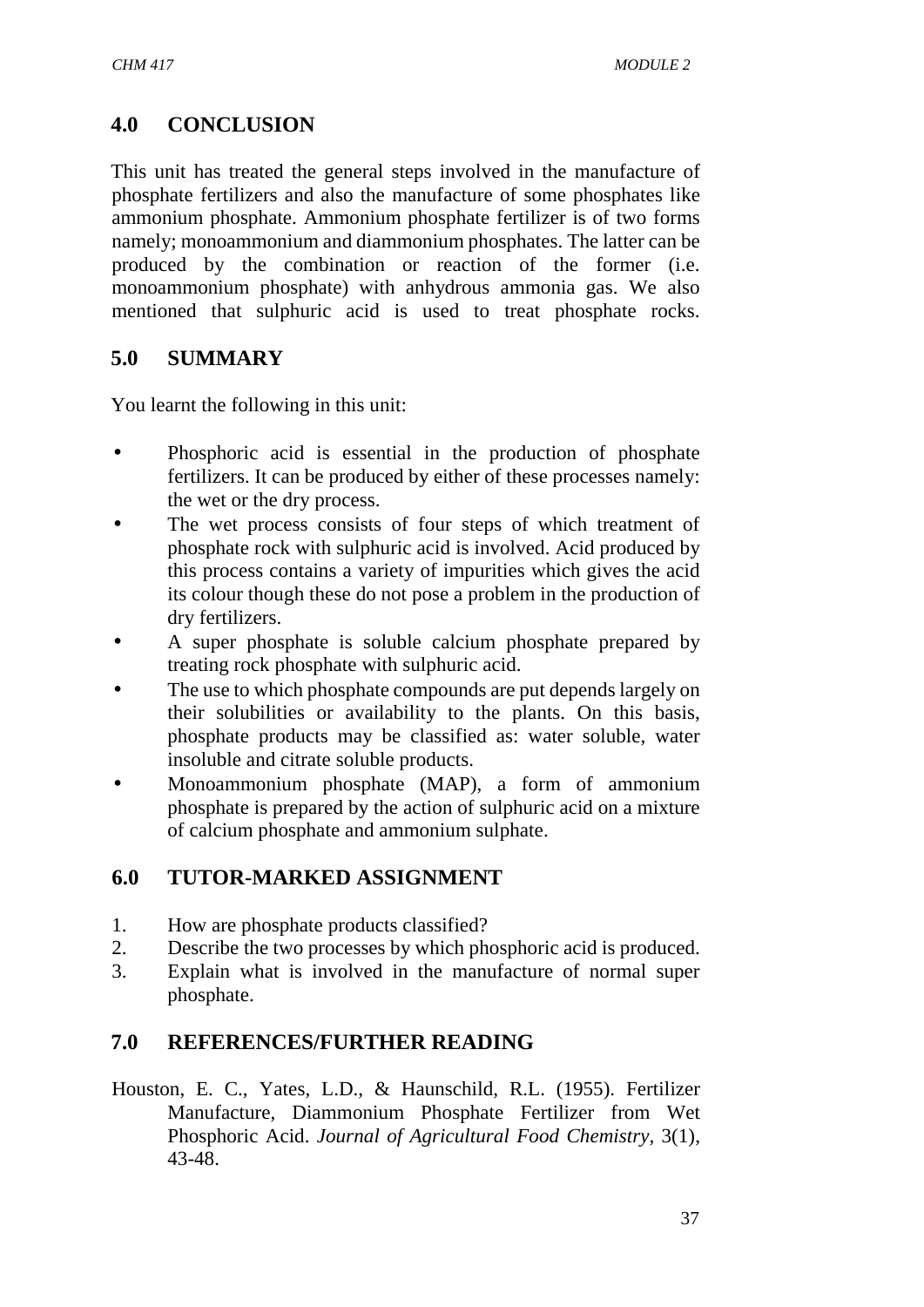- http://www.extension.umn.edu/agriculture/nutrient-management/ phosphorus/understanding-phosphorus-fertilizers/guichon valves.com
- Sharma, B. K. (2011). Industrial Chemistry (including Chemical Engineering) (16th ed.). Krishna Prakashan Media (P) Ltd.

www.sunkarresources.com

www.ipni.net>ipniweb>portal.nsf

www.nptel.ac.in>courses>module3>lecture11>lecture11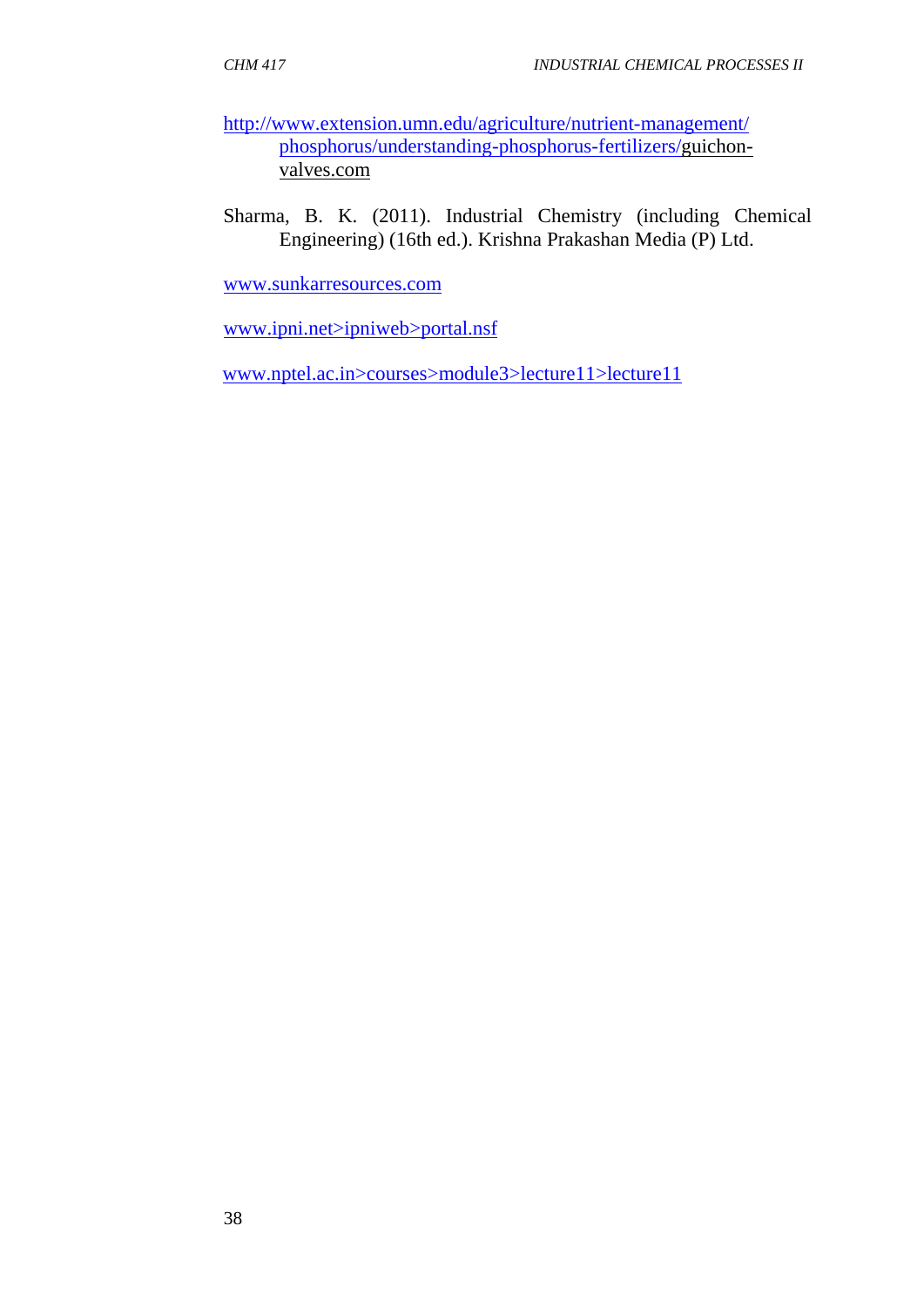# **MODULE 3 ELECTROCHEMISTRY AND THE MANUFACTURE OF SOME HEAVY INORGANIC CHEMICALS**

- Unit 1 Industrial electrochemistry
- Unit 2 Manufacture of some heavy inorganic chemicals: Chlor alkali
- Unit 3 Manufacture of some heavy inorganic chemicals: Sulphuric acid and Sulphates
- Unit 4 Manufacture of heavy inorganic chemicals: Nitric acid
- Unit 5 Manufacture of Hydrochloric acid: A heavy chemical

# **UNIT 1 INDUSTRIAL ELECTROCHEMISTRY**

- 1.0 Introduction
- 2.0 Intended learning outcomes
- 3.0 Main content
	- 3.1 Electrochemistry
	- 3.2 Basic Electrochemical Terms
	- 3.3 Industrial applications of Electrochemistry
		- 3.3.1 Production of Aluminum
		- 3.3.2 Production of Magnesium
- 4.0 Conclusion
- 5.0 Summary
- 6.0 Tutor Market Assignment
- 7.0 References/ Further Reading

# **1.0 INTRODUCTION**

The relationship between chemistry and electricity has been for a very long time going by Alessandro Volta's discovery in 1793. He discovered that electricity could be produced by placing two dissimilar metals on opposite sides of a moistened paper. Nicholson and Carlisle in 1800, showed that an electric current could decompose water into oxygen and hydrogen. They actually used Volta's primitive battery as a source of electricity. This chemistry-electricity relationship has become so important that the use of electricity as a means of bringing about chemical change has continued to play a central role in the development of chemistry. In the chemical industries, temperatures higher than  $1500^{\circ}$ C can only be achieved on commercial scale by making use of electricity. Chemical industries not only generate power through electrical motors, but they also use electricity to give rise to elevated temperatures and to cause chemical change. Chemical reactions which take place as a result of the impact of electrical energy are called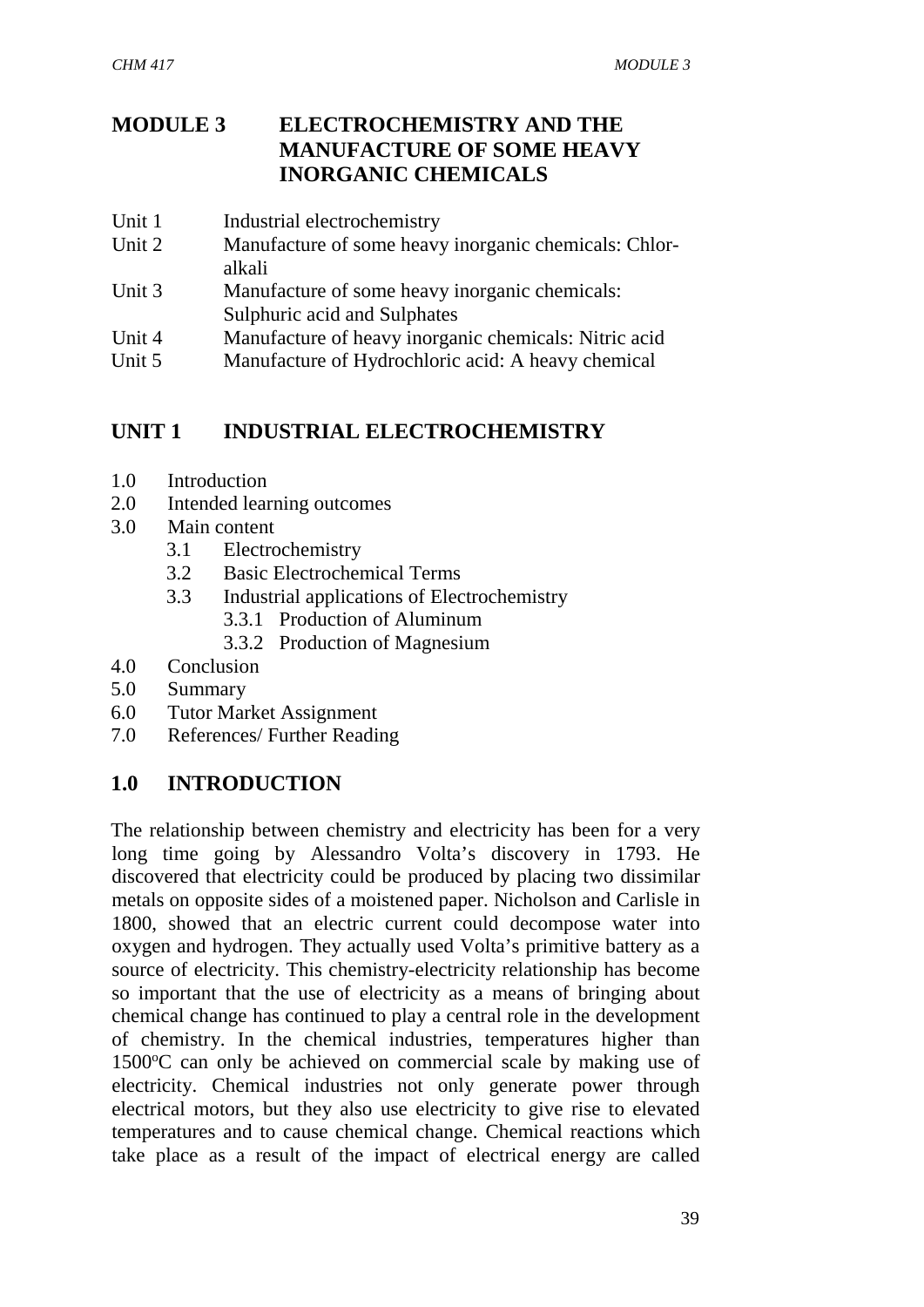electrochemical reactions. This is the basis of electrochemistry in the industry.

# **2.0 OBJECTIVES**

By the end of this unit, you should be able to:

- define electrochemistry
- mention the advantages of electrochemical methods
- identify the requirements of materials used in industrial electrochemistry
- give a brief explanation of electrochemical terminologies
- discuss some applications of electrochemistry in the industry.

# **3.0 MAIN CONTENT**

### **3.1 Electrochemistry**

It has been established that electricity causes chemical changes to occur. We therefore, define electrochemistry as the study of chemical reactions which take place at the interface of an electrode usually a semi conductor, and an ionic conductor, the electrolyte. These reactions involve electric charges moving between the electrodes and the electrolyte. We can also define it as a science that deals with the relation of electricity to chemical changes and with the inter-conversion of chemical and electrical energy.

Over the years, electrochemical processes effected by direct electric current has been preferably used in the chemical industries than the usual chemical methods. This is due to its following advantages: `

- Simplicity of the technological process
- Raw materials and energy are utilized more completely
- Several valuable products are obtained simultaneously
- Highly pure products are formed.

Electrochemical methods, however, do have a disadvantage which is that there is a large consumption of electric power.

# **3.2 Basic Electrochemical Terms**

For a clearer understanding of electrochemistry, you must know some of the terminologies used and what they mean or stand for. You may have come across these terms in your study of chemistry but let's just consider them as it applies to this course.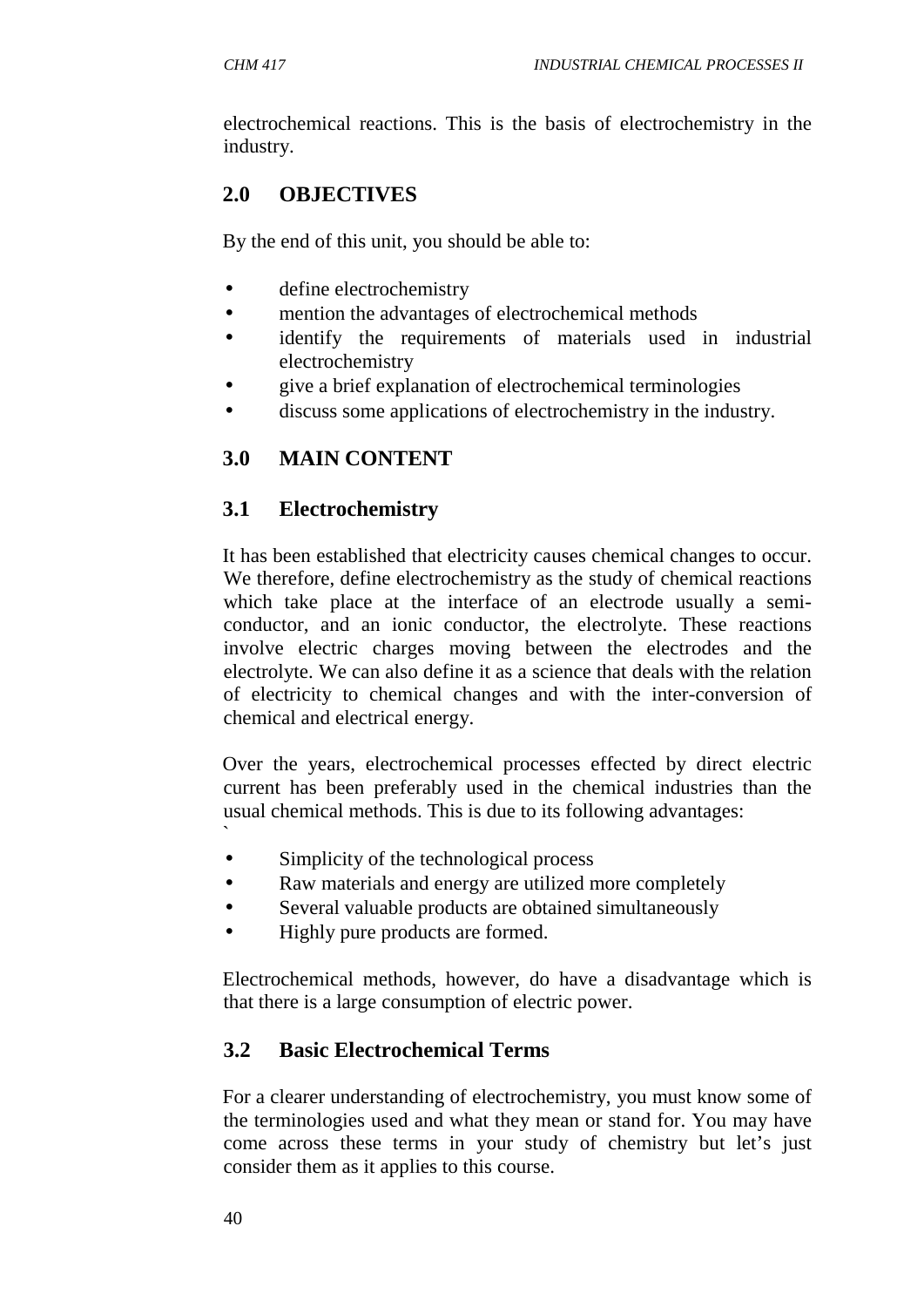- i. Electrolysis: This refers to the decomposition of a substance by an electric current. This actually is the main stay of electrochemical industries. "The father of electrochemistry" Micheal Faraday stipulated two laws from his studies to govern electrolysis. These laws are stated thus:
	- (a) The weights of substances formed at an electrode during electrolysis are directly proportional to the quantity of electricity that passes through the electrolyte.
	- (b) The weights of different substances formed by the passage of the same quantity of electricity are proportional to the equivalent weight of each substance.

**Note:** The equivalent weight of a substance is defined as the molar mass, divided by the number of electrons required to oxidize or reduce each unit of the substance. For example, one mole of  $V^{3+}$  corresponds to three equivalents of this species and will thus require three (3) Faradays of charge to deposit it as metallic vanadium. One mole of electric charge,  $1F = 96,500$ coulombs.

The industrial application of electrolysis will be discussed later in this unit and in the units that follow.

- ii. Electrode: An electrode is an electrical conductor used to make contact with a non-metallic part of a circuit. It is a conductor through which electricity enters or leaves an electrolyte. For a material to serve as an electrode, it must have these important requirements:
	- It should have high electrical conductivity
	- It should be stable to corrosion during passage of current or interruptions.
	- It should provide a high current efficiency of the needed product.
	- It should possess adequate mechanical strength and processibility during the manufacture of desired shapes and sizes
	- It should be available and cost effective
- iii. Anode: This is the positively charged electrode and it attracts electrons or anions. Oxidation occurs at the anode.
- iv. Cathode: This is the negatively charged electrode which attracts cations or positive charge. The cathode is the site of reduction.
- v. Electrolyte: An electrolyte is a substance that ionises when dissolved in suitable ionising solvents such as water. This includes most soluble salts, acids and bases. Some gases, such as HCl, under conditions of high temperature or low pressure can also function as electrolytes.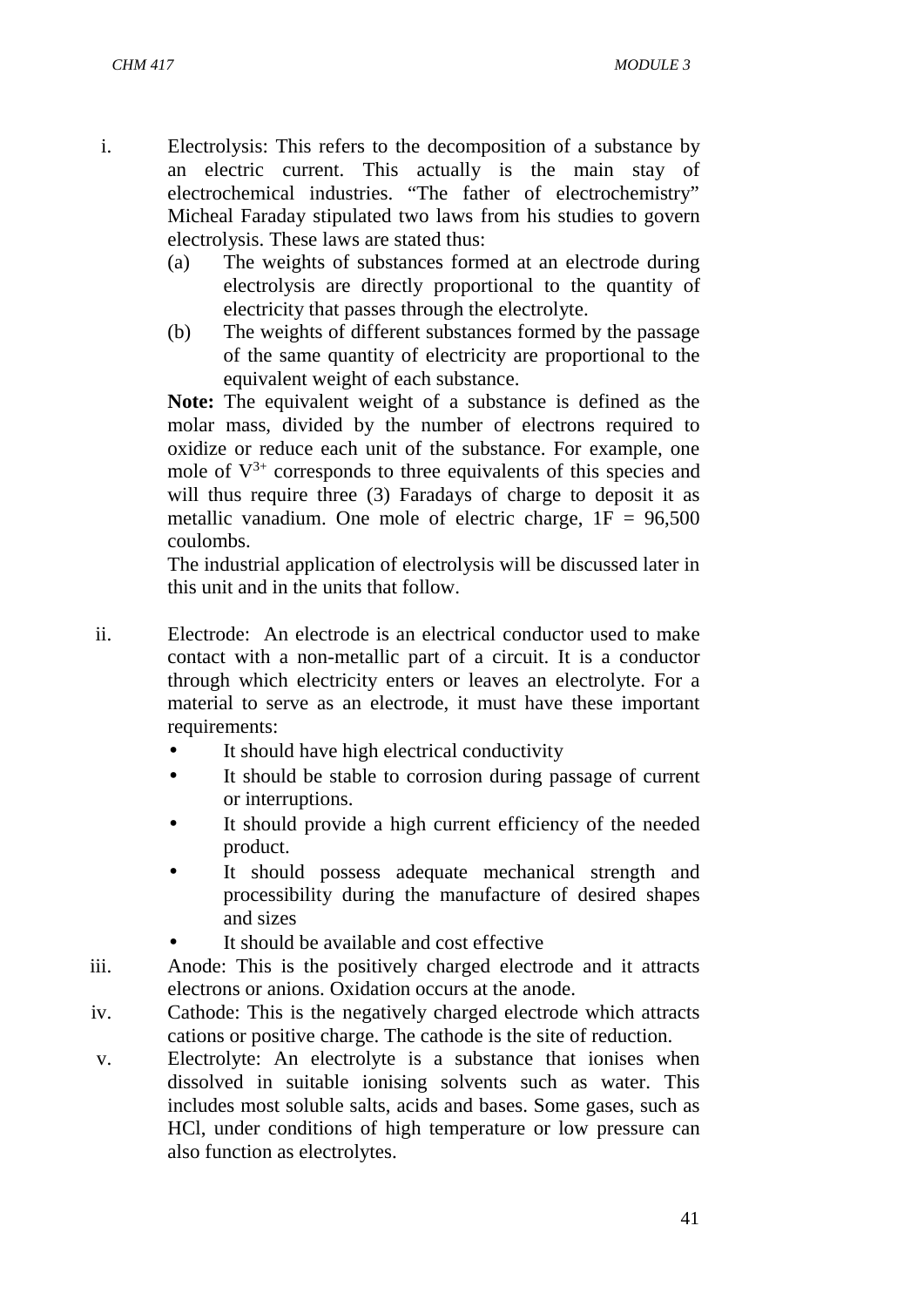### **3.3 Industrial Applications of Electrochemistry**

Here we shall be considering the use/ role of electrolysis in the industry. Electrolysis has been used widely to produce substances such as aluminium, sodium, fluorine etc. Metals can be obtained from aqueous solution of their salts or from melts by electrolysis. However, not all electrolytic processes results in metal deposition. Considering electrolysis of aqueous solutions, it can be with or without metal deposition. Let us briefly explain these electrolytic processes.

#### 1. **Electrolysis of aqueous solutions with metal deposition:**

There are two important methods of recovering metals from aqueous solutions of their salts by electrolysis. The first method involves in electrolysis of solutions obtained after leaching of the corresponding metal from ores or concentrates with the use of insoluble anodes. This method is applicable to metals such as Zn, Cu, Pb, Cd, Mn, Cr,and Fe. The second method involves the electro refining of metals. Here, the crude metal to be refined acts as anode and pure metal is deposited at the cathode. During electro refining of crude metal, noble metals such as gold, silver and platinum are recovered as by-products.

2. **Electrolysis of aqueous solutions without metal deposition:** This is applicable to aqueous alkali solutions during electrolysis of aqueous alkali solutions. During the electrolysis of alkali metal chlorides, caustic alkalis and hydrogen are formed at the cathode, and chlorine gas is evolved at the anode.

#### 3. **Electrolysis of melts:**

This process is used to produce substances which cannot be produced by the electrolysis of aqueous solutions. Zirconium, Thorium, some rare and rare earth metals can be obtained from melts by electrolysis. Aluminium also is produced from a molten mixture of cryolite and alumina by electrolysis. This will be discussed in details later. There are certain metals which cannot be obtained at a solid cathode by electrolysis, though most metals are obtained at the solid cathode. In such a situation, the electrolysis of the melt with the liquid cathode is used. An alloy of the metal of interest with the liquid cathode is used as the cathode, and the metal is then distilled in vacuum from the liquid cathode having a higher boiling point or the metal of the liquid cathode having a lower boiling point is distilled off in vacuum.

Now that you have learnt these electrolytic processes, let us see some of the applications of industrial electrochemistry. Electrochemistry has been found useful in the production of certain heavy inorganic chemicals. We shall consider these in the next unit. So, we will concern ourselves with the production of some metals by electrolysis.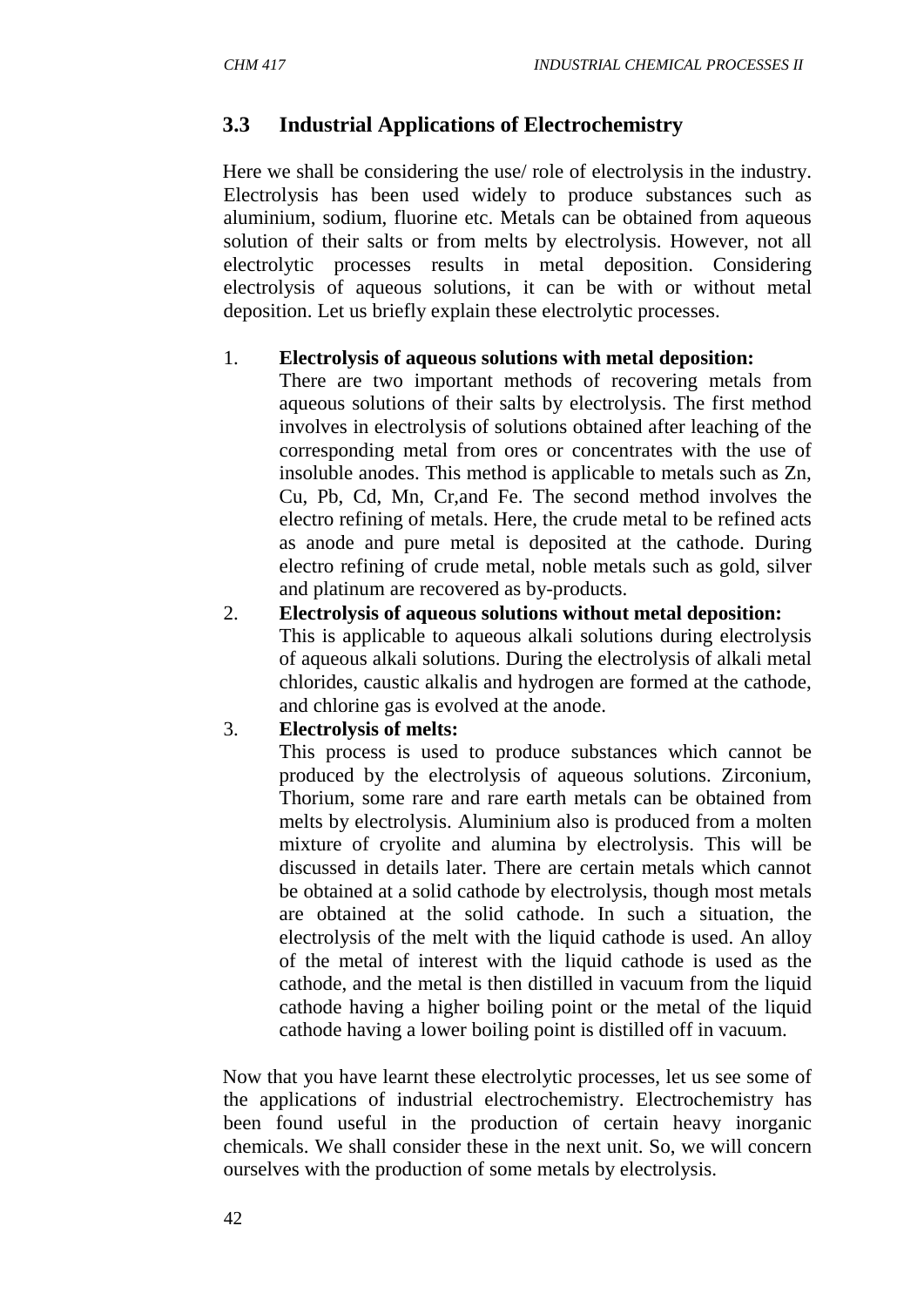# **3.3.1 Production of Aluminum**

Aluminum was first obtained by heating aluminum chloride with a potassium mercury amalgam. However, the entire world's production of aluminum is obtained by the electrolysis of a solution of alumina in fused cryolite (Na<sub>3</sub>AlF<sub>6</sub>) based on the discovery made by Hall and Heroult.

The manufacture of aluminum consists of three steps. The first is the purification of bauxite. The second step is the electrolytic reduction of pure bauxite or alumina in a bath of fused cryolite  $(Na<sub>3</sub>AIF<sub>6</sub>)$  which acts as a flux. The third step is the purification of aluminum formed as a result of electrolytic reduction of pure bauxite.

### **Step 1: Purification of Bauxite**

Bauxite is often associated with  $Fe<sub>2</sub>O<sub>3</sub>$ ,  $S<sub>i</sub>O<sub>2</sub>$  and  $T<sub>i</sub>O<sub>2</sub>$ . The impurities are removed by any of these three methods namely: (1) Baeyer's process (2) Serpeck's process and (3) Hall's process. The Baeyer's process is the most popular hence we will discuss what it involves.

**The Baeyer's process**: Bauxite mineral particularly that containing excess of iron oxide as impurity (red bauxite) is first crushed in jaw crushers and then wet ground to 100 mesh. It is then mixed with concentrated solution of caustic soda, (41%) of specific gravity 1.45 in steam jacketed autoclave digesters and digested for about 2 hours under 4.5 atmospheric pressure at a temperature of about  $150-160^{\circ}$ C. As a result, aluminum oxide passes into solution as sodium aluminates and partly as colloidal alumina, while oxides of iron, titanium and silica remain unaffected.

### $Al_2O_3$  + 2NaOH  $\rightarrow$  2NaAlO<sub>2</sub> + H<sub>2</sub>O

The slurry is washed in a series of counter current thickeners and the impurities are removed by filtration using rotary filters. The filtrate containing sodium aluminate is hydrolysed to precipitate aluminum hydroxide by cooling. The precipitated slurry is fed to another set of counter current thickeners, where all the aluminum is removed.

### $NaAlO<sub>2</sub> + 2H<sub>2</sub>O \rightarrow Al(OH)<sub>3</sub> + NaOH$

The precipitate of Al  $(OH)_{3}$  is washed with water and then calcined in tubular rotary kilns with fire bricks at about  $1200 - 1300$  °C, whereby alumina is obtained. The resulting alumina, which contains about 99.5  $%$  Al<sub>2</sub>O<sub>3</sub> is cooled and slipped to the reduction plant. The dilute caustic soda solution from the second set of thickeners is concentrated in a multiple effect evaporator system and recycled to be used again.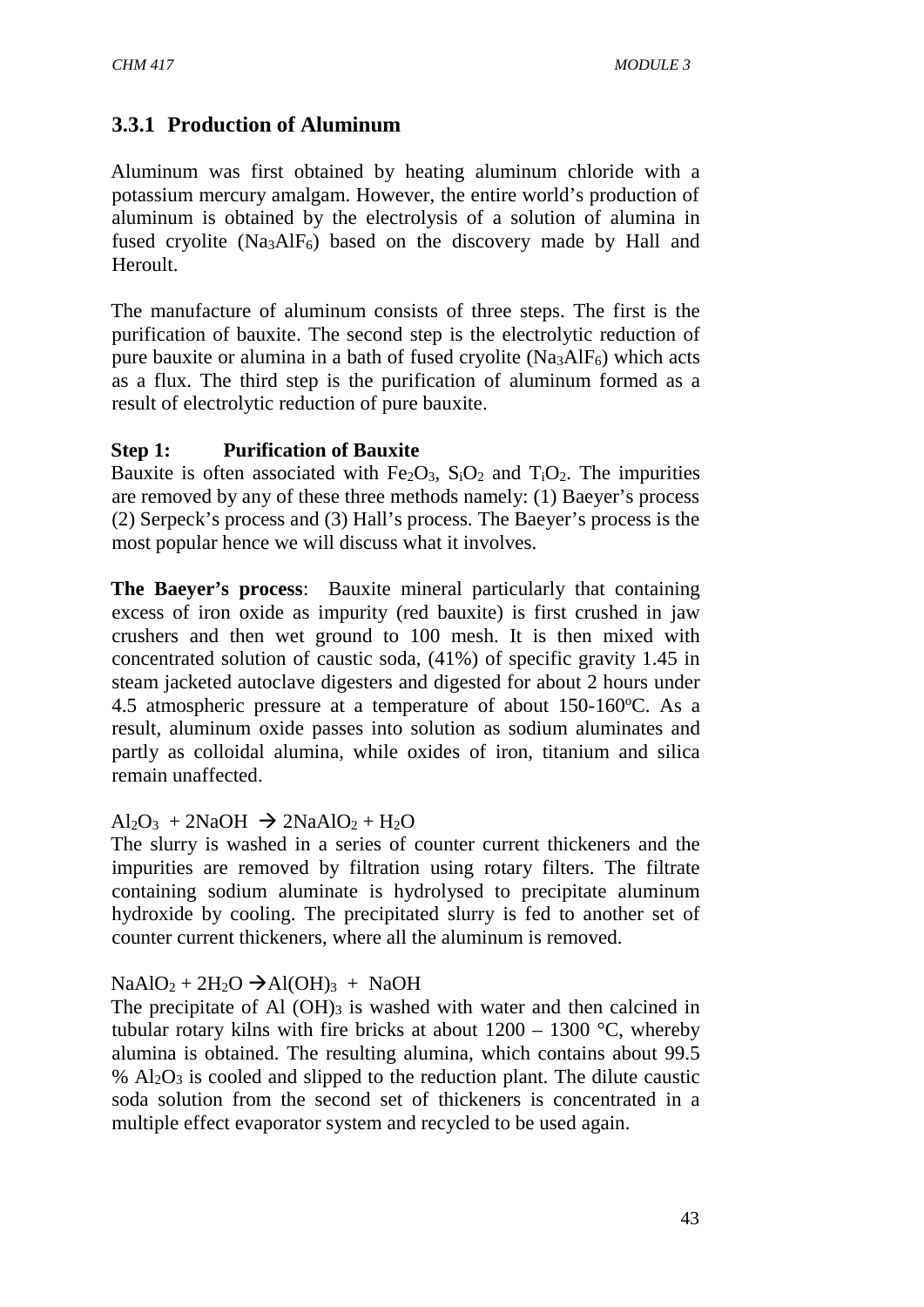#### $2Al(OH)_{3}$   $\rightarrow$   $Al_2O_3$  +  $3H_2O$

The Serpecks process is used only when the bauxite mineral contains excess of silica as impurity.

#### **Step 2: Electrolytic Reduction of Alumina**

Electrolysing pure alumina in a flux of molten cryolite and  $CaF<sub>2</sub>$  yields Aluminium.

Pure alumina is dissolved in fused cryolite and electrolysed in electrolytic cells. Each cell is open at the top and first lined with fire bricks and then with gas carbon, coke or anthracite coal. This lining of carbon or coke is built in the form of a layer and acts as cathode. A number of carbon rods made of petroleum coke, attached to copper clamps and dipped in the fused electrolyte serves as the anodes.

The molten bath which contains  $5-10\%$  Al<sub>2</sub>O<sub>3</sub> in 90-95 % flux containing 64 % cryolite and 36 %  $CaF<sub>2</sub>$  is made by putting solid ingredients of the flux in the cell and then melting the flux by striking an arc between the lining and carbon rods as a result cryolite undergoes melting. The anodes are then raised and a calculated amount of pure alumina is spread over the frozen surface. Some coke is also thrown in to cover the surface of the electrolyte. The ensuing reaction is a combination of oxygen liberated from alumina, with the carbon of the anodes, which are consumed with the formation of  $CO$  and  $CO<sub>2</sub>$ . These gases are allowed to escape through the outlets and aluminum is deposited at the cathode along the bottom of the bath, from where it is tapped off.

### **Step 3: Electrolytic Refining or Purification of Aluminium**

This is carried out by Hoope's process. The molten aluminium from the electrolytic reduction cell is carried to refinery furnace which consists of three fused layers of different specific gravities. The layers are:

- The bottom layer of copper, aluminum and silicon which acts as anode
- The middle layer consisting of cryolite and barium fluoride and acts as the electrolyte
- The upper layer of pure molten aluminum which acts as the cathode.

When an electric current is passed, aluminum from the middle layer passes into the top layer and an equivalent amount from the base layer passes into the middle layer. The aluminium copper alloy on the bottom of the cell can be replenished with low purity alumina. The high purity (99.9% pure) aluminum floats to the top and is drained off under CO-  $CO<sub>2</sub>$  atmosphere.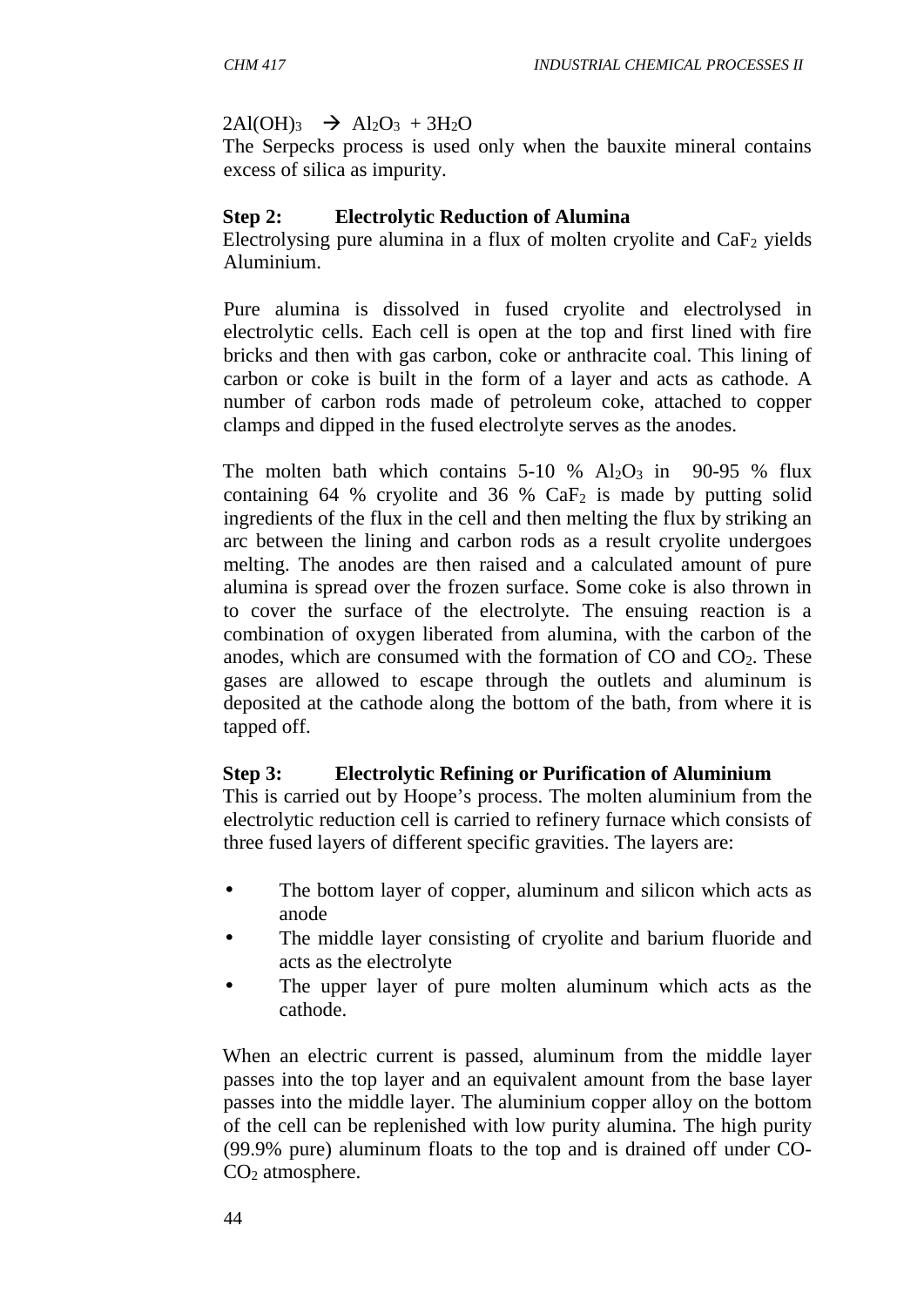# **3.3.2 Production of Magnesium**

Magnesium, a silvery white metal which gets dull easily on exposure to air is produced by either of the following processes:

- The electrolysis of fused anhydrous carnalite, KCl, MgCl<sub>2</sub>.6 H<sub>2</sub>O
- $\bullet$  The electrolysis of fused anhydrous MgCl<sub>2</sub> containing fused CaCl<sub>2</sub> and NaCl
- Carbothermal process (Reduction of MgO by carbon or calcium carbide)
- Pidgeon or Silico Thermal process (Reduction of MgO with silicon).

From these four processes, it is evident that magnesium is either obtained from  $MgCl<sub>2</sub>$  or  $MgO$ . The cheapest and the best method of manufacturing magnesium is by the electrolytic process. Magnesium is obtained by the electrolysis of fused MgCl2. The dehydrated magnesium chloride obtained from sea water is fused with anhydrous  $CaCl<sub>2</sub>$  and sodium chloride so that the mixture contains 25 %  $MgCl<sub>2</sub>$ , 15 %  $CaCl<sub>2</sub>$ and 60 % NaCl. The presence of sodium chloride decreases the melting point and increases the conductivity. The electrolysis in carried out at 710 $\degree$ C, which is greater than the melting point of magnesium (651 $\degree$ C).

Two types of cells have been used in the manufacture of magnesium by the electrolysis of fused  $MgCl<sub>2</sub>$ . Let's describe them.

One of the cells is known as Dow electrolytic cell. The cells are large rectangular ceramic covered steel tanks, 5 feet wide, 11 feet long at 6 feet deep and hold about 10 tonnes of fused magnesium choride and salts. The internal parts of the cell act as the cathode and graphite rods suspended vertically in the top of the cell act as anodes. The temperature of the cell is maintained at about  $710^{\circ}$ C by the electric current and by external heat supplied by gas fired outside furnaces. The molten magnesium liberated at the cathode rises up to the bath surface and tapped off from time to time. The chlorine liberated as a byproduct is separately reacted with hydrogen to form HCl. Magnesium obtained by this method is 99% pure. It is further refined by subliming at 600 °C under a pressure of 1mmHg.

The other type of cell is a close top smaller cell made of steel. It consists of a centrally placed graphite electrode surrounded by a perforated porcelain tube. The inner surface of the steel cell acts as the cathode and vertical graphite rod as the anode. The bottom and lower sides of the cell are lined with ceramic material. A large number of such cells are joined in series. As a result of the passage of electricity, electrolysis takes place and Cl<sup>2</sup> is liberated at the anode. The magnesium metal floats on the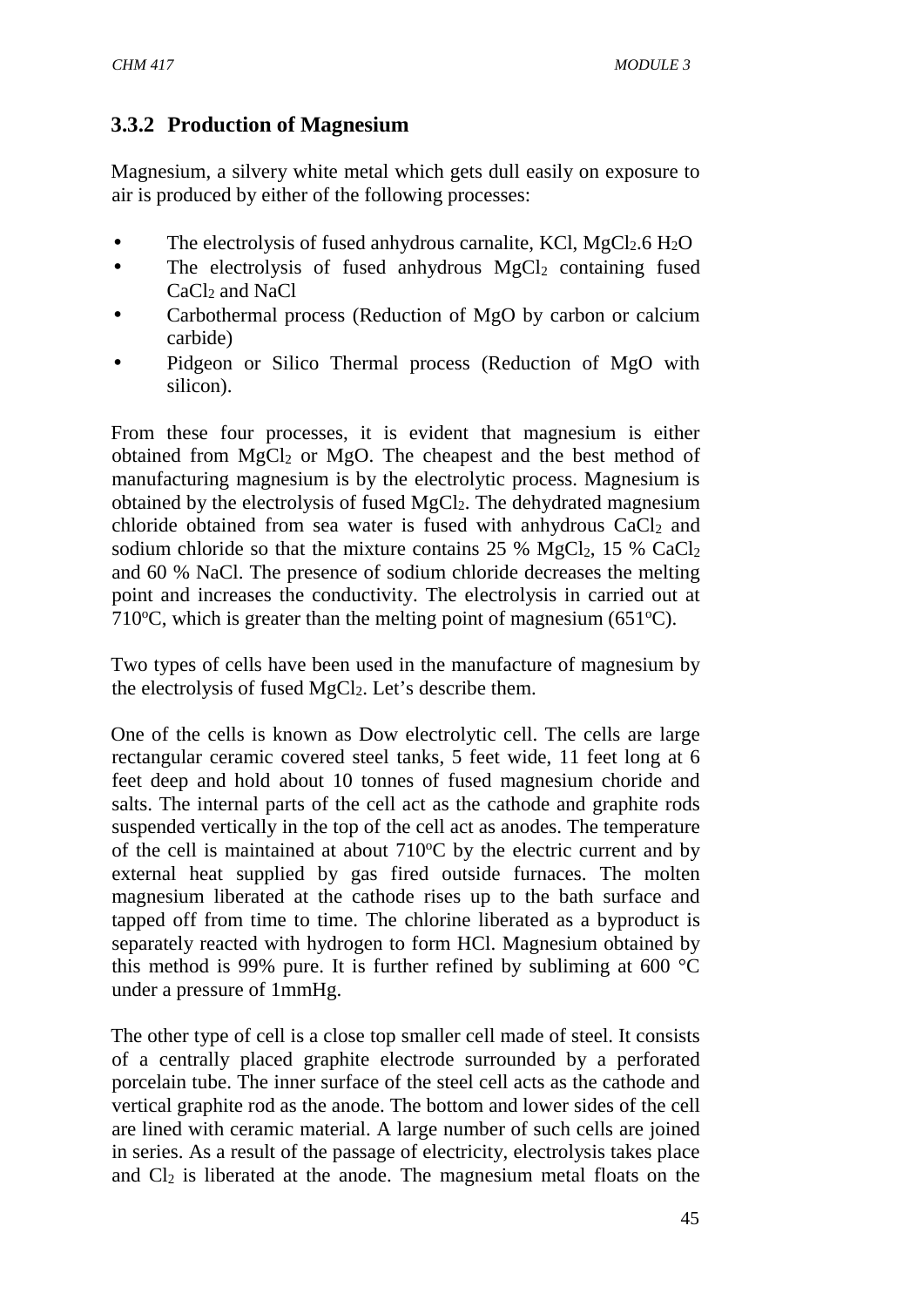surface of the bath and protected from oxidation by circulating coal gas. The chlorine gas is collected from the top and molten metal is also collected from the top.

### **Manufacture of magnesium by electrolysis of MgO**

Magnesium can also be prepared commercially by the electrolysis of magnesium oxide obtained from the calcination of the ore, magnesite.  $MgCO<sub>3</sub>$   $\rightarrow$   $MgO + CO<sub>2</sub>$ .

Magnesia (MgO) is dissolved in a mixture of fused fluorides of magnesium, barium and sodium in a steel tank at about 900 – 950 °C. The steel tank acts as the electrolytic cell in which cast iron cathodes project into the electrolyte from below and the carbon anodes are suspended from above. On passing an electric current, molten electrolyte forms a solid crust at the surface of the molten mass and the molten magnesium, being lighter, rises up and collects below the crust. The magnesium is thus protected from being oxidised.

### **SELF ASSESSMENT EXERCISE**

- i. What is electrochemistry
- ii. List the three basic processes for the electrolytic production of chlorine
- iii. Outline the basic principle in the electrolysis of sodium chloride solution.
- iv. Write the ionic equations of reaction(s) at the anode and cathode and the overall reaction of this electrolytic production of chlorine from brine.
- v. Mentions three advantages which membrane process of producing chlorine has over other methods.
- vi. Outline 3 disadvantages of membrane process of producing chlorine/caustic soda.
- vii. List three products that are obtainable from the Chlor-al Kali processes.

# **4.0 CONCLUSION**

In this unit, we discussed the advantages of electrochemistry, its place in the industry and also its use in the manufacture of some metals such as magnesium and aluminium. The Dow cell is an electrolytic cell used in the manufacture of magnesium from fused magnesium chloride.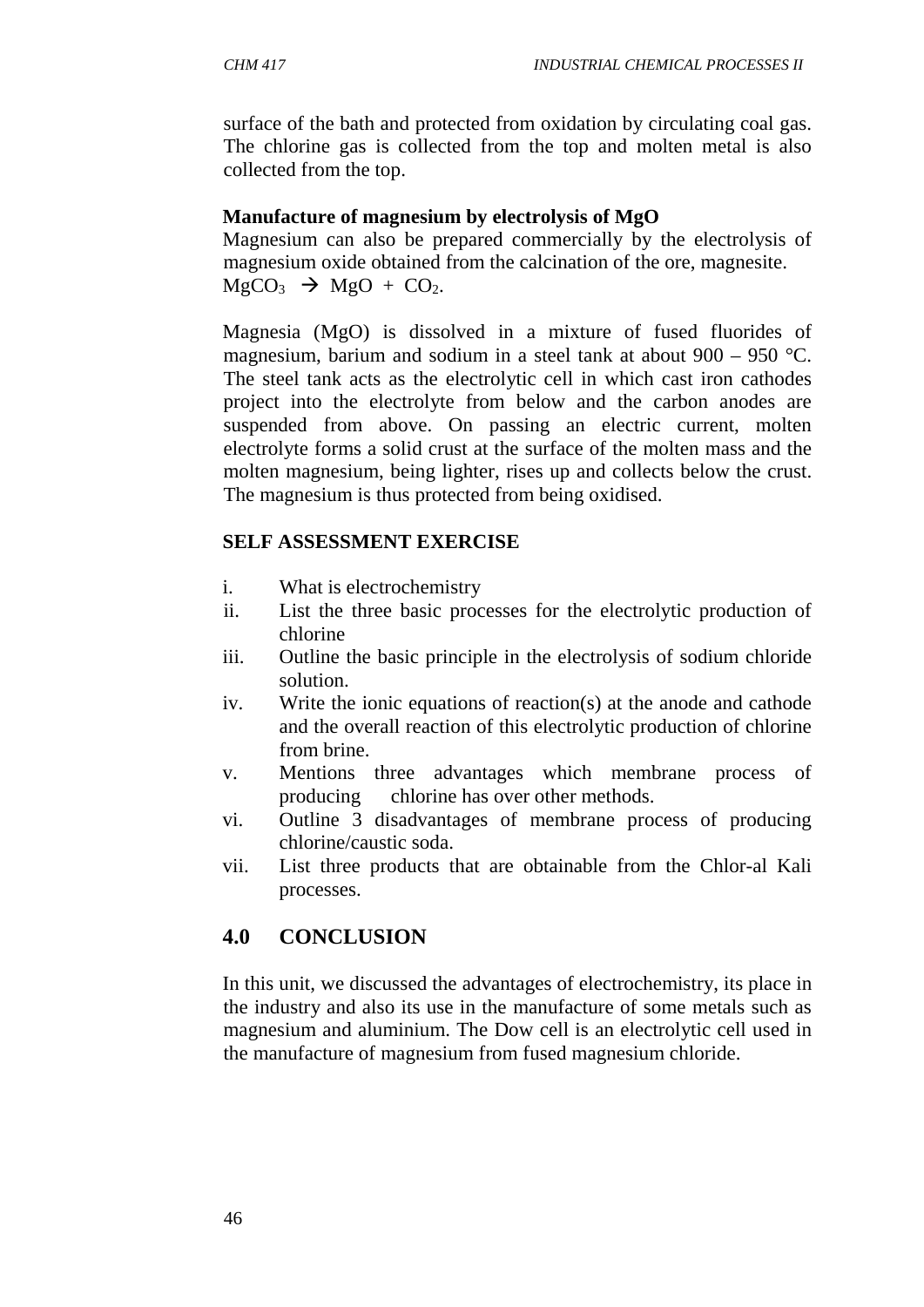# **5.0 SUMMARY**

You learnt the following in this unit:

- Electrochemistry is the science that deals with the relation of electricity to chemical change and with the inter-conversion of chemical and electrical energy.
- Electrochemical methods have certain advantages over the usual chemical methods. However, it does have a disadvantage which is that there is a large consumption of electric power.
- The equivalent weight of a substance is defined as the molar mass, divided by the number of electrons required to oxidise or reduce each unit of the substance.
- A material which is to serve as an electrode must among other requirements have high electrical conductivity and should be stable to corrosion during passage of current or interruptions.
- There are two possibilities when aqueous solutions are electrolysed which are: a metal will be deposited and no metal deposition.
- The manufacture of aluminum consists of three steps. First, the purification of bauxite; second is the electrolytic reduction of pure bauxite and the third step is the purification of the aluminum formed.
- The Baeyer's process, Serpeck's process and Hall's process are employed in the purification of bauxite.
- The electrolytic refining of aluminum is carried out by the Hoope's process.
- Magnesium metal can be obtained by the electrolysis of either magnesium chloride or magnesia.

# **6.0 TUTOR-MARKED ASSIGNMENT**

- 1. List the advantages of electrochemical methods. (2 minutes)
- 2. Discuss the Baeyer's process for the purification of bauxite. (5 minutes)
- 3. Explain the two methods of recovering metals from aqueous solutions of their salts. (4 minutes)
- 4. Describe the cells used in the electrolytic manufacture of magnesium from magnesium chloride. (5 minutes)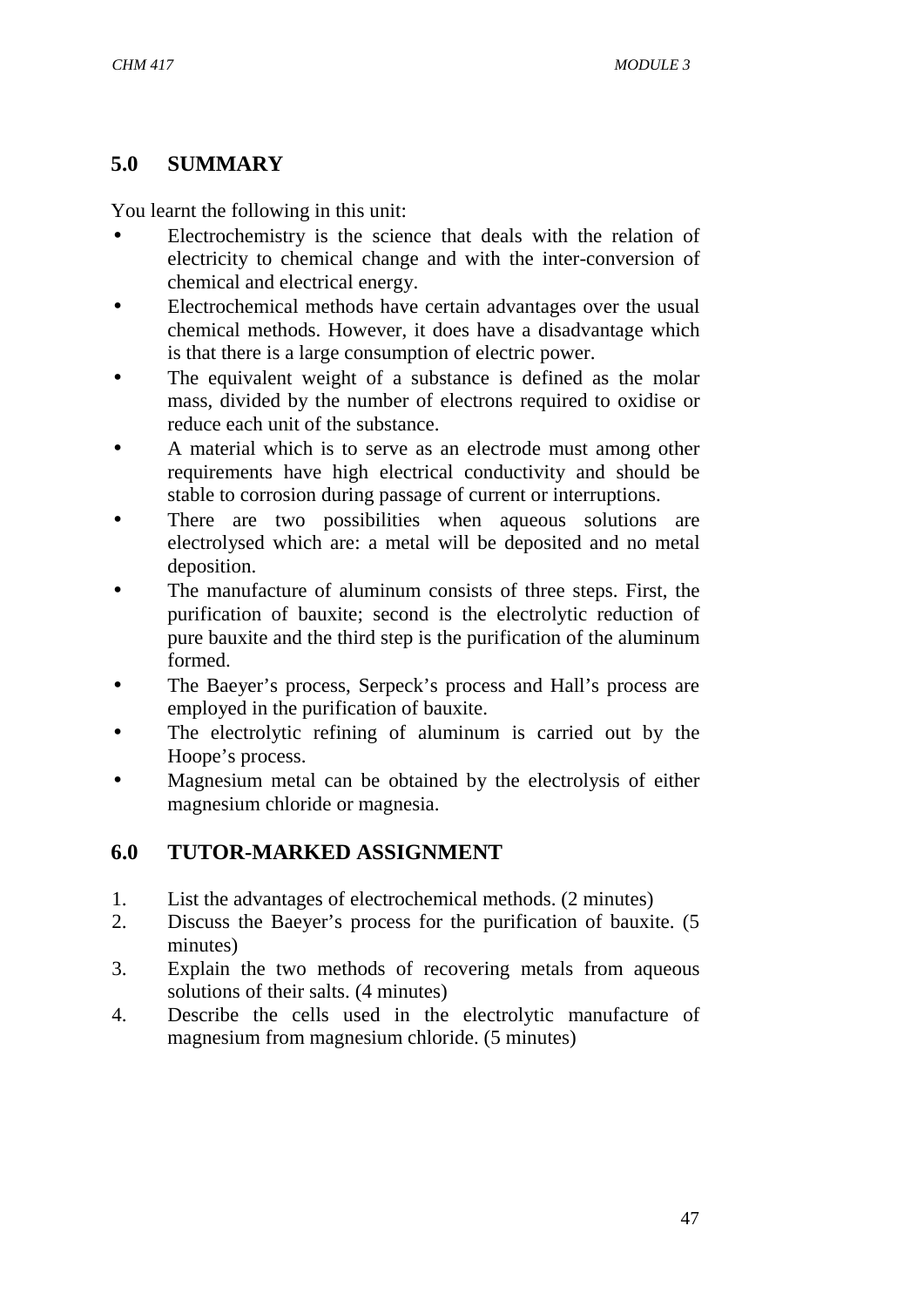### **7.0 REFERENCES/FURTHER READING**

- Christopher, M.A. Brett & Ana M.O. Brett (nd). Electrochemistry: Principles, Methods and Applications. Oxford University Press.
- Morris Grotheer, Richard Alkire & Richard Varjian (2006). Industrial Electrolysis and Electrochemical Engineering. The Electrochemical Society Interface pp 52- 54.
- http: //www.trentu.ca/chemistry/oldham/echem.html
- http://i.word.com/idictionary/electrochemistry

http://chemwiki.ucdavis.edu/Analytical chemistry/Electrochemistry/Basics-of-Electrochemistry.

Harma, B. K. (2011). Industrial Chemistry (including Chemical Engineering) (16th ed.). Krishna Prakashan Media (P) Ltd. https://www.britannica.com/technology/magnesium-processing wwwchem.uwimona.edu.jm/lectures/Bauxite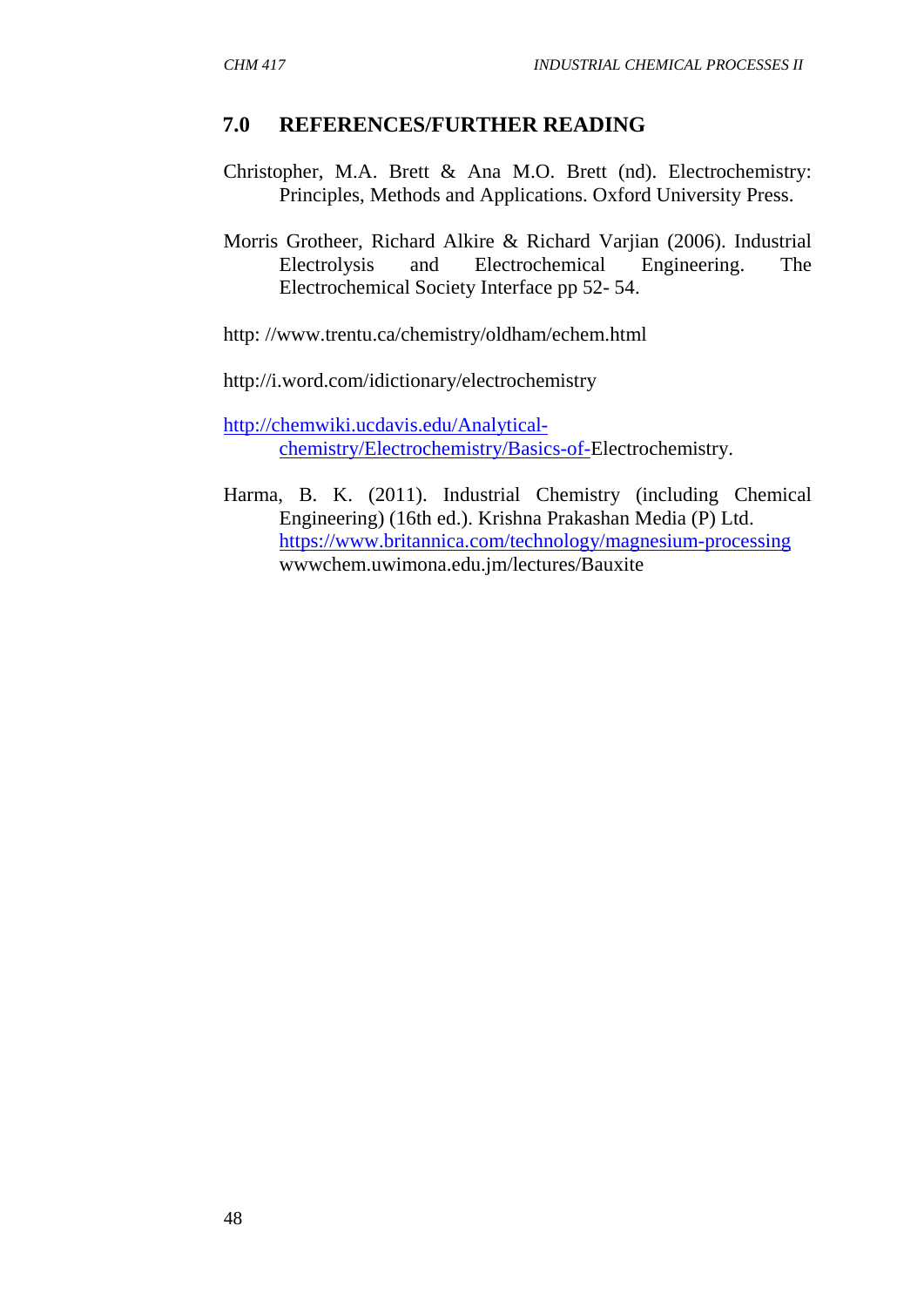### **UNIT 2 MANUFACTURE OF SOME HEAVY INORGANIC CHEMICALS CHLOR-ALKALI**

#### **CONTENTS**

- 1.0 Introduction
- 2.0 Objectives
- 3.0 Main Content
	- 3.1 The Chlor –Alkali Processes
	- 3.2 The Chlor –Alkali Electrolytic Processes
		- 3.2.1 The Mercury Cell Process
		- 3.2.2 The Diaphragm Electrolytic Cell Process
		- 3.2.3 The Membrane Cell Process
	- 3.3 Manufacture of Sodium Carbonate
- 4.0 Conclusion
- 5.0 Summary
- 6.0 Tutor-Marked Assignment
- 7.0 References/Further Reading

### **1.0 INTRODUCTION**

The chlor–alkali industry is the industry that produces chlorine and alkali, sodium hydroxide (caustic soda), sodium carbonate (soda ash) and its derivatives and compounds based on calcium oxide (lime). These are heavy inorganic chemicals. This is so because they are manufactured and used on a large scale. The basic raw material for the manufacture of the chlor–alkali chemicals is salt (common salt). In this unit, we shall be considering the general or basic processes involved in the manufacture of the chlor-alkali compounds.

#### **2.0 OBJECTIVES**

By the end of this unit, you should be able to:

- state the basic principle in the electrolysis of sodium chloride solution
- list or mention the processes involved in the production of chlorine and caustic soda
- explain the cell processes applied in the chlor–alkali industry
- differentiate between the cell processes
- discuss how soda ash is manufactured.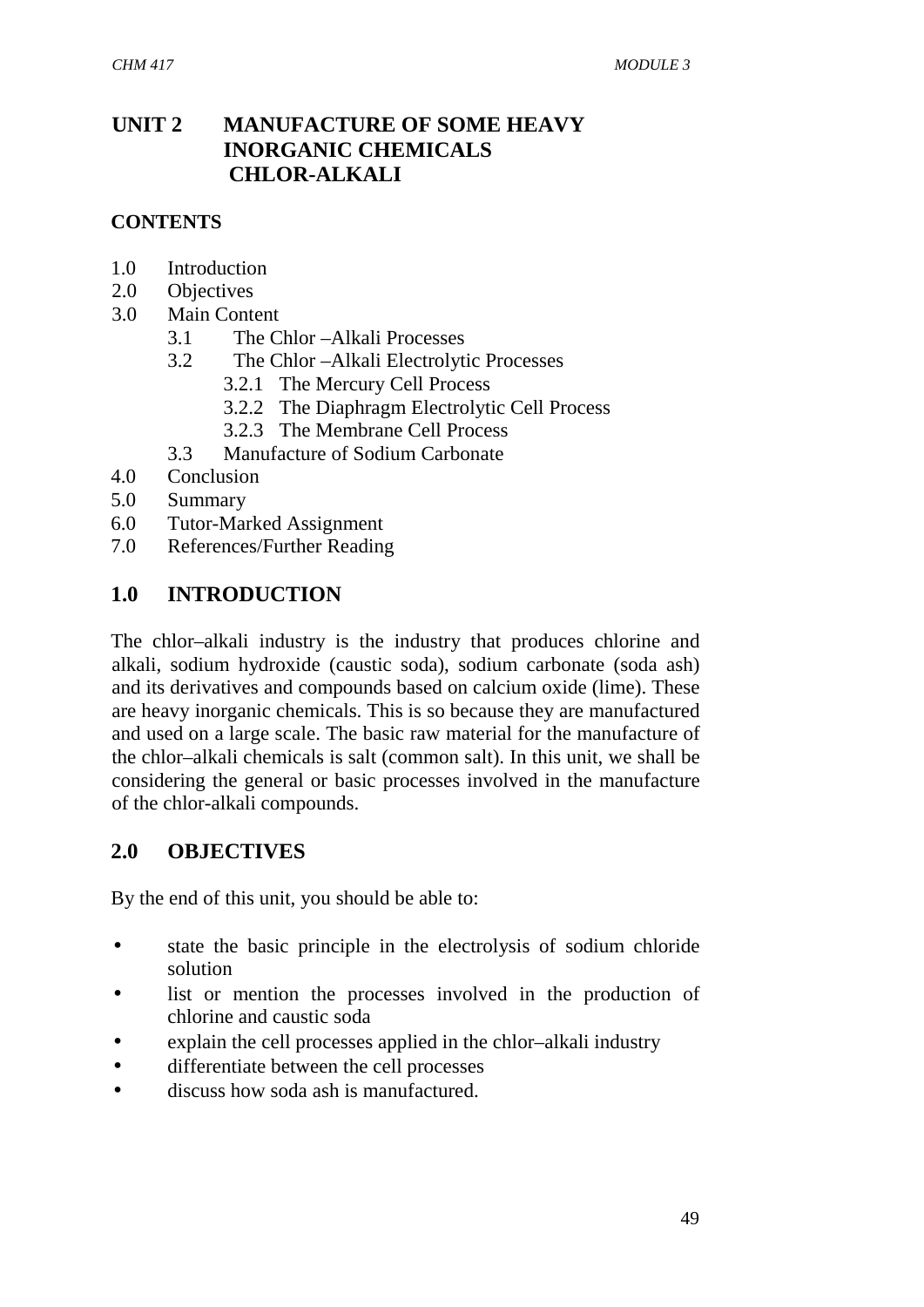# **3.0 MAIN CONTENT**

### **3.1 The Chlor–Alkali Processes**

Caustic soda and chlorine are produced almost entirely as co-products by the electrolysis of brine. There are three basic processes for the electrolytic production of chlorine with the nature of the cathode reaction dependent on the specific process. Each process represents a different method of keeping the chlorine produced at the anode separate from the caustic soda and hydrogen produced at the cathode. The three processes are the diaphragm cell process, the mercury cell process, and the membrane cell process.

The basic principle in the electrolysis of a sodium chloride solution is as follows:

At the anode, chloride ions are oxidised and chlorine  $(Cl<sub>2</sub>)$  is formed. At the cathode:

- In the mercury process, a sodium /mercury amalgam is formed and hydrogen and hydroxide ions are formed by the reaction of the sodium in the amalgam with water in the denuder.
- In the membrane and diaphragm cells, water decomposes to form hydrogen and hydroxide ions at the cathode.

For all the processes, the dissolving of salt is  $NaCl$   $Na^+ + Cl^-$ The anode reaction for all the processes is:  $2Cl<sup>-</sup>$  (an)  $Cl_{2(\sigma)} + 2e^{-}$ The cathode reaction is:  $2Na^{+}$  (ag) +  $2H_{2}O$  +2e<sup>-</sup>  $H_{2(g)} + 2H_2O + 2e^ H_{2(g)} + 2Na^+_{(aq)} + 2OH^-_{(aq)}$ The overall reaction is:  $2Na^{+}(aq) + 2Cl(aq) + 2H_2O$   $2Na^{+}(aq) + 2$  $C_{(aq)} + 2OH_{(aq)} + Cl_{2(g)} + H_{2(g)}$ Haven laid a basis for a discussion of the three processes; let's discuss what is involved in each of the electrolysis cell processes.

### **3.2 The Chlor – Alkali Electrolytic Processes**

It was mentioned earlier that there are three electrolytic cell processes involved in the production of chlorine, caustic soda along with hydrogen. We shall now consider them one after the other and possibly compare them.

### **3.2.1 The Mercury Cell Process**

The mercury cell process which has been in use in Europe since 1892 involve two "cells" (the electrolyser and the decomposer or denuder). In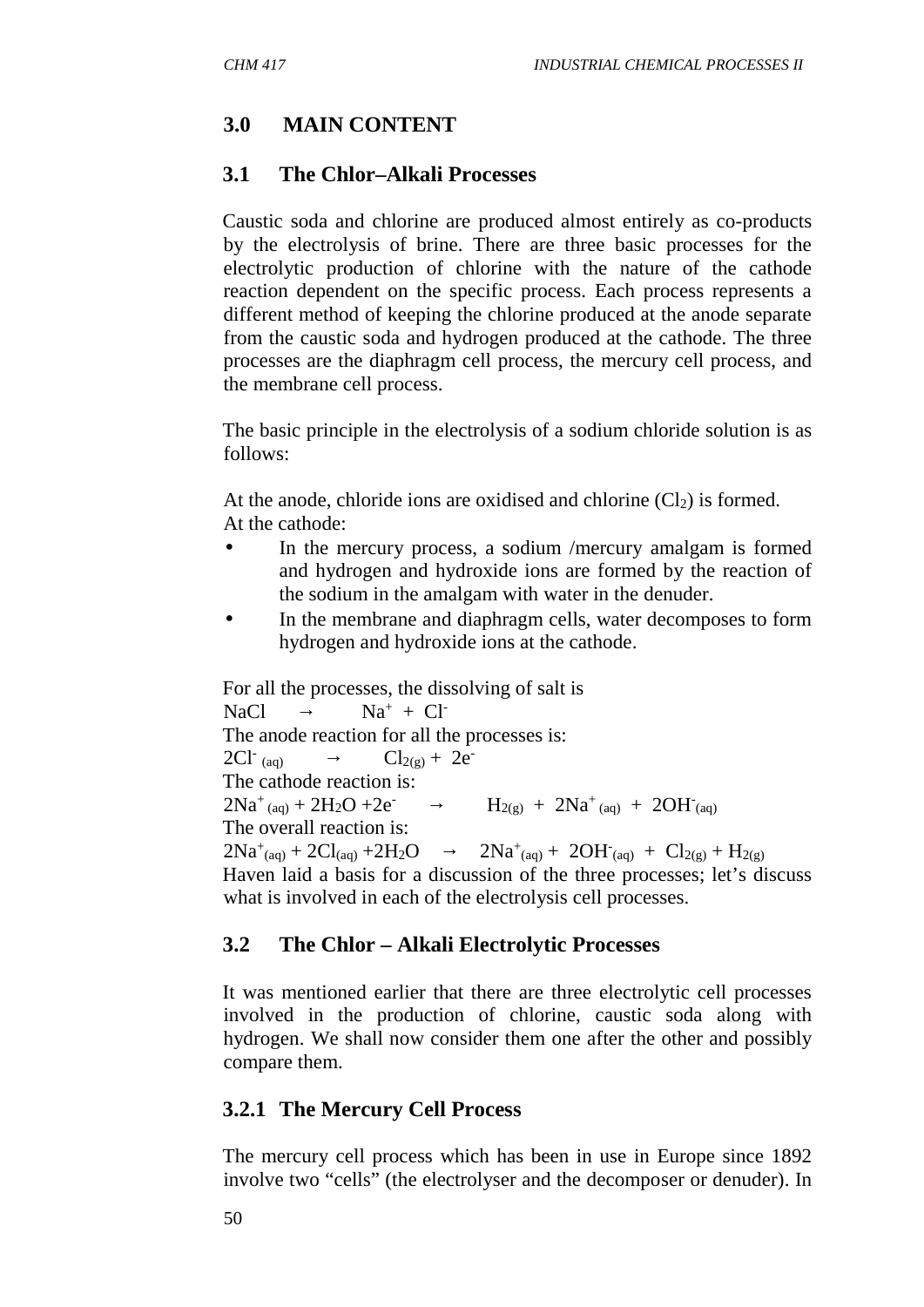the primary electrolyser (or brine cell), purified and saturated brine containing approximately 25 % sodium chloride flows through an elongated trough that is slightly inclined from the horizontal. At the bottom of this trough, a shallow film of mercury flows along the brine cell concurrently with the brine. Closely spaced above the cathode assembly is suspended.

With the passage of electric current through the cell, the brine passing through the narrow space between the electrodes decomposes thereby liberating chlorine gas at the anode and metallic sodium at the cathode. The chlorine gas is accumulated above the anode assembly and discharged to the purification process.

As the sodium metal is liberated at the surface of the mercury cathode, it immediately forms an amalgam. The liquid amalgam flows from the electrolytic cell to a separate reactor, called the decomposer, where it reacts with water in the presence of a graphite catalyst to form sodium hydroxide and hydrogen gas. The sodium – free mercury is fed back into the electrolyser and re –used.

An overall summary of the reactions that take place in mercury cell is as shown below:

Reaction in the electrolyser:  $2Na^{+} + 2Cl^{-} + 2Hg$   $2Na-Hg + Cl_{2(g)}$ amalgam

Reaction in the decomposer:

 $2Na-Hg + 2H_2O$   $2Na^+ + 2OH^- + H_{2(g)} + 2Hg$ 

The mercury cell process has an advantage over diaphragm and membrane cell which is that it produces a chlorine gas with nearly no oxygen, and a 50 % caustic soda solution. However, this process releases mercury into the environment. The cells also operate at a higher voltage than diaphragm and membrane cells and as such more energy is used.

# **3.2.2 The Diaphragm Electrolytic Cell Process**

The diaphragm cell was the first commercial process used to produce chlorine and caustic soda from brine. It differs from the mercury cell process in that all reactions take place within one cell and the cell effluent contains both salt and caustic soda. A diaphragm is employed to separate the chlorine liberated at the anode, and the hydrogen and caustic soda produced directly at the cathode. Without the diaphragm to isolate them, the hydrogen and chlorine would react to form sodium hypochlorite (NaClO), which in turn reacts further to produce sodium chlorate  $(NaClO<sub>3</sub>)$ .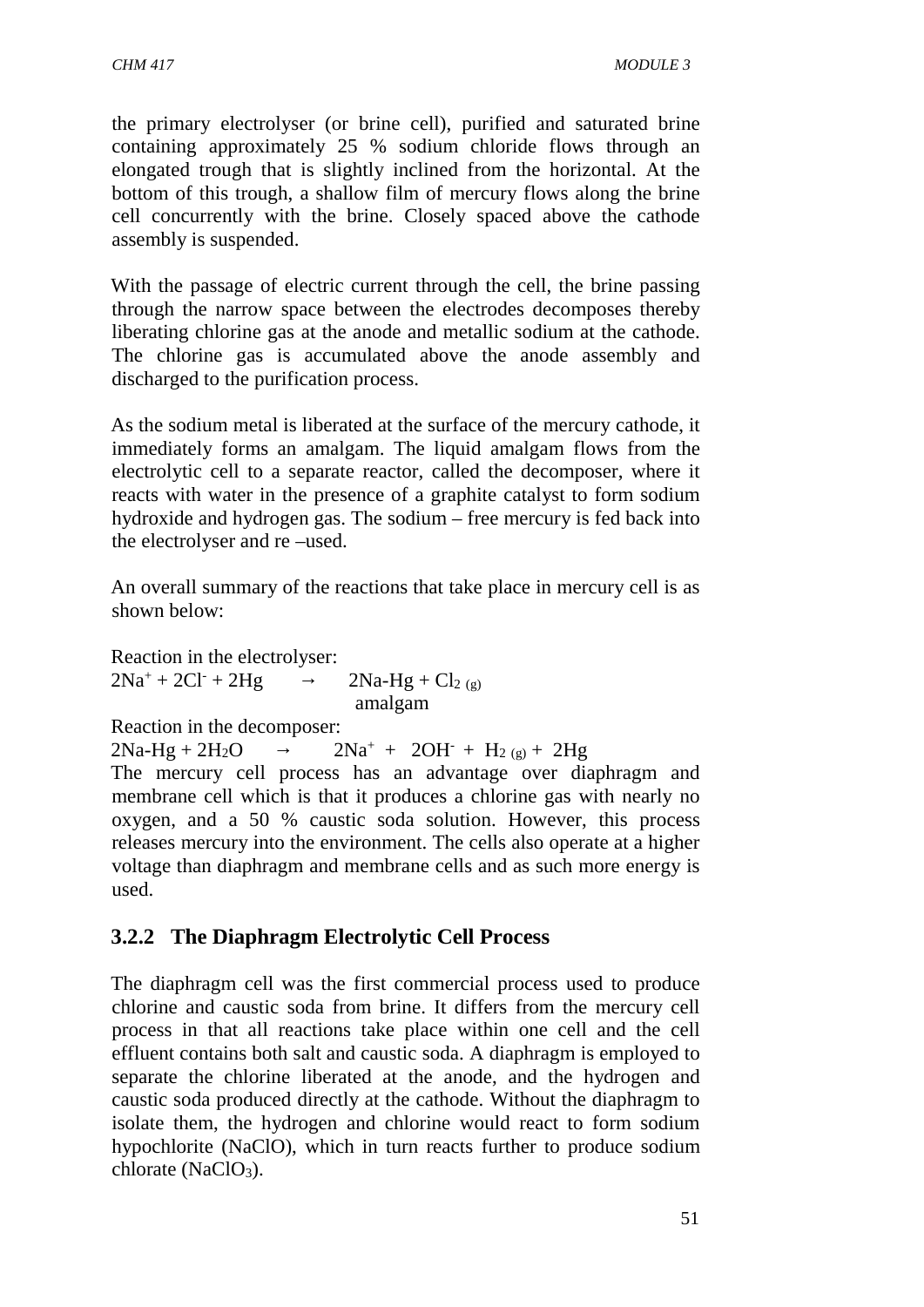The diaphragm is usually made of asbestos and separates the feed brine (anolyte) from the caustic–containing catholyte. Purified brine which enters the anode compartment percolates into the cathode chamber through the diaphragm.

How is the diaphragm electrolytic cell used in the manufacture of caustic soda and chlorine?

First of all, the brine is purified as commercial sodium chloride usually contains impurities such as calcium, magnesium and iron compounds. These impunities are removed by adding lime and soda ash which precipitates the impurities as insoluble carbonates and hydroxides. The clear brine is neutralised with hydrochloric acid and the purified brine is allowed to settle.

Next, the brine is electrolysed in the diaphragm cells. During electrolysis, sodium ions move to the cathode, where H<sup>+</sup> ions and OH<sup>-</sup> ions are also formed as a result of reduction of water. The chloride ions on the other hand move towards the anode where they are liberated as chlorine gas. The reaction is as shown below:

| <b>NaCl</b>      | $Na^+ + Cl^-$          |
|------------------|------------------------|
| H <sub>2</sub> O | $H^+$ +OH <sup>-</sup> |

#### **At the cathode:**

| $2H_2O + 2e^-$ | $H_2 + 2OH^{-}$ |
|----------------|-----------------|
| $Na^+ + OH^-$  | NaOH $_{(aq)}$  |

#### **At the anode:**

| $Cl^-$ - $e^-$ | C <sub>1</sub> |
|----------------|----------------|
| $Cl + Cl$      | $Cl_{2(g)}$    |

The caustic soda solution obtained from the cell contains about 10-15% caustic soda and some unconverted NaCl. Therefore to separate the two, the weak caustic soda is first concentrated to 50% in a double or triple effect evaporator and the NaCl which is less soluble particularly in the presence of caustic soda is thus separated and used again to make more brine.

Are there advantages associated with the use of diaphragm cells? Of course the diaphragm cells have the advantage of:

- 1. Operating at a lower voltage than mercury cells
- 2. Operating with pure brine than required by membrane cells.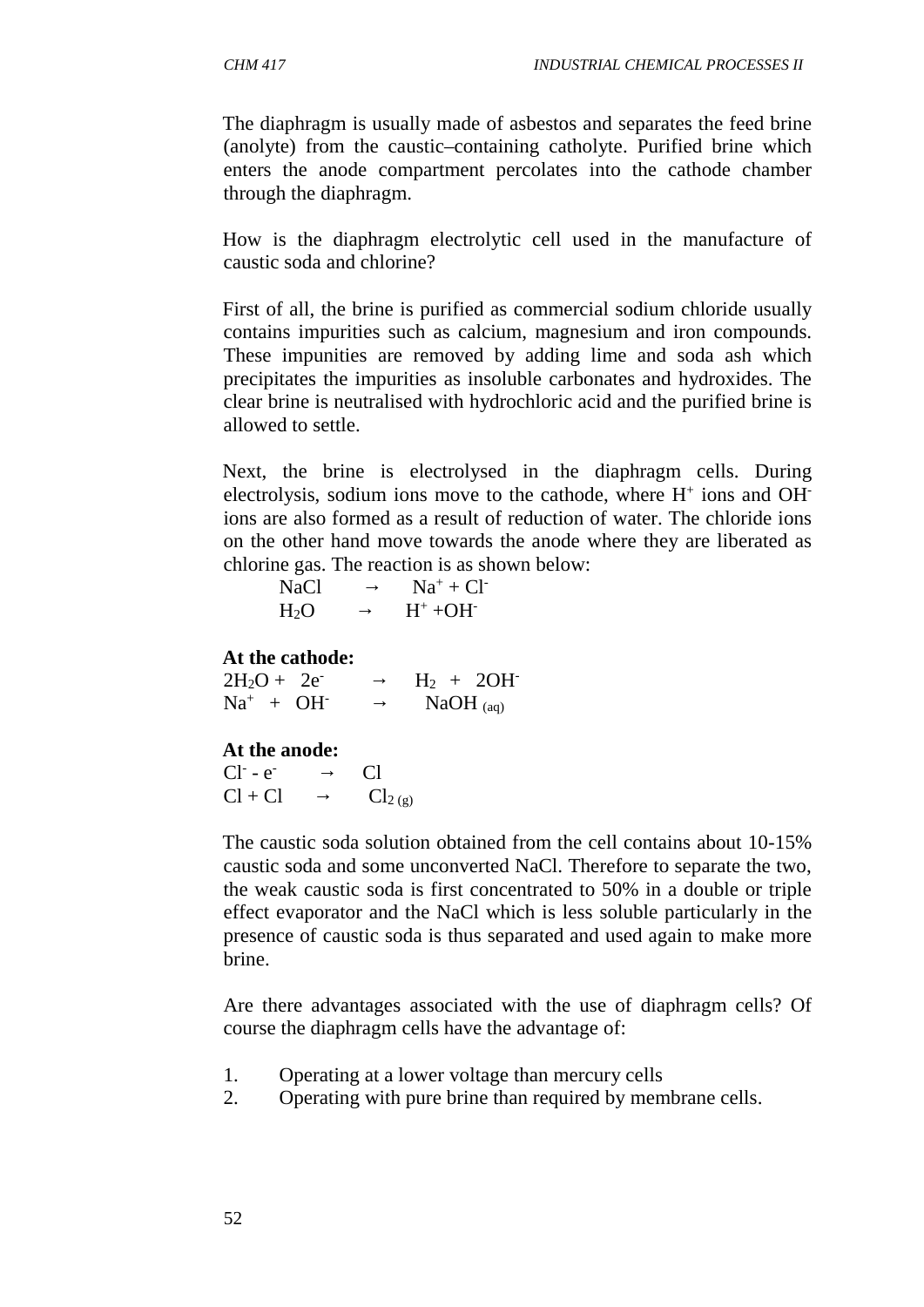### **3.2.3 The Membrane Cell Process**

The membrane electrolytic process is the most promising and fast developing technique for the production of chlor-alkali. However, the replacement of existing mercury and diaphragm cells with membrane cells is taking place at a much slower rate because of the long lifetime of the former and the high capital costs of replacement.

In this process, the anode and cathode are separated by a water impermeable ion-conducting membrane. The brine solution flows through the anode compartment where chloride ions are oxidised to chlorine gas. The sodium ions migrate through the membrane to the cathode compartment which contains flowing caustic soda solution. The demineralised water added to the catholyte circuit is hydrolysed, releasing hydrogen gas and hydroxide ions. The sodium and hydroxide ions combine to produce caustic soda which is typically brought to a concentration of 32-35 % by recirculating the solution before it is discharged from the cell.

The membrane prevents the migration of chloride ions from the anode compartment to the cathode compartment; therefore, the caustic soda solution produced does not contain sodium chloride as in the diaphragm cell process. If the caustic soda is required to reach a concentration of 50 %, the caustic liquor produced has to be concentrated by evaporation using steam.

The membranes used in the chlor-alkali industry are commonly made of perfluorinated polymers. The cathodes material used in the membrane cells is either stainless steel or nickel. The cathodes are often coated with a catalyst that is more stable than the substrate and that increases surface area and reduces over-voltage. The anodes used are metals.

In comparison with the other processes, membrane cells have the advantage of producing a very pure caustic soda solution and of using less electricity. The membrane process does not use highly toxic materials like mercury and asbestos.

The membrane processes have the following disadvantages:

- 1. The caustic soda produced may need to be evaporated to increase concentration
- 2. For certain applications, the chlorine gas produced needs to be processed to remove oxygen
- 3. The brine entering the membrane cell must be of very high purity; hence it often requires costly additional purification steps prior to electrolysis.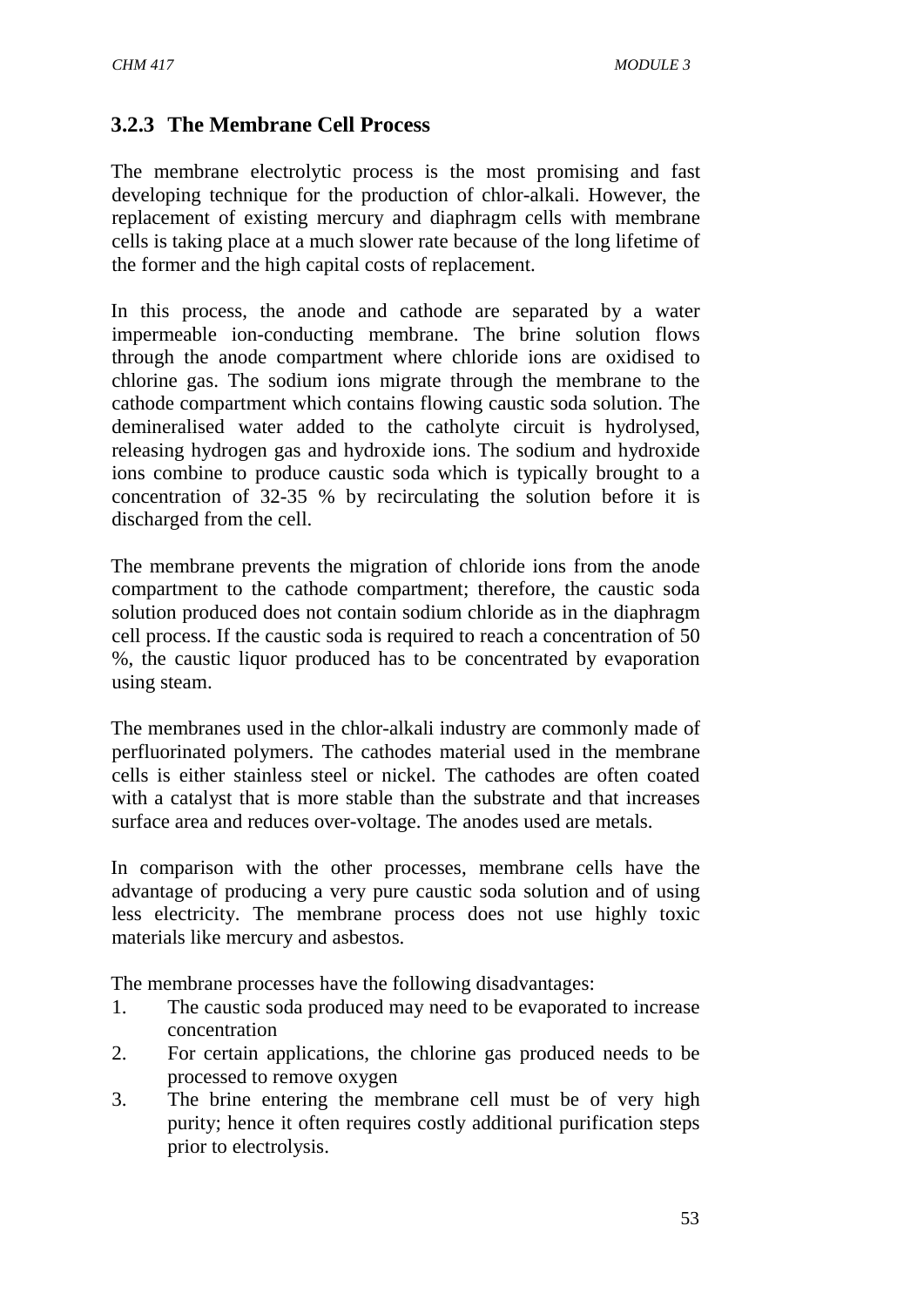

A schematic presentation of a membrane cell process is shown in Fig. 1.

#### **3.3 Manufacture of Sodium Carbonate**

Sodium carbonate is either found naturally or is manufactured from common salt (NaCl) and limestone. There are two main sources of sodium carbonate:

- 1. From salt and calcium carbonate through the ammonia soda (Solvay) process.
- 2. Form sodium carbonate and hydrogen carbonate ores (trona and nacholite).

On industrial scale, sodium carbonate is prepared by the Solvay process. This process involves different stages which are as follows:

#### **Stage 1: Ammoniation of purified brine**

In this stage, saturated or concentrated brine is allowed to flow down an ammoniating tower. This tower is fitted with mushroom shaped baffles. These baffles control the flow of brine and ensure proper mixing and saturation of ammonia. Ammonia gas is absorbed in concentrated brine to give a solution containing both sodium chloride and ammonia.

#### **Stage 2: Carbonation of ammoniated brine**

Here, ammoniated brine is allowed to trickle down a carbonating tower known as the Solvay tower. The tower is also fitted with baffle plates. Brine is mixed with carbon dioxide gas, produced by heating limestone in a separate chamber called "kiln".

 $CaCO<sub>3</sub>$   $CaO + CO<sub>2</sub>$ 

The baffle plates ensure the flow of solution and breaks up carbon dioxide into small bubbles to produce good conditions for reaction.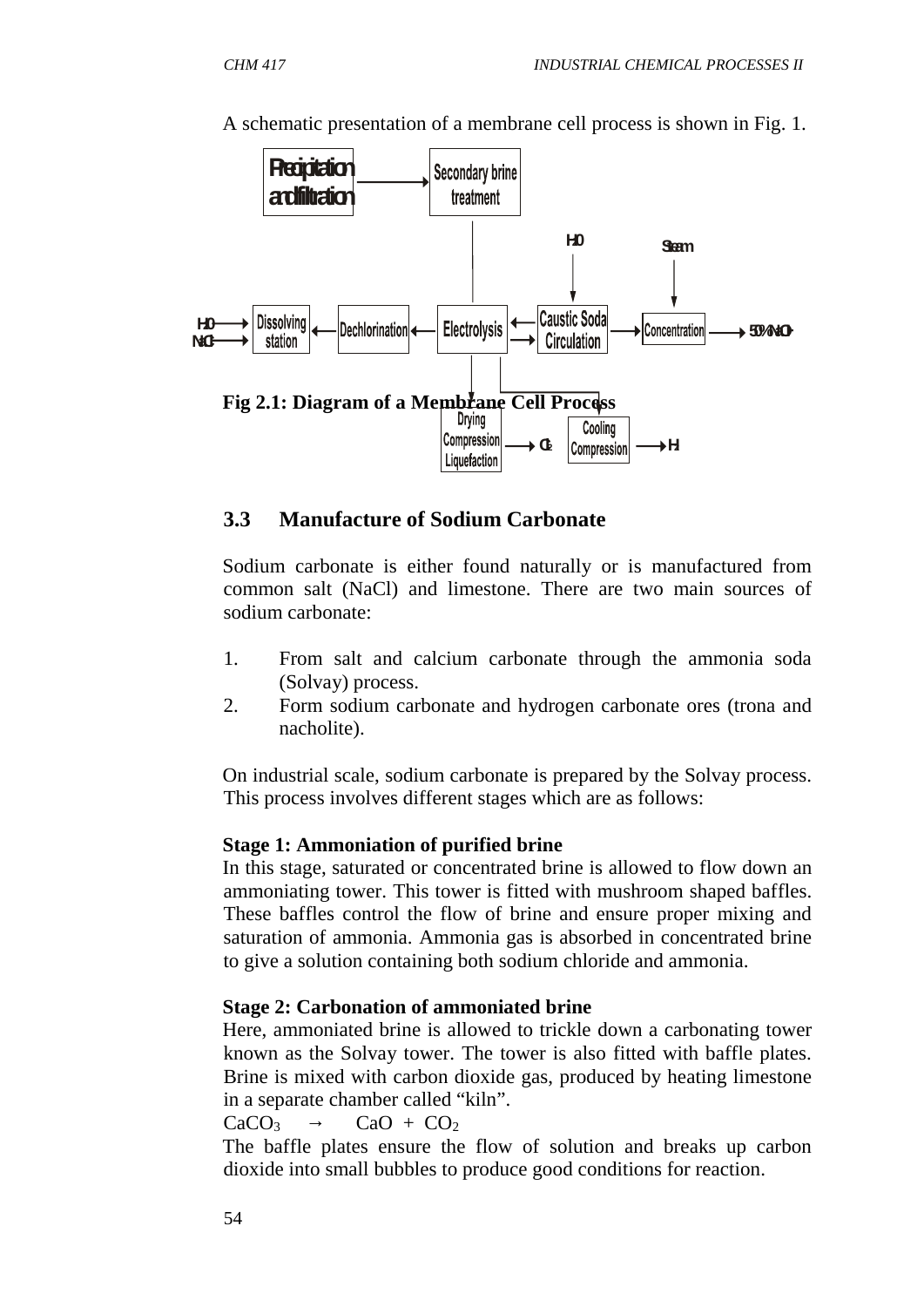What chemical reactions take place in the Solvay tower?

1.  $CO<sub>2</sub>$  reacts with ammonia to form ammonium carbonate.

$$
2NH_3 + CO_2 + H_2O \qquad \qquad \text{WH}_4)_2CO_3
$$

2. Ammonium carbonate further reacts with  $CO<sub>2n</sub>$  to form ammonium bicarbonate.

 $(NH4)_{2}CO_{3} + CO_{2} + H_{2}O \rightarrow 2NH_{4}HCO_{3}$ 

3. Ammonium bicarbonate then react with NaCl to form sodium bicarbonate.

 $NH_4HCO_3 + NaCl \longrightarrow NaHCO_3 +NH_4Cl$ 

These reactions are exothermic in nature, therefore the solubility of NaHCO<sub>3</sub> increases. To counteract this, lower part of the Solvay tower is cooled and the precipitate of  $NaHCO<sub>3</sub>$  is separated by vacuum filtration and washed to remove ammonium salts.

# **Stage 3: Conversion of NaHCO<sup>3</sup> to Na2CO<sup>3</sup>**

In this stage, dry sodium bicarbonate is heated in a rotary furnace called "Calciner' to give anhydrous sodium carbonate. The carbon dioxide is re-circulated to the carbonation tower.

 $2NaHCO<sub>3</sub>$   $Na<sub>2</sub>CO<sub>3</sub> + CO<sub>2</sub> + H<sub>2</sub>O$ 

# **Stage 4: Ammonia recovery or regeneration process**

When limestone is heated, CaO is obtained along with  $CO<sub>2</sub>$ . CaO is then treated with water to form quicklime,  $Ca(OH)_{2}$ . Quicklime is then heated with NH<sub>4</sub>Cl to form NH<sub>3</sub> and a by-product, calcium chloride. Ammonia thus produced is used again in this process.

 $CaO + H<sub>2</sub>O$   $Ca(OH)<sub>2</sub>$  $2NH_4Cl + Ca(OH)_2$   $CaCl_2 + 2NH_3 + 2H_2O$ .

# **SELF-ASSESSMENT EXERCISE**

i. What are the merits associated with the use of diaphragm cells?

ii. What are the two primary sources of sodium carbonate?

# **5.0 CONCLUSION**

So far, we have discussed in details how the chlor–alkali compounds are manufactured industrially. The fast developing technique for the manufacture of chlor-alkali compounds is the membrane electrolytic process. The disadvantages of this process were also highlighted.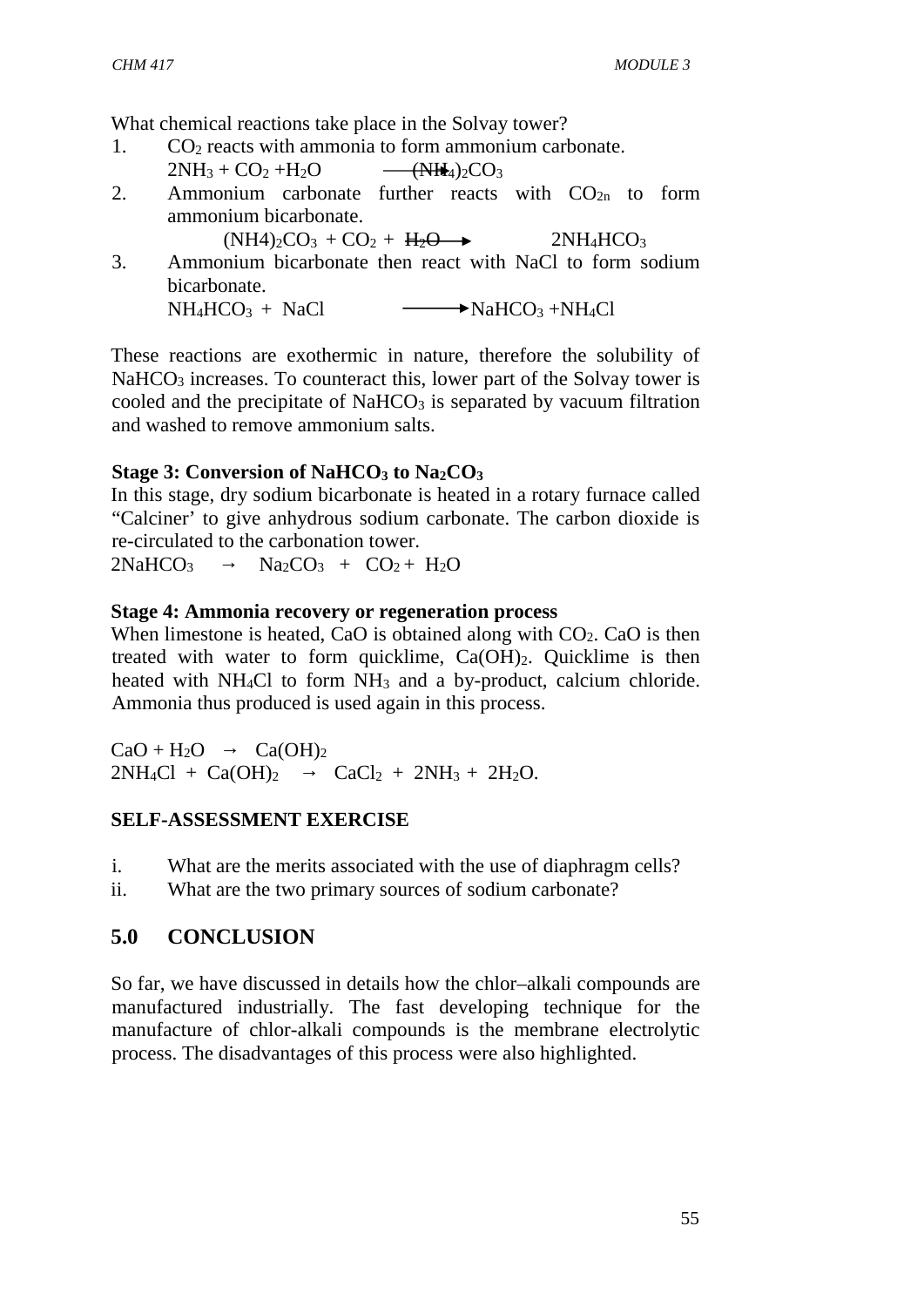# **5.0 SUMMARY**

You learnt the following in this unit:

- The chlor-alkali chemicals include chlorine, soda ash and caustic soda.
- In the manufacture of chlorine, caustic soda along with hydrogen are produced concurrently.
- Three electrolytic cells are generally in use in the chlor-alkali industry. These are: the mercury cell: the diaphragm cell and the membrane cell.
- The membrane electrolytic cell is more advantageous than the other cells in that it uses less electricity ad produces very pure caustic soda solution. It does not use highly toxic materials like mercury and asbestos.
- The Solvay process is the process employed in the industrial preparation of sodium carbonate.
- The baffles in the ammoniating and carbonating towers are used to ensure flow of solution in each of the towers.

### **6.0 TUTOR-MARKED ASSIGNMENT**

- 1. What is the basic principle involved in the electrolysis of brine?
- 2. Differentiate between the three electrolytic cells used in the chlor-alkali industry. Show with chemical equations, how sodium carbonate is produced on an industrial scale.

#### **7.0 REFERENCES/FURTHER READING**

- Kirk–Othmer. (1991). Alkali and Chlorine Products, Chlorine and Sodium Hydroxide. Encyclopedia of Chemical Technology, (4th ed.)., Vol. 1, 938-1025. John Wiley & Sons Inc.
- VCH Verlagsgesellschaft mbh, D-6940 Weinhein. Chlorine. Ullmann's Encyclopedia of Industrial Chemistry, Vol. A6, 399-481.
- James, A. K. (1997). Riegel's Handbook of Industrial Chemistry. (9th ed.). 409-425.

www.citycollegiate.com /sblock2.htm

www.eurochlor.org/the–chlorine-universe/thechlor-alkali-industry-in europe.aspx.

https://www.greenfacts.org

https://link.spprings.com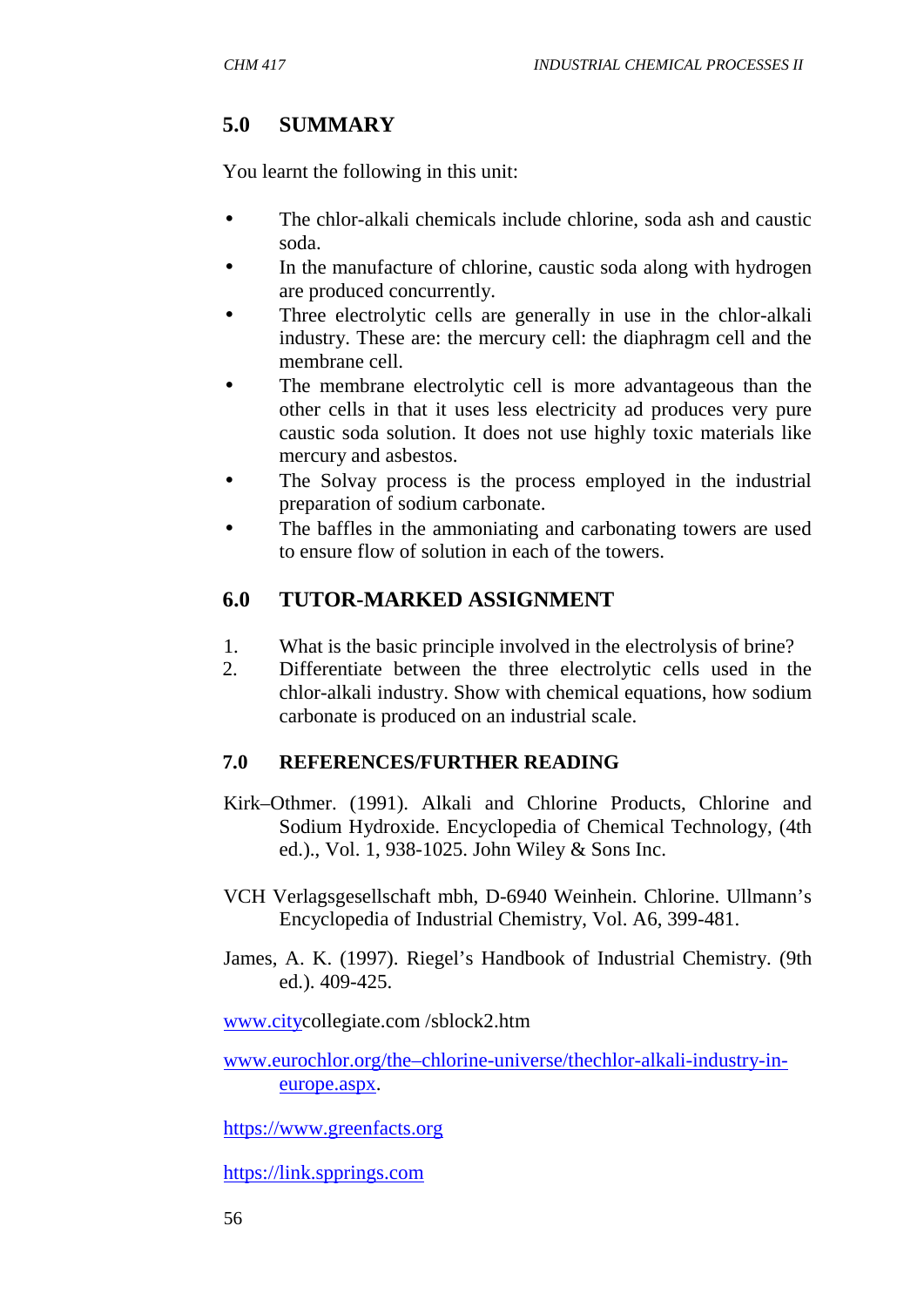# **UNIT 3 MANUFACTURE OF SOME HEAVY INORGANIC CHEMICALS: SULPHURIC ACID AND SULPHATE**

### **CONTENTS**

- 1.0 Introduction
- 2.0 Objectives
- 3.0 Main Content
	- 3.1 Manufacture of Sulphuric Acid
	- 3.2 Manufacture of Sulphates
- 4.0 Conclusion
- 5.0 Summary
- 6.0 Tutor-Marked Assignment
- 7.0 References/Further Reading

### **1.0 INTRODUCTION**

Sulphuric acid is another heavy inorganic chemical which is produced and used on a large scale. It has long been the chemical that is manufactured in the largest quantity on a world scale. Sulphuric acid is manufactured from elemental sulfur. This element is obtained by mining sulfide- containing ores or in very pure form from underground deposits by the Frasch process. However, the large-scale consumption of petroleum and natural gas has changed the situation. This is so since sulfur occurs as an impurity on most fossil fuels and must be removed before the fuels are processed. Thus, these fuels have become the main source of sulphur. Sulphuric acid is a good catalyst for many reactions and is also used to produce sulphates, such as ammonium sulphate, sodium sulphate and aluminum sulphate. We shall consider how sulphuric acid is produced and also the manufacture of some sulphates.

#### **2.0 OBJECTIVES**

By the end of this unit, you should be able to:

- list the steps involved in the preparation of sulphuric acid
- explain in details the contact process
- explain or write briefly on the manufacture of sulphates like aluminum sulphate.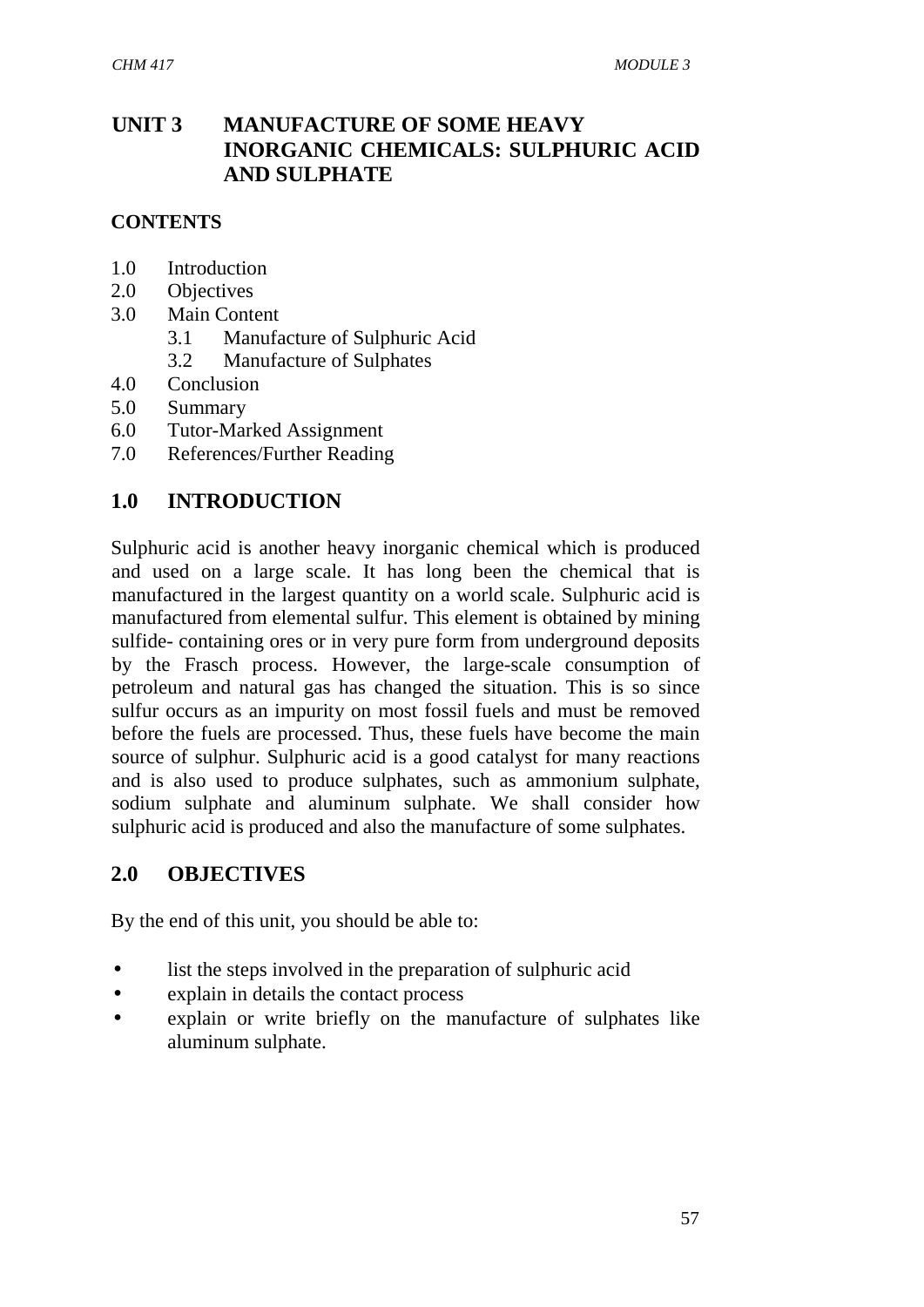# **3.0 MAIN CONTENT**

### **3.1 Manufacture of Sulphuric Acid**

There are two major processes used in the production of sulphuric acid. These are the lead- chamber process and the contact process. The lead chamber process is the older of the two processes. However, all over the world, sulphuric acid is now produced by the contact process. Let's just talk about the Lead- chamber process briefly.

The lead-chamber process yields an aqueous sulphuric acid containing 62% to 78% sulphuric acid. The main principle behind the process, is that moist  $SO_2$  (sulphur dioxide) in presence of nitrogenous oxides (active catalyst) is oxidised to sulphur trioxide  $(SO<sub>3</sub>)$  with the oxygen present in air. Sulphur trioxide is made to react with water to produce sulphuric acid. The reaction is as shown below:

$$
2SO_{2(g)} + O_{2(g)} \xrightarrow{\qquad \qquad } \text{catalyst} \qquad \qquad 2SO_{3(g)} \\
SO_{3(g)} + H_2O_{(l)} \xrightarrow{\qquad \qquad } \text{catalyst} \qquad \qquad 2SO_{3(g)}
$$

#### **The Contact Process**

Preparation of sulphuric acid by contact process is based on the catalytic oxidation of  $SO_2$  to  $SO_3$ . The following steps are involved in the preparation of sulphuric acid.

- 1. Preparation of SO<sub>2</sub>
- 2. Purification of  $SO<sub>2</sub>$
- 3. Oxidation of  $SO<sub>2</sub>$
- 4. Absorption of SO<sub>3</sub>
- 5. Dilution of oleum.

What does each of these steps involve? Let's see

#### **1. Preparation of SO<sup>2</sup>**

Sulphur dioxide is obtained by burning sulphur,  $S_{(s)} + O_{2(g)} \longrightarrow SO_{2(g)}$ by roasting pyrite (iron sulphide) or other metal sulphides  $4FeS_{(9)}+7O_{2(9)} \longrightarrow 2Fe_2O_{3(8)}+4SO_{2(9)}$ or by burning hydrogen sulphide,  $H_2S_{(g)} + O_{2(g)} \longrightarrow SO_{2(g)} + H_2O_{(g)}$ 

#### 2. **Purification of SO<sup>2</sup>**

SO<sup>2</sup> contains a number of impurities such as dust particles, arsenous oxides, vapors, etc. These impurities must be removed to avoid catalyst poisoning. How is this achieved?

 $SO<sub>2</sub>$  is first passed through the dust chamber where steam is spread over the gas to remove dust particles, which settle down. Fe(OH)<sub>3</sub> is also sprayed over to remove oxides of Arsenic.  $SO_2$  is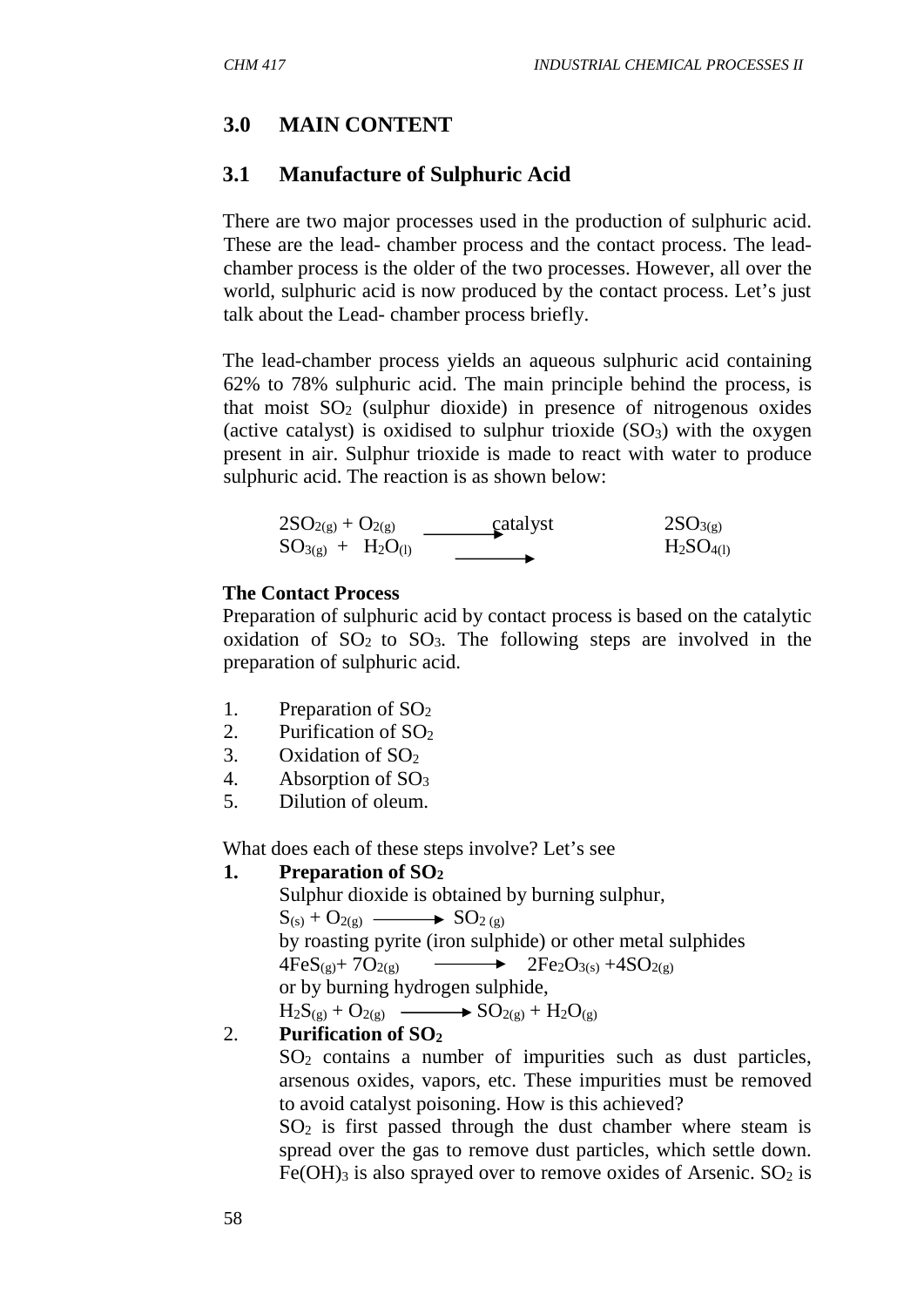then passed through a washing tower after cooling. The gas is sprayed by water to remove any other soluble impurities. The gas is now dried by passing through dying tower where concentrated  $H<sub>2</sub>SO<sub>4</sub>$  (dehydrating agent) is sprayed.  $H<sub>2</sub>SO<sub>4</sub>$  removes moisture from SO2.

To ensure that the gas is free from Arsenic oxide  $(As<sub>2</sub>O<sub>3</sub>)$ , a poison for the catalyst, it is passed through a test box where a strong beam of light is thrown against the gas. If there is no scattering of light in the box, it is an indication that the gas is free of  $As<sub>2</sub>O<sub>3</sub>$ .

### **3. Oxidation of SO<sup>2</sup> to SO<sup>3</sup>**

This takes place in the contact tower where the catalyst, vanadium (v) oxide,  $V_2O_5$  is filled in different pipes. Here,  $SO<sub>2</sub>$  reacts with air  $(O<sub>2</sub>)$  to produce  $SO<sub>3</sub>$ . Under this condition,  $98\%$  SO<sub>2</sub> is converted into SO<sub>3</sub>.

| Absorption of $SO_3$ in $H_2SO_4$<br>$SO3$ is not directly passed in water, because a dense fog of<br>minute particles of $H_2SO_4$ is produced. Therefore, it is<br>dissolved in concentrated $H_2SO_4$ to form pyrosulphuric<br>acid (oleum). |
|-------------------------------------------------------------------------------------------------------------------------------------------------------------------------------------------------------------------------------------------------|
| $SO_3 + H_2SO_4 \longrightarrow H_2S_2O_7$ (Oleum)                                                                                                                                                                                              |
| <b>Dilution of Oleum</b>                                                                                                                                                                                                                        |
| Oleum is now diluted with water to form $H_2SO_4$ of<br>required concentration.                                                                                                                                                                 |
| $H_2S_2O_7 + H_2O$                                                                                                                                                                                                                              |

Pure sulphuric acid is produced by this process.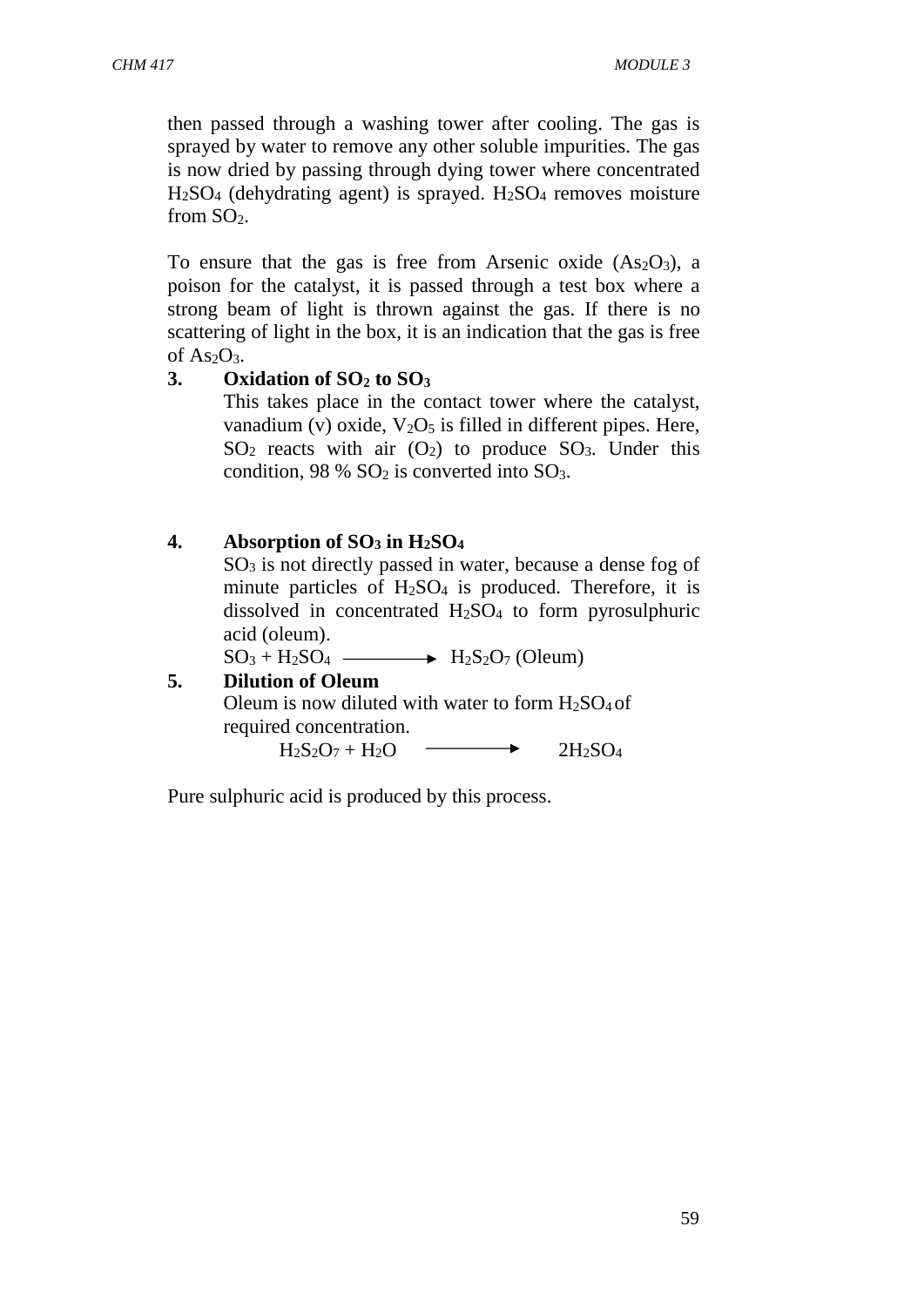

A flow chart showing the manufacture of sulphuric acid by the contact process is shown in Figure 3.1



Source: *www.inclusive-science-engineering.com*.

*Write two equations for the industrial production of SO<sup>2</sup> in industrial production of sulphuric acid.*



#### **3.2 Manufacture of Sulphates**

As earlier mentioned, sulphuric acid is used in the production of sulphates such as aluminum sulphate, ammonium sulphate, sodium sulphate, etc. The manufacture of ammonium sulphate has been discussed under the unit "Inorganic Fertilizers". Here we will consider the manufacture of aluminum sulphate.

Aluminum sulphate,  $Al_2(SO_4)$  is commonly applied in the pulp and paper industry and in the purification of water. Alum is manufactured in a simple two- step process from aluminum trihydrate and sulphuric acid according to the following reaction: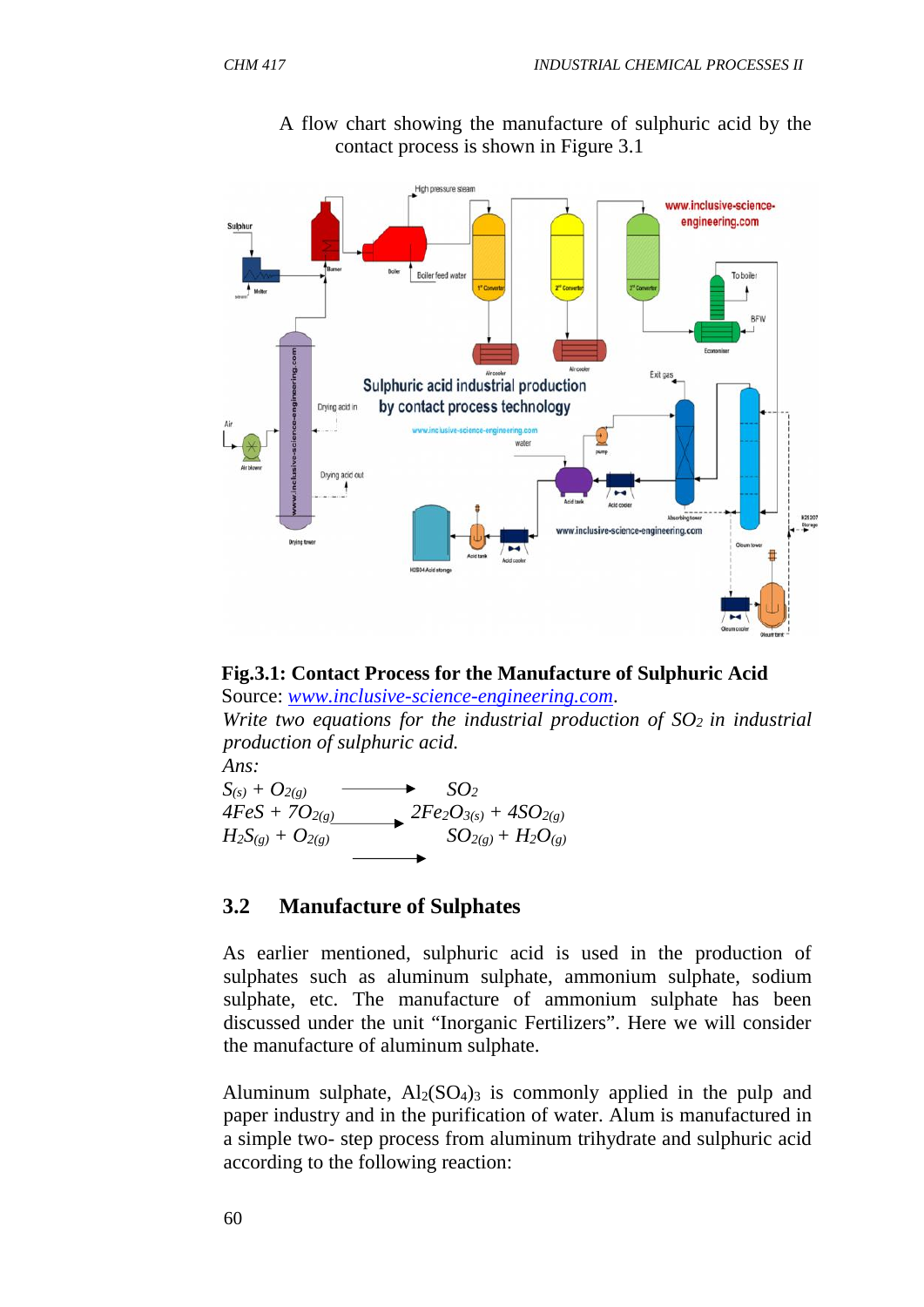$2Al(OH)_3 + 3H_2SO_4 + 8H_2O$   $Al_2(SO_4)_3.14H_2O$ 

### **Step 1: Reacting the Raw Materials**

The aluminum trihydrate is transported and stored in one tonne bags. Each bag is carried by hoist to the feed hopper, where it is opened and conveyed to the reaction tank. The reaction water, trihydrate and sulphuric acid batch is stirred for a period of time with water vapour exiting through the stack.

### **Step 2: Making the Final Product**

After the reaction period, either liquid or solid alum is made. If liquid, the concentrated batch is run into the dilution tank filled with dilution water where it cools over time. The liquid alum is then filtered with pump to storage.

If solid is made, the concentrated alum is run into the casting pans where it sets, aided by fan cooling. The pans are forklifted to storage racks and from there; they are taken to the crushing plant and dropped into a hopper. The pieces are broken further by a large kibbler followed by a small kibbler and then screened. The screened alum is rotary crushed and further screened to either return to the rotary crusher or be bagged as ground product. Dust is continually collected through an extraction system and is sold as product.

### **SELF ASSESSMENT EXERCISE**

- i. Mention two major processes which are used for the production of sulphuric acid.
- ii. Outline steps involved in the preparation of sulphuric acid under contact process.

# **4.0 CONCLUSION**

This unit dealt with the manufacture of sulphuric acid by two major methods and also the use of sulphuric acid in the manufacture of aluminum sulphate. It was said that the contact process for the manufacture of sulphuric acid involves the catalytic oxidation of  $SO<sub>2</sub>$  to SO3. We also discussed the two-step process for the manufacture of aluminium sulphate.

# **5.0 SUMMARY**

In this unit, you learnt the following:

- Sulphuric acid is processed by two major processes namely: the lead- chamber process and the contact process.
- For a purer  $H_2SO_4$ , the contact process is widely used.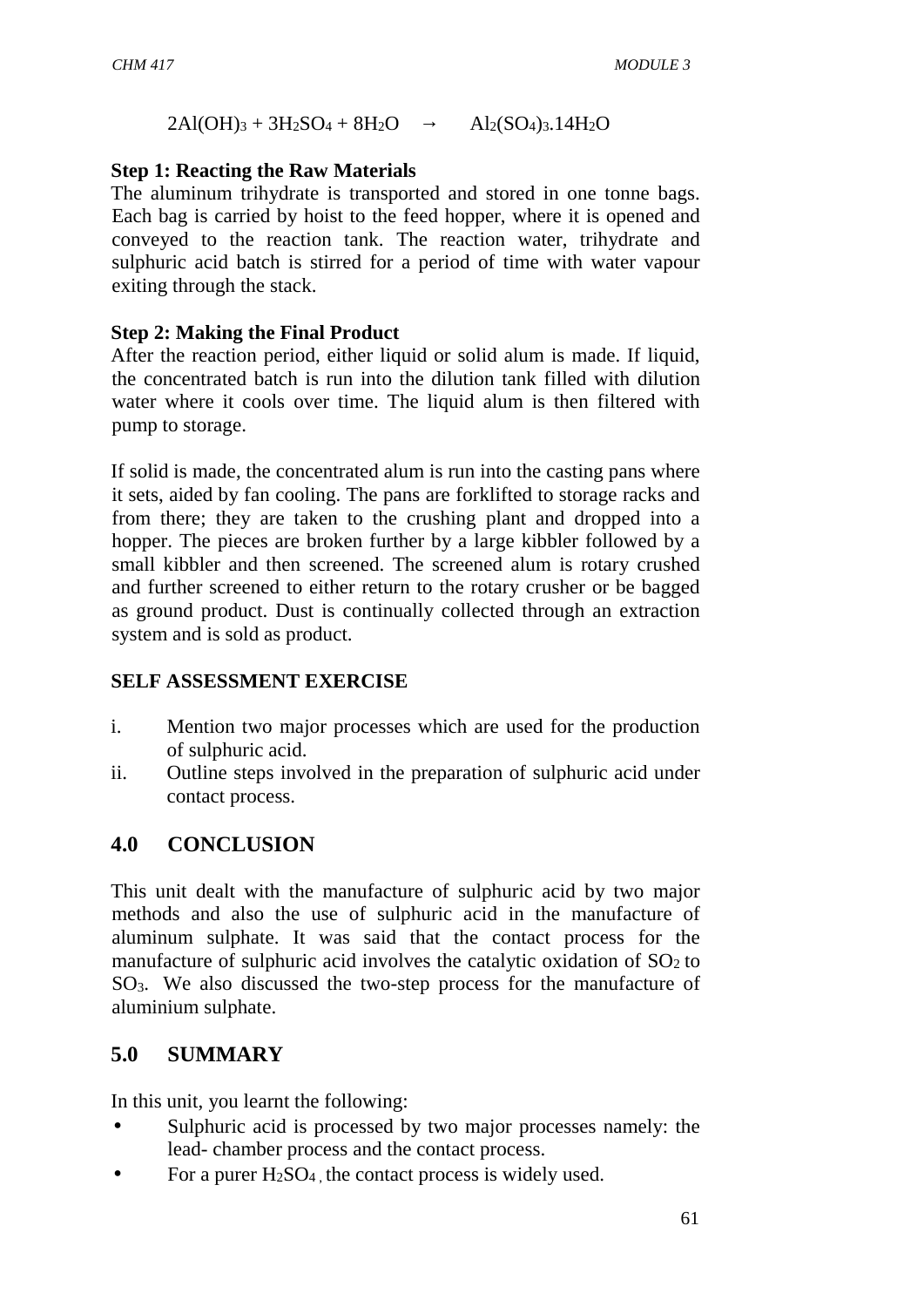- Nitrogenous oxides are used as catalyst in the lead-chamber process while vanadium (v) oxide is used as catalyst in the contact process.
- To ensure  $SO_2$  is free from catalyst poison (arsenic oxide), ferric hydroxide is passed to remove the poison.
- The catalyst,  $V_2O_5$  is used to increase the rate of reaction in the contact tower.

# **6.0 TUTOR-MARKED ASSIGNMENT**

- 1. What is the difference between the lead-chamber process and the contact process for the manufacture of sulphuric acid?
- 2. Mention and explain the steps involved in the contact process.

# **7.0 REFERENCES/FURTHER READING**

www.citycollegiate.com/Sulphuric acid\_ acid Ixa.htm

www.inclusive-science-engineering.com

en.wikipedia.org/wiki/contact-process

nzc.org.nz/chem processes/production/1F.pdf

https://medium.com>manufacturing of sulfuric acid by contact process.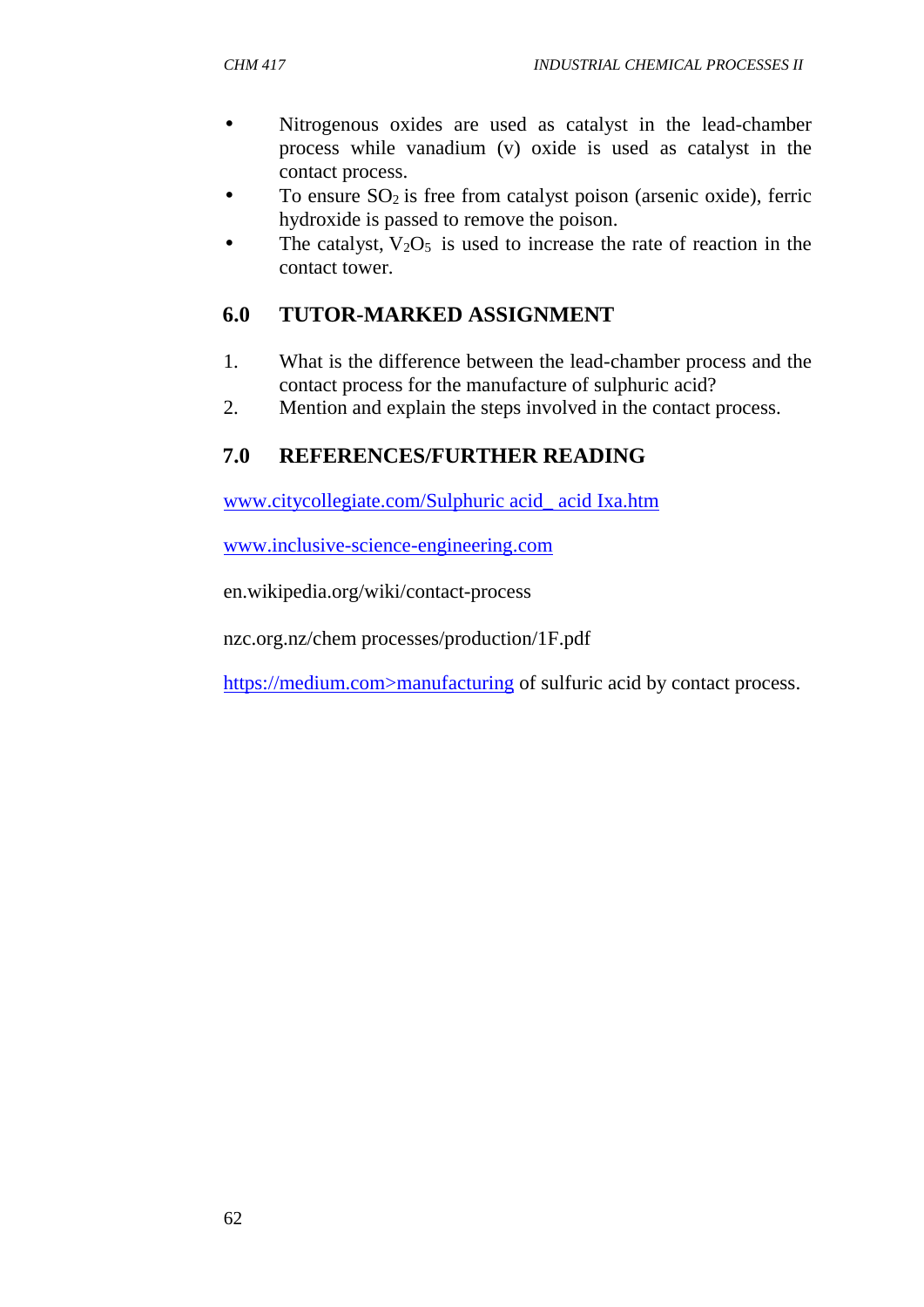### **UNIT 4 MANUFACTURE OF SOME HEAVY INORGANIC CHEMICALS: NITRIC ACID**

#### **CONTENTS**

- 1.0 Introduction
- 2.0 Intended learning outcomes
- 3.0 Main Content
	- 3.1 Manufacture of Nitric Acid
		- 3.1.1 Manufacture of Nitric Acid from Chile Saltpetre
		- 3.1.2 The Arc Process for Manufacturing Nitric Acid
		- 3.1.3 The Ostwald's Process
	- 3.2 Uses of Nitric Acid
- 4.0 Conclusion
- 5.0 Summary
- 6.0 Tutor-Marked Assignment
- 7.0 References/Further Reading

### **1.0 INTRODUCTION**

Nitric acid also known as aqua fortis and spirit of inter, is a highly corrosive mineral acid. It is the most important and useful oxyacid of nitrogen. Nitric acid is of great commercial importance in the manufacture of various fertilizers, explosives, fibres, dyestuffs and plastics. A growing and very important use of nitric acid is the replacement of sulphuric acid in the acidulation of phosphate rock. Pure nitric acid is usually colourless but the impure form tends to acquire a yellow cast due to decomposition into oxides of nitrogen and water. Nitric acid is completely miscible with water. This solution has a boiling temperature of 120.5  $\degree$ C at 1 atm. Commercially available nitric acid is an azeotrope with water at a concentration of  $68\%$  HNO<sub>3</sub>, which is the ordinary concentrated nitric acid. This unit is meant to discuss the various ways of manufacturing this highly important heavy chemical and to highlight its uses.

#### **2.0 OBJECTIVES**

By the end of this unit, you should be able to:

- identify the various methods of manufacturing nitric acid
- explain what each method involves
- differentiate between each of the methods.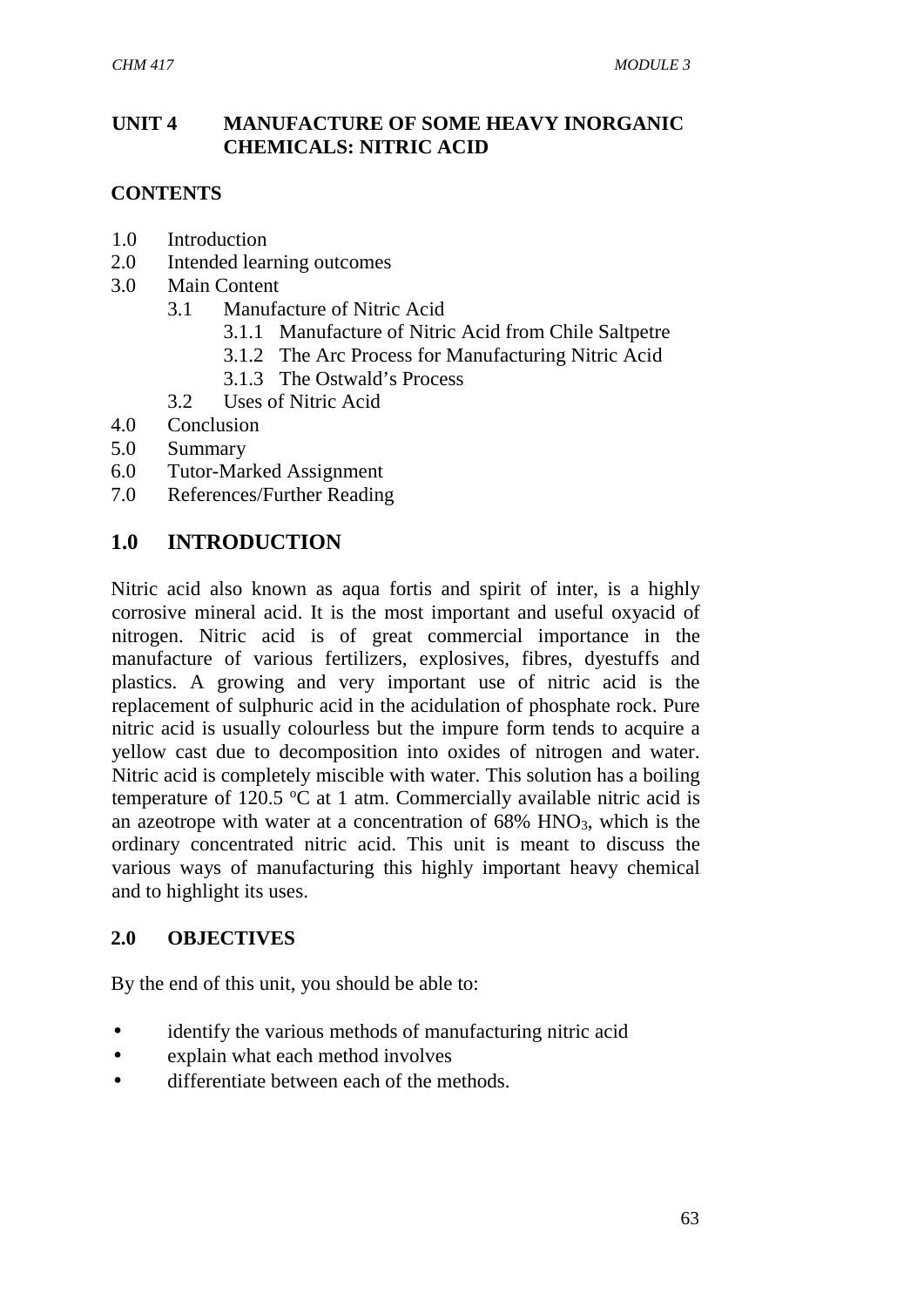# **3.0 MAIN CONTENT**

### **3.1 Manufacture of Nitric Acid**

Nitric acid is manufactured on an industrial scale by three methods. These are:

- 1. From Chile saltpetre or nitrate
- 2. Brikland and Eyde process or the arc process
- 3. From oxidation of ammonia or the Ostwald's process

We shall now discuss each of these methods and what it involves.

# **3.1.1 Manufacture of Nitric Acid from Chile Saltpetre**

This has been the method of preparation of nitric acid from early days. Nitric acid has been prepared from sodium nitrate extracted from Chile saltepetre (this contains  $35-60$  % NaNO<sub>3</sub>, some KNO<sub>3</sub> and NaCl) or nitre (potassium nitrate). The Chile saltpetre is lexiviated with water and then crystallised to get crystals containing about  $95\%$  NaNO<sub>3</sub> and some  $KNO<sub>3</sub>$ .

How in practicality is nitric acid prepared from  $NaNO<sub>3</sub>$ ? Well, a mixture of about equal weight of sodium nitrate and 93% sulphuric acid is heated in a cast iron retort fitted with an outlet pipe near the bottom to take out the solution of NaHSO4. The reactants are heated to about 200 °C by the hot gases rising from the furnace which is heated by coal fire. The vapours of nitric acid are cooled and condensed in water cooled silica pipes, and the acid is collected in the stone ware receiver.

The uncondensed vapours are scrubbed with water in an absorption tower packed with stone ware balls and through which cold water is made to circulate. The dilute nitric acid collected in the receiver is recirculated till it becomes concentrated. The residue (sodium bisulphate) in the retort is removed through the outlet pipe at the bottom of the retort. The reaction that takes place in this method is as shown:  $NaNO<sub>3</sub> + H<sub>2</sub>SO<sub>4</sub>$   $\longrightarrow$   $NaHSO<sub>4</sub> + HNO<sub>3</sub>$ 

# **3.1.2 The Arc Process for Manufacturing Nitric Acid**

In the arc process, carbon dioxide and moisture are first removed from air and the dry air is then passed through a chamber containing an electric arc stuck between two copper electrodes connected with an A.C dynamo. Cold water is circulated continuously through these electrodes. A powerful electromagnet place at right angles to the copper electrodes spreads the arc in form of a disc. The chamber is also provided with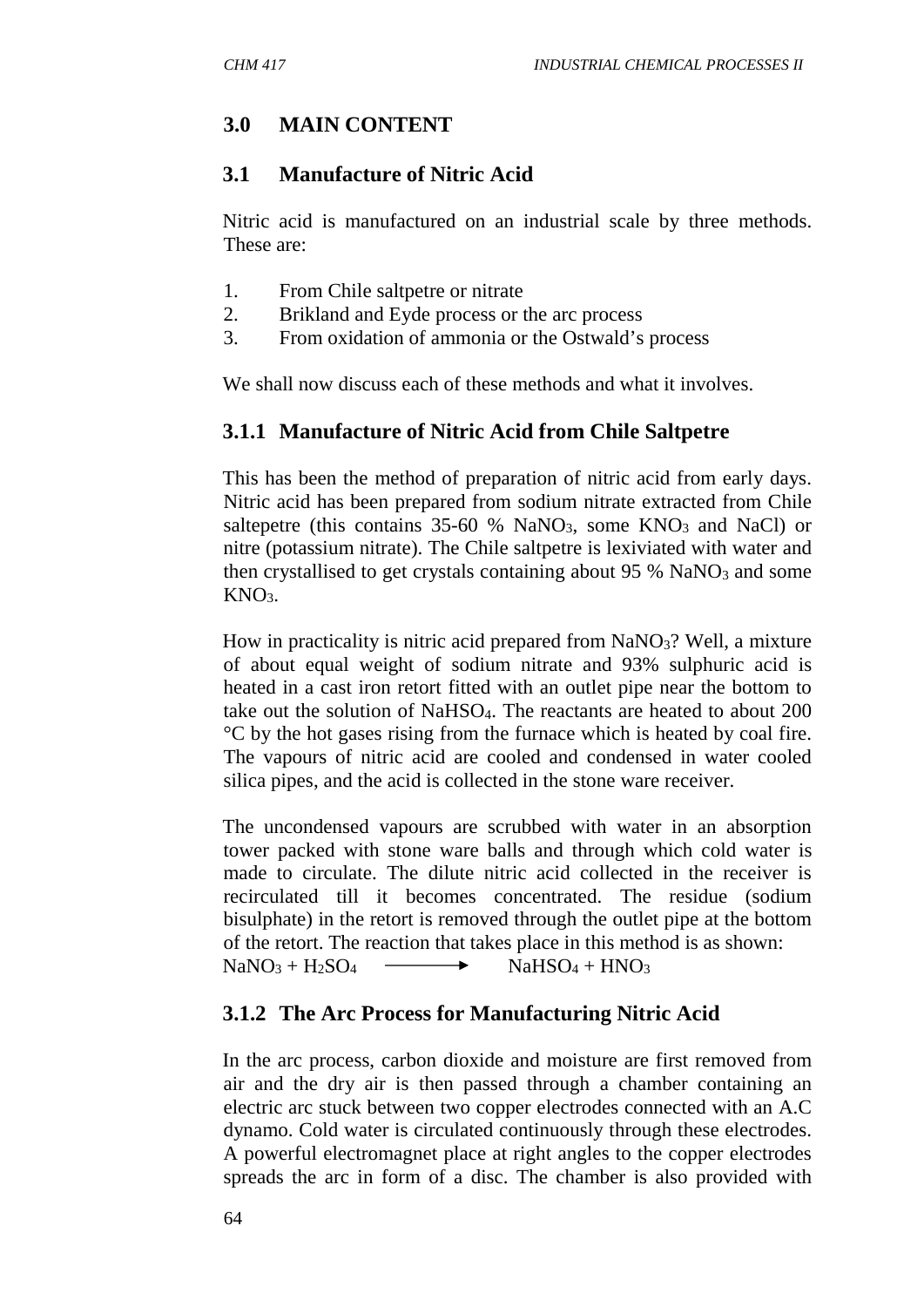inside suction pumps by means of which air is drawn in through the holes of the refractory fire work and then forced rapidly across the flame. At the temperature of the flame which is  $2000^{\circ}$ C, the oxygen and nitrogen in the air combine to form nitric oxide. The exit gases leaving the chamber at about  $1000^{\circ}$ C are allowed to pass through the fire tube boilers in which steam is produced. The gases are then allowed to pass through oxidation chambers. In the oxidation chambers, the nitric oxide is further oxidised into nitrogen peroxide. The exit gases from the oxidation towers are then passed through a series of absorption towers filled with broken quartz through which cold water or dilute nitric acid is continuously sprayed from the top. The gases enter the first absorption tower at the base and leave at the top. The third tower is fed with cold water and the dilute nitric acid collected at the base is re-circulated to the top of the proceeding tower. In this way, about 50 %  $HNO<sub>3</sub>$  is obtained at the base of the first tower.

In the last absorption tower, the residual gases leaving it contain traces of oxides of nitrogen. These gases are allowed to pass through two wooden towers in which a dilute solution of sodium carbonate is sprayed. The solution at the base of the sodium carbonate tower is evaporated and crystals of sodium nitrate collected.

The reaction is as follows:

 $N_2 + Q_2$   $\longrightarrow$  2NO  $2NO + O_2 \longrightarrow 2NO_2$  $4NO<sub>2</sub> + 2H<sub>2</sub>O + O<sub>2</sub>$   $\longrightarrow$   $4HNO<sub>3</sub>$ 

# **3.1.3 The Ostwald's Process**

This is the modern method of manufacturing nitric acid and about 90% of nitric acid is now prepared by this method. The process entails four fundamental steps. These are:

- 1. Oxidation of  $NH<sub>3</sub>$  to NO
- 2. Oxidation of NO to  $NO<sub>2</sub>$
- 3. Absorption of  $NO<sub>2</sub>$  in water
- 4. Concentration of HNO<sub>3</sub>

The necessary raw materials for the manufacture of nitric acid by Ostwald's process are anhydrous ammonia (obtained from synthetic Haber process), filtered air, water and platinum rhodium gauze as catalyst.

How is nitric acid obtained by this process? Figure 4.1 shows how it is produced however, let us briefly describe the process.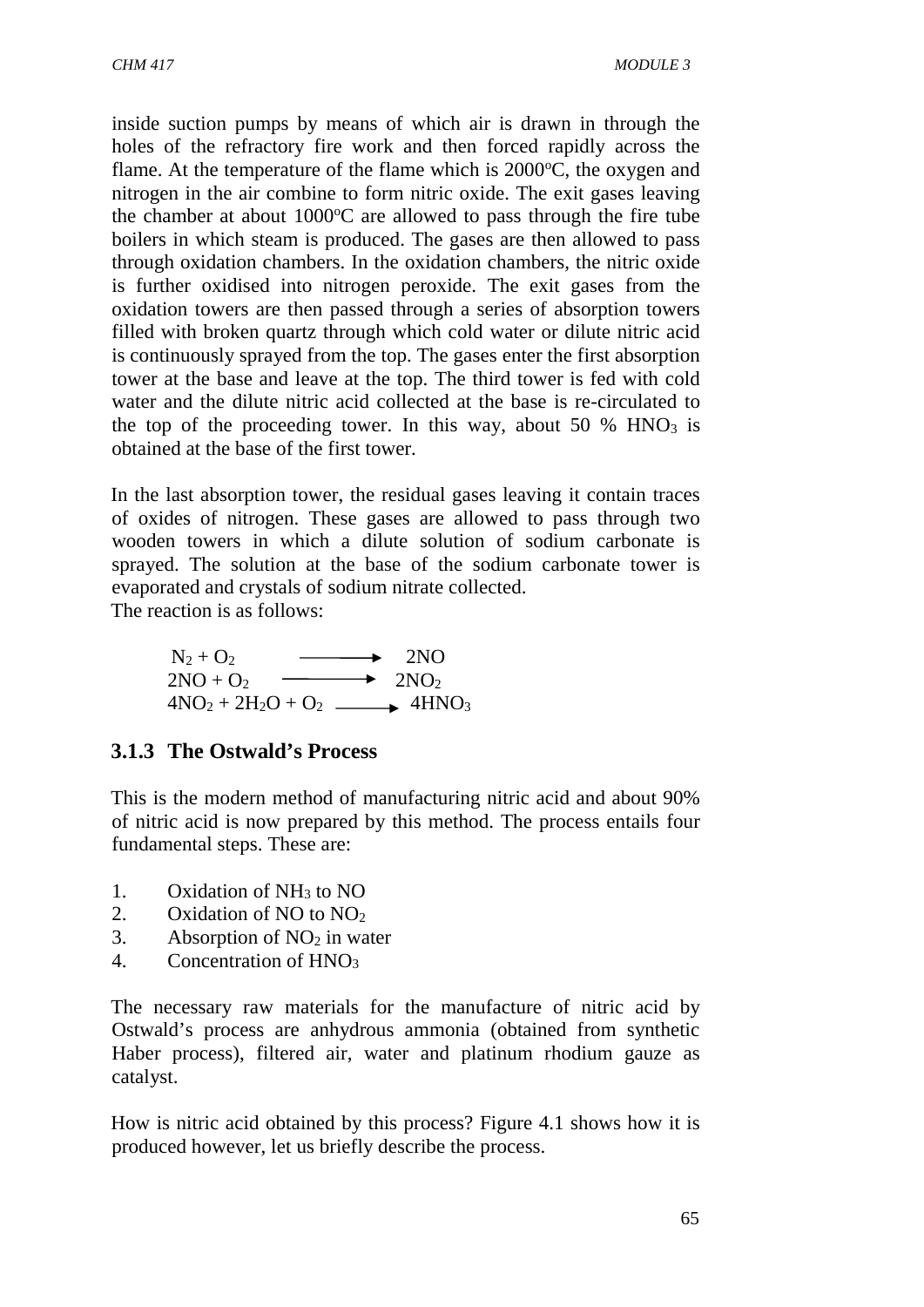



Source: *resources.schoolscience.co.uk*

A mixture of compressed dry air and anhydrous ammonia in the ratio of 89:11 parts is fed to a catalyst chamber. The mixture readily passes through a platinum rhodium gauze cylinder which is suspended vertically and closed at the bottom with a silica lid. This cylinder acts as a catalyst, which is electrically heated initially to 700 °C to start the reaction. The heat of reaction maintains this temperature and ammonia is rapidly oxidised to nitric oxide.

The product gases from the chamber, containing 10-12 % nitric oxide are passed through heat recovery units, a quench unit for rapid cooling and then into the oxidiser absorber system. When cooled to about 200 °C, the nitric oxide undergoes further oxidation by air into nitrogen dioxide. The oxidation takes place in the oxidation towers which are vertical iron cylinders lined with acid proof stone.

The  $NO<sub>2</sub>$  is further cooled to about 50 °C and absorbed in absorption towers filled with broken quartz over which cold water is continuously sprayed. The product obtained from the absorption towers contains 57-  $60\%$  HNO<sub>3</sub> solution which can then be concentrated.

#### **3.2 Uses of Nitric Acid**

Nitric acid is used in the manufacture of:

- fertilizer (e.g ammonium nitrate)
- explosive (e.g. nitroglycerine, cellulose polynitrate, etc)
- fibres
- plastics
- dye stuffs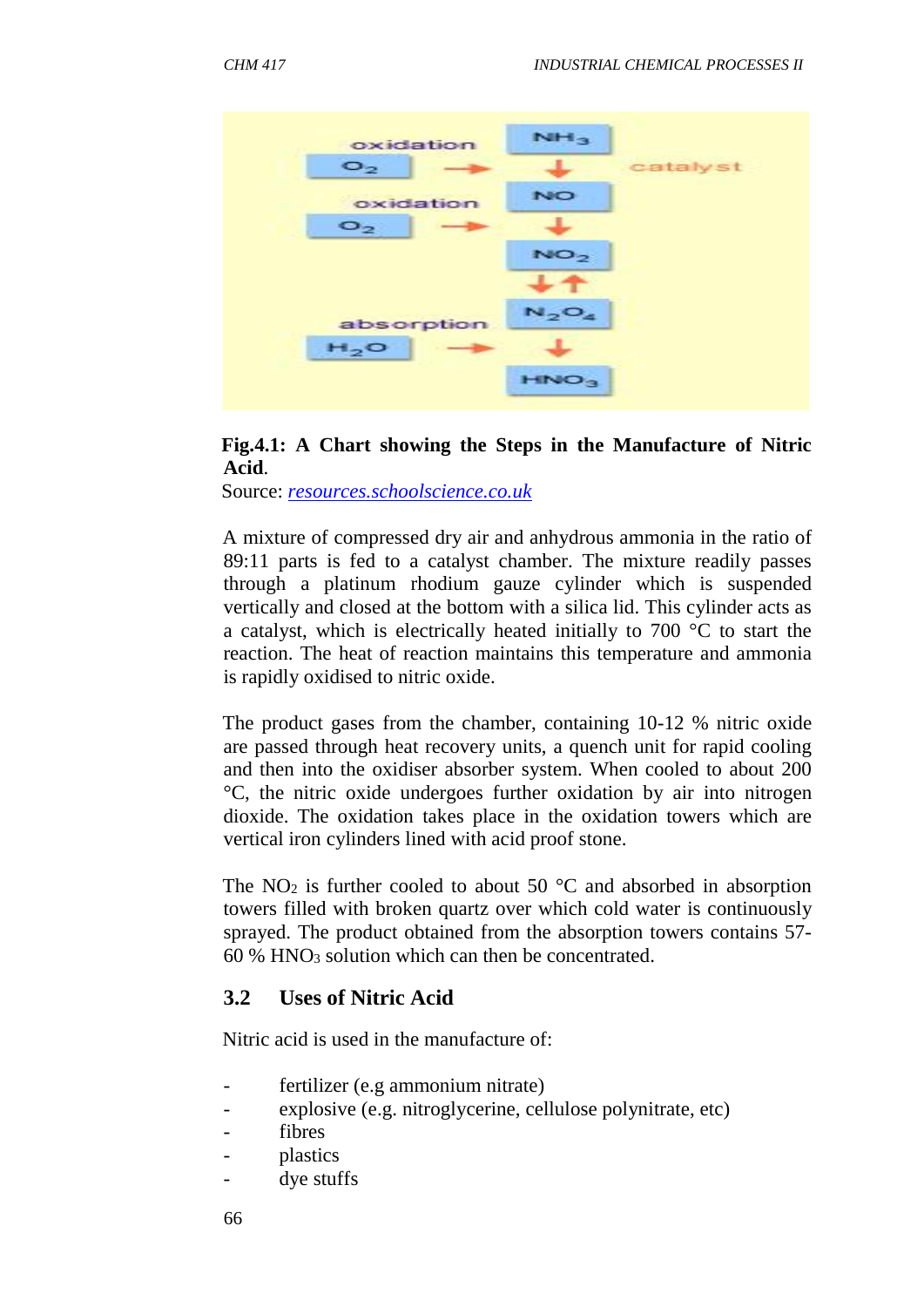It is also used in the purification of gold and silver.

Nitric acid serves as an oxidising agent and is also used as a laboratory reagent.

#### **SELF ASSESSMENT EXERCISE**

- i. Outline the process of manufacturing nitric acid from Chile salt petre.
- ii. What is the economic importance of nitric acid?

# **4.0 CONCLUSION**

From our discussion, I am sure that you will be able to identify the methods employed in the manufacture of nitric acid and also explain each of the methods. Recall that we mentioned that the manufacture of nitric acid by the Ostwald's process involves four steps namely: oxidation of  $NH_3$  to NO, oxidation of NO to NO<sub>2</sub>, absorption of NO<sub>2</sub> in water and concentration of HNO<sub>3</sub>.

# **5.0 SUMMARY**

You learnt in this unit, the following:

- The Ostwald's process for the manufacture of nitric acid is the latest and most viable method. It involves four major steps.
- The production of nitric acid from the oxidation of ammonia is based on three reactions:

Catalytic oxidation of ammonia to nitric oxide

 $4NH_3 + 5O_2 \longrightarrow 4NO + 6H_2O$ Oxidation of nitric oxide to nitrogen dioxide  $2NO + O_2$   $\longrightarrow$   $2NO_2$ Absorption of NO<sup>2</sup> with water to form dilute nitric acid.  $3NO<sub>2</sub> + H<sub>2</sub>O$   $\longrightarrow$   $2HNO<sub>3</sub> + NO$ 

- The arc process is not a favorable method due to its high power requirements.
- To maintain a continuous current of gases in the first absorption tower used in the arc process, a centrifugal fan which is provided with the tower is used.

# **6.0 TUTOR-MARKED ASSIGNMENT**

- 1. What methods are used in the manufacture of nitric acid?
- 2. Describe the Birkland and Eyde process for the manufacture of nitric acid.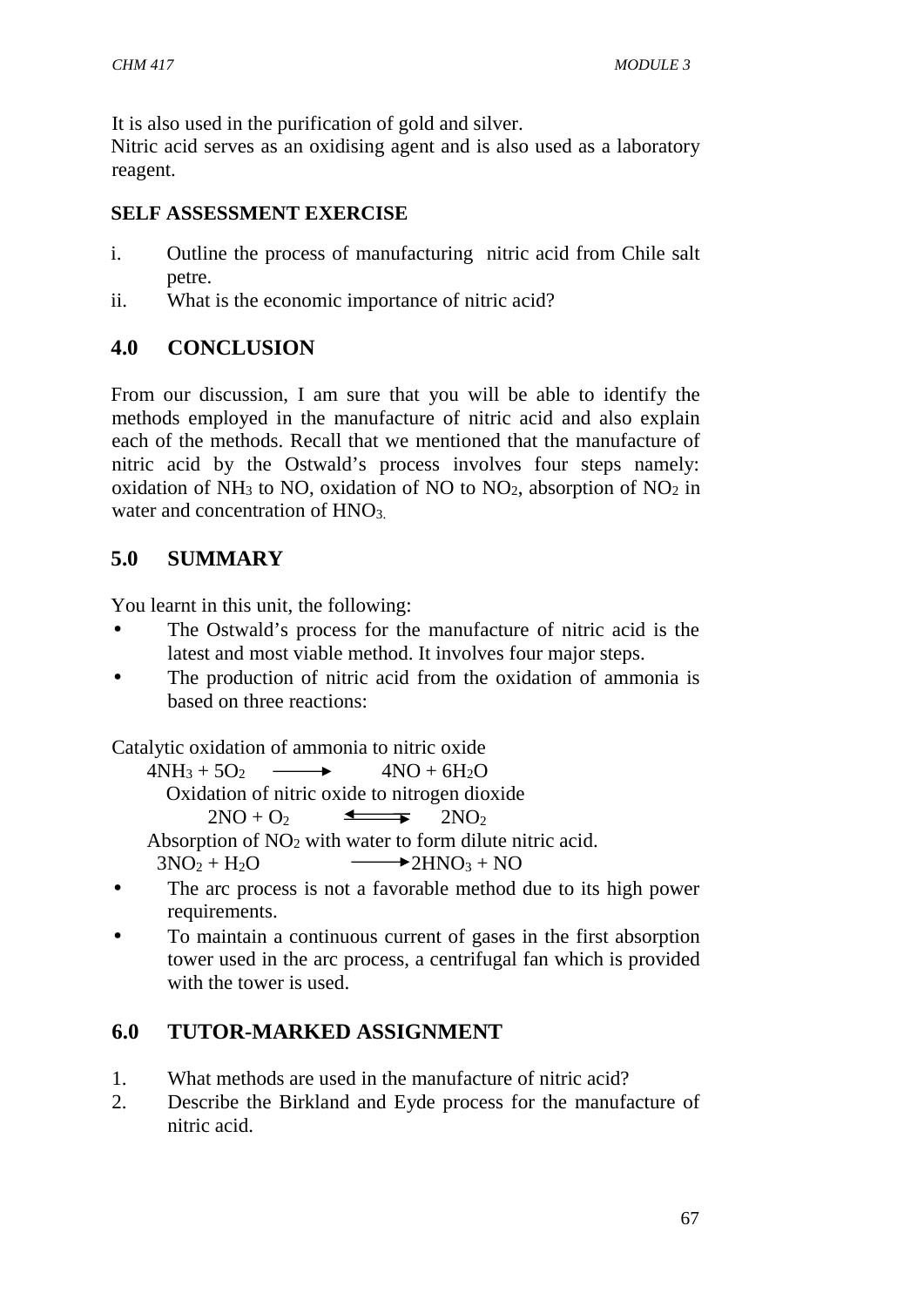## **7.0 REFERENCES/FURTHER READING**

en.wikipedia.org/niki/Ostwald-process

resources.schoolscience.co.uk/Johnson Matthey/page 8/html www.citycollegiate.com/nitirc acid.htm.

https://medium.com>manufacturing of nitric acid by Ostwald process

www.essentialchemical industry.org>chemicals>nitric acid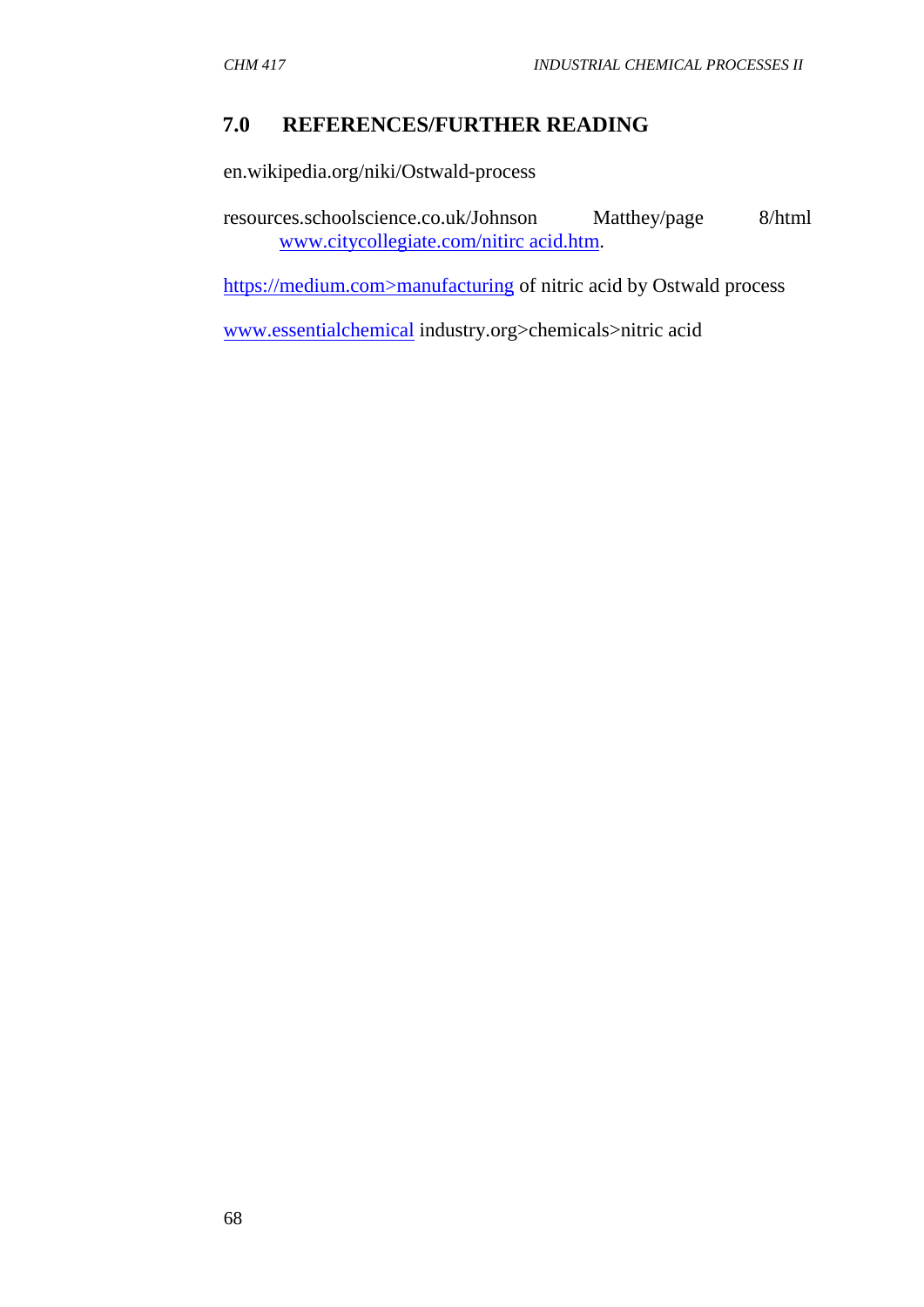# **UNIT 5 MANUFACTURE OF HYDROCHLORIC ACID: A HEAVY CHEMICAL**

### **CONTENTS**

- 1.0 Introduction
- 2.0 Intended learning outcomes
- 3.0 Main Content
	- 3.1 Hydrochloric Acid
	- 3.2 Manufacture of Hydrochloric Acid
- 4.0 Conclusion
- 5.0 Summary
- 6.0 Tutor-Marked Assignment
- 7.0 References/Further Reading

# **1.0 INTRODUCTION**

The chemical compound hydrochloric acid is the aqueous (water-based) solution of hydrogen chloride gas. Hydrochloric acid or muriatic acid is a strong acid, the major component of gastric acid and of wide industrial use. It is a highly corrosive liquid. Muriatic acid was first discovered by the alchemist Jabir ibn Hayyan around 800 AD by mixing common salt with sulphuric acid. During the industrial revolution in Europe, there was an increased demand for soda and as such the new industrial soda process (Leblanc process) which enabled cheap large-scale production was used. In this process, salt is converted to soda ash, using sulphuric acid, limestone and coal releasing hydrogen chloride as a by-product. This by-product was absorbed in water, thereby producing hydrochloric acid on an industrial scale. However, with the replacement of Leblanc's process with Solvay process which does not produce hydrochloric acid as by-product, it is now produced by other production methods. This therefore is the basis of our discussion in this unit.

## **2.0 OBJECTIVES**

By the end of this unit, you should be able to:

- identify the various ways of manufacturing HCl
- show chemically how hydrochloric acid is manufactured
- state the uses of hydrochloric acid.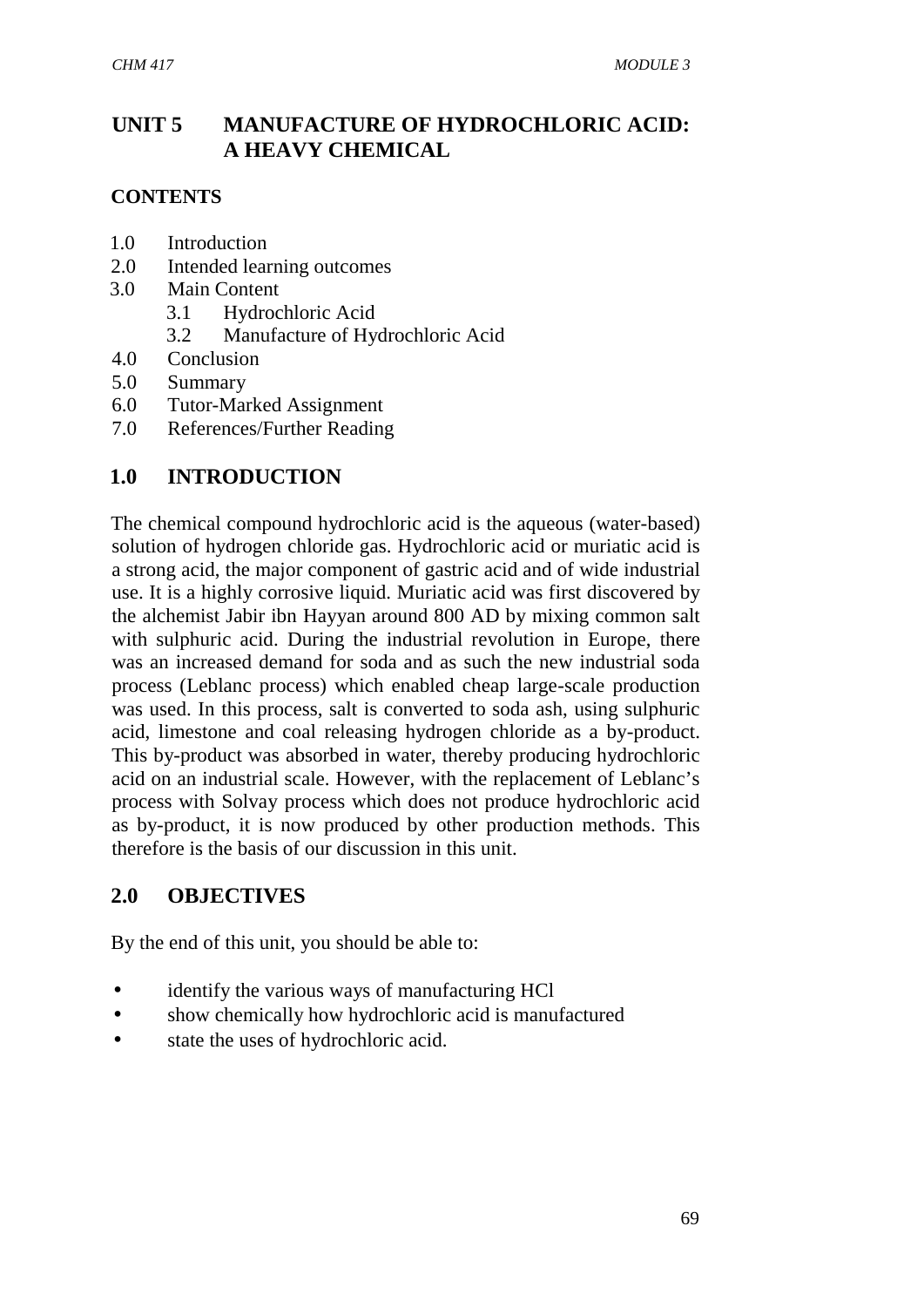# **3.0 MAIN CONTENT**

# **3.1 Hydrochloric Acid**

Hydrochloric acid is a versatile chemical used in a variety of chemical processes, including hydrometallurgical processing (e.g. production of alumina and titanium dioxide), chlorine dioxide synthesis, hydrogen production, activation of petroleum wells, etc. HCl is used by masons to clean finished brick work. It is also a preferred acid for catalysing organic process. Muriatic acid is also used in some household cleaning products.

Hydrochloric acid is a highly acidic, corrosive and non-flammable liquid; the typical concentration is in the range of 30% HCl by weight (commonly called concentrated hydrochloric acid), but solutions of up to 38 % (commonly called fuming hydrochloric acid) and there are also lower concentrations of this acid.

# **3.2 Manufacture of Hydrochloric Acid**

Muriatic acid can be manufactured by several different processes, although over 90 % of the HCl produced in the U.S. is a by-product of the chlorination reaction. This inorganic acid is produced by any of the following processes:

- 1. Synthesis from elements:  $H_2 + H_2$  HCl
- 2. Reaction of metallic chlorides, particularly sodium chloride (NaCl) with sulphuric acid or a hydrogen sulphate:

| $NaCl + H2SO4$    | $\longrightarrow$ NaHSO <sub>4</sub> + HCl               |
|-------------------|----------------------------------------------------------|
| $NaCl + NaHSO4$   | $\longrightarrow$ Na <sub>2</sub> SO <sub>4</sub> + HCl  |
| $2NaCl + H_2SO_4$ | $\longrightarrow$ Na <sub>2</sub> SO <sub>4</sub> + 2HCl |

3. As a by-product of chlorination, e.g. in the production of dichloromethane, trichloroethylene, perchloroethylene or vinyl chloride:

$$
C_2H_4 + Cl_2 \longrightarrow C_2H_4Cl_2
$$
  
\n
$$
C_2H_4Cl_2 \longrightarrow C_2H_3Cl + HCl
$$

4. By thermal decomposition of the hydrated heavy-metal chlorides from spent pickle liquor in metal treatment:

 $2FeCl<sub>3</sub> + 6H<sub>2</sub>O$   $\longrightarrow$   $Fe<sub>2</sub>O<sub>3</sub> + 3H<sub>2</sub>O + 6HCl$ 

5. From incineration of chlorinated organic waste:  $C_4H_6Cl_2 + 5O_2$   $\longrightarrow$   $4CO_2 + 2H_2O + 2HCl$ 

## **Production of HCl from the chlorination process**

In the chlorination process, an HCl-containing gas stream is produced. This gas stream proceeds to an absorption column, where concentrated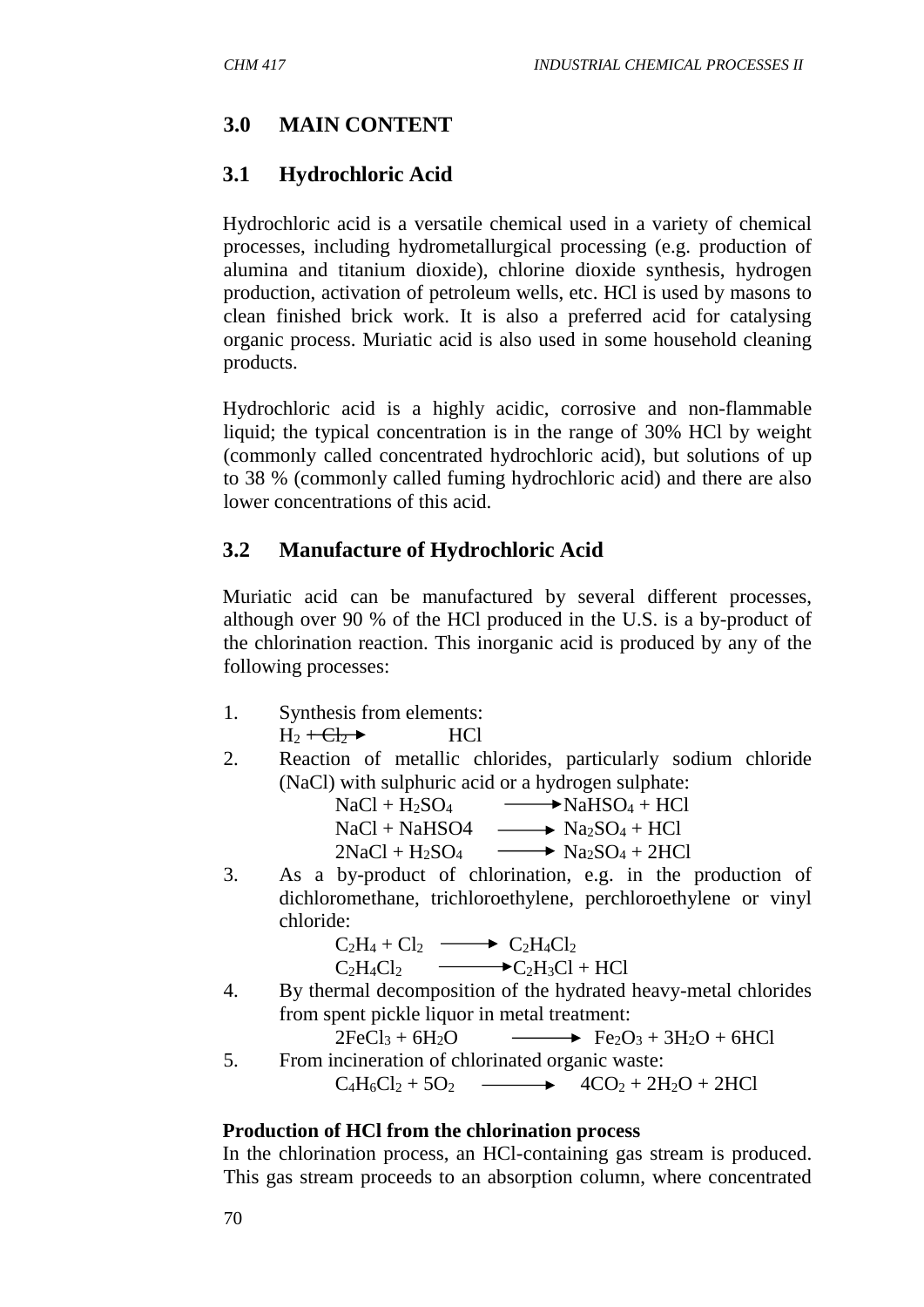liquid HCl is produced by the absorption of HCl vapours into a weak solution of hydrochloric acid. The HCl-free chlorination gases are removed for further processing. The liquid acid is then either sold or used elsewhere in the plant. The final gas stream is sent to a scrubber to remove the remaining HCl prior to venting.

A simplified diagram of the steps used for the production of by-product HCl from the chlorination process is shown Figure 5.1 below.



**Fig. 5.1: HCl Production from Chlorination Process**

#### **SELF ASSESSMENT EXERCISE**

- i. Give from synthetic methods for the production of HCl and write one balanced equation for each of this method.
- ii. List three uses of hydrochloric acid

#### **4.0 CONCLUSION**

This unit has shown how hydrochloric acid can be produced through the chlorination process. Other methods were also discussed. The uses of hydrochloric acid were also highlighted in this unit.

#### **5.0 SUMMARY**

Hydrochloric acid is a strong inorganic acid that is used in many industrial processes. It can be used in the production of inorganic compounds. For instance, water treatment chemicals like iron (iii) chloride and poly aluminum chloride (PAC) are produced with HCl and they are used as flocculation and coagulation agents in waste water treatment, drinking water production and paper production.

Muriatic acid may be produced by various processes but basically from the chlorination process as a by-product.